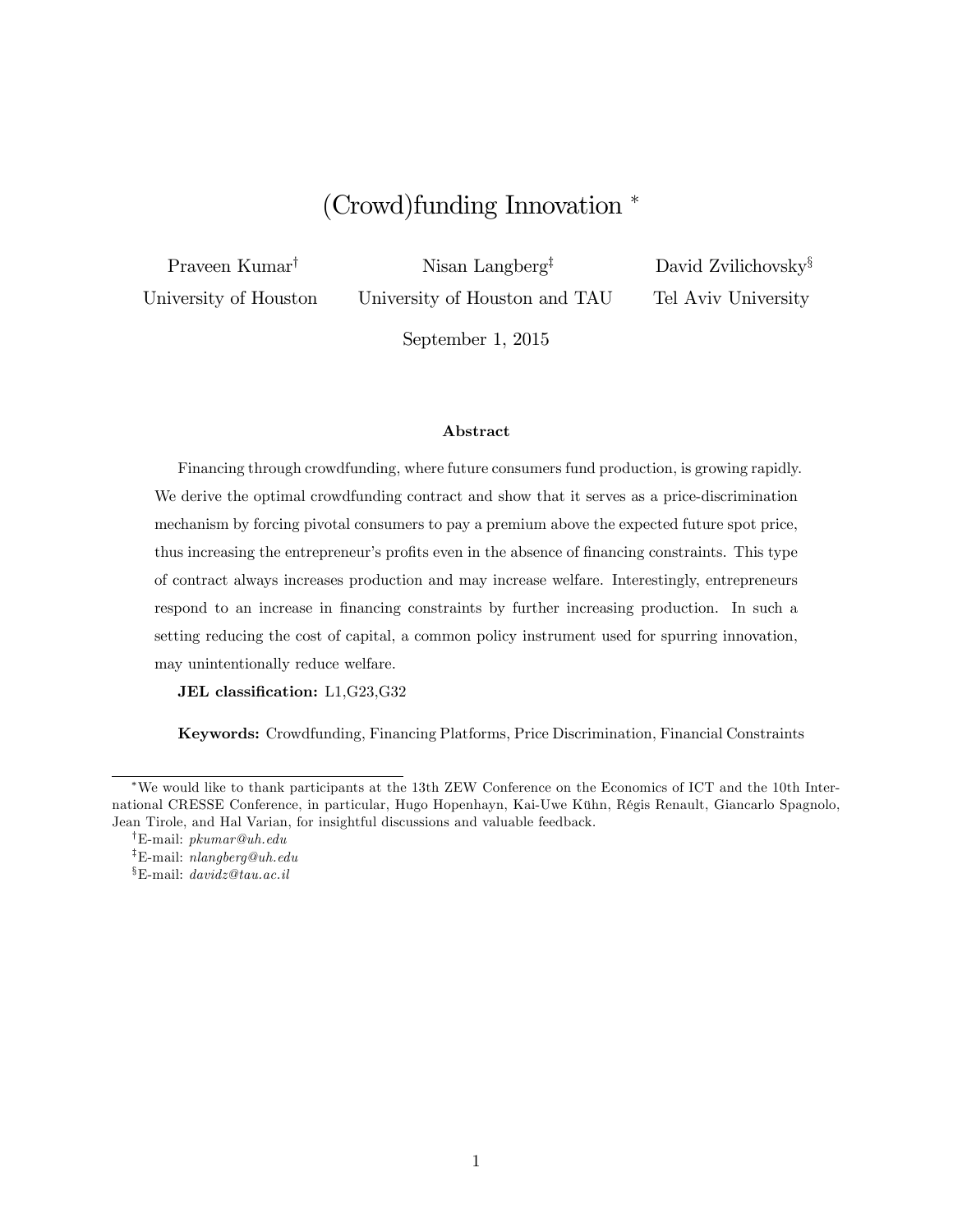## (Crowd)funding Innovation

## 1 Introduction

Firms have historically responded to financing constraints with financial innovations in the form of new security design and financing arrangements (Stein, 2003; Tufano, 2003; Duffie and Rahi, 1995). Spurred by developments in information technology, a recent Önancing innovation that is increasingly deployed by start-ups is *crowdfunding*, which differs from typical investor participation through Önancial securities in striking ways. Investors in successful crowdfunding ventures often do not hold a financial security that gives ownership rights on the cash-flows of the firms. Rather, the investors have a claim on the yet to be developed product. The return to investors, therefore, depends on their subjective expected utility from the product. Thus, unlike the standard paradigm that separates optimal Önancing from the product market environment, investment Önancing via certain forms of crowdfunding is directly integrated with the real side of the firm, namely, the demand structure for its products. This raises fundamentally new issues regarding the optimal crowdfunding strategy and its relation to the real and financial environment of the firm.

However, while financing through crowdfunding is growing rapidly, there is little available analysis of crowdfunding and its implications for investment and production efficiency. In this paper, we examine these issues. We develop a framework for analyzing optimal crowdfunding strategy while incorporating salient aspects of crowdfunding platforms. Specifically, we consider the problem of a monopolist who wishes to introduce a new product that requires an initial investment that can be either financed externally by selling securities on future cash flows, or by approaching consumers through a crowdfunding platform. A unique feature of the typical crowdfunding platform is the ability of the firm to commit to a *pre-sale price* and *funding target*. In particular, consumers purchase the good in advance ahead of production at the pre-sale price and the monopolist commits to execute the project only if a funding target is met.<sup>1</sup> Thus, the pre-sale price and the funding target effectively determine a contract by the entrepreneur.

 $1$ The two largest crowdfunding platforms which operate in the rewards based category, supporting project financing via pre-sale contracts, endorse an all-or-nothing mechanism which is similar to the one described in this paper. Moreover, on Kickstarter, the largest platform of this type, this is the only contract available: the project owner must select a time frame (typically 30-60 days) and a financing goal. If the financing goal is not reached within the allocated time frame the financing campaign is cancelled.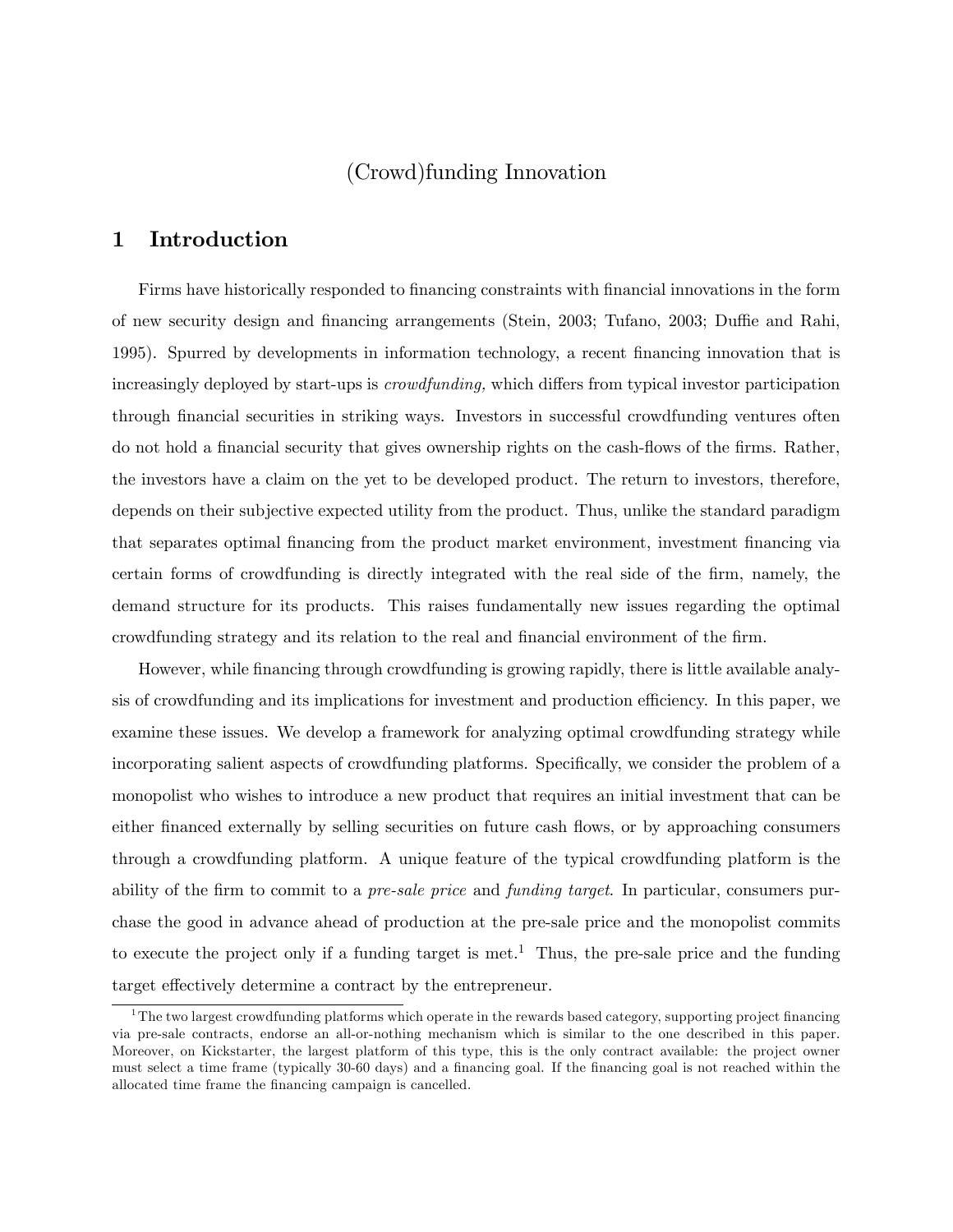Consumers in our model realistically derive heterogenous utility from the project and choose between purchasing the good at the pre-sale price (through the crowdfunding platform) and purchasing the good in the spot market once, and if, production takes place. In addition to considering the price of the product, consumers therefore take into account their impact on the probability that the good will be produced. In sum, consumers must consider whether they are *pivotal* in the successful financing and initiation of production. Following the voting literature (Palfrey and Rosenthal, 1983; Ledyard, 1984), a consumer is pivotal in a particular contract when her utility from the product exceeds the pre-sale price and when the funding target is not met (in equilibrium) in the absence of her participation. Thus, the trade-off for the pivotal consumer is not whether to purchase the good early at the pre-sale price relative to expected future spot price, but rather whether to purchase the good at the pre-sale price or forego this opportunity. Recent empirical literature on crowdfunding has shown that consumers react to the targeted goal set by the crowdfunding contract. Mollick (2014) identifies that the typical project to succeed on Kickstarter does so by achieving the target goal by a thin margin. Kuppuswamy and Bayus (2014) show that as project campaigns get closer to their designated term consumers increase their propensity to participate.

Therefore, a crowdfunding contract determines a basic trade-offs for the consumers with respect to being pivotal or not. Our analysis addresses some interesting questions that emerge from this. Specifically: What is the optimal crowdfunding contract? Under what conditions will firms choose crowdfunding over conventional funding? How does such a mechanism impact product innovation and welfare? Can the platform also benefit firms with low external funding costs? Can a government intervention policy that relaxes external financing costs to start-up firms have the unintended consequences of reducing production and welfare?

We first analyze the optimal crowdfunding contract when the monopolist has sufficient funds to finance the required investment balance not provided for by the crowdfunding contract. We then examine the role of financing constraints. Our main insight here is that the crowdfunding contract, and in particular the funding target, serve as a price discrimination mechanism: pivotal consumers are willing to pay a premium above the expected future spot price in order to ensure execution of the project. Therefore, the monopolist faces a trade-off: On the one hand, increasing the pre-sale price reduces the set of consumers that will participate in the crowdfunding stage; on the other hand, higher pre-sale price may increase the revenues from all consumers that participate. The optimal pre-sale contract balances these forces such that the monopolist always benefits from using the platform. That is, even in the absence of financing constraints, the monopolist benefits from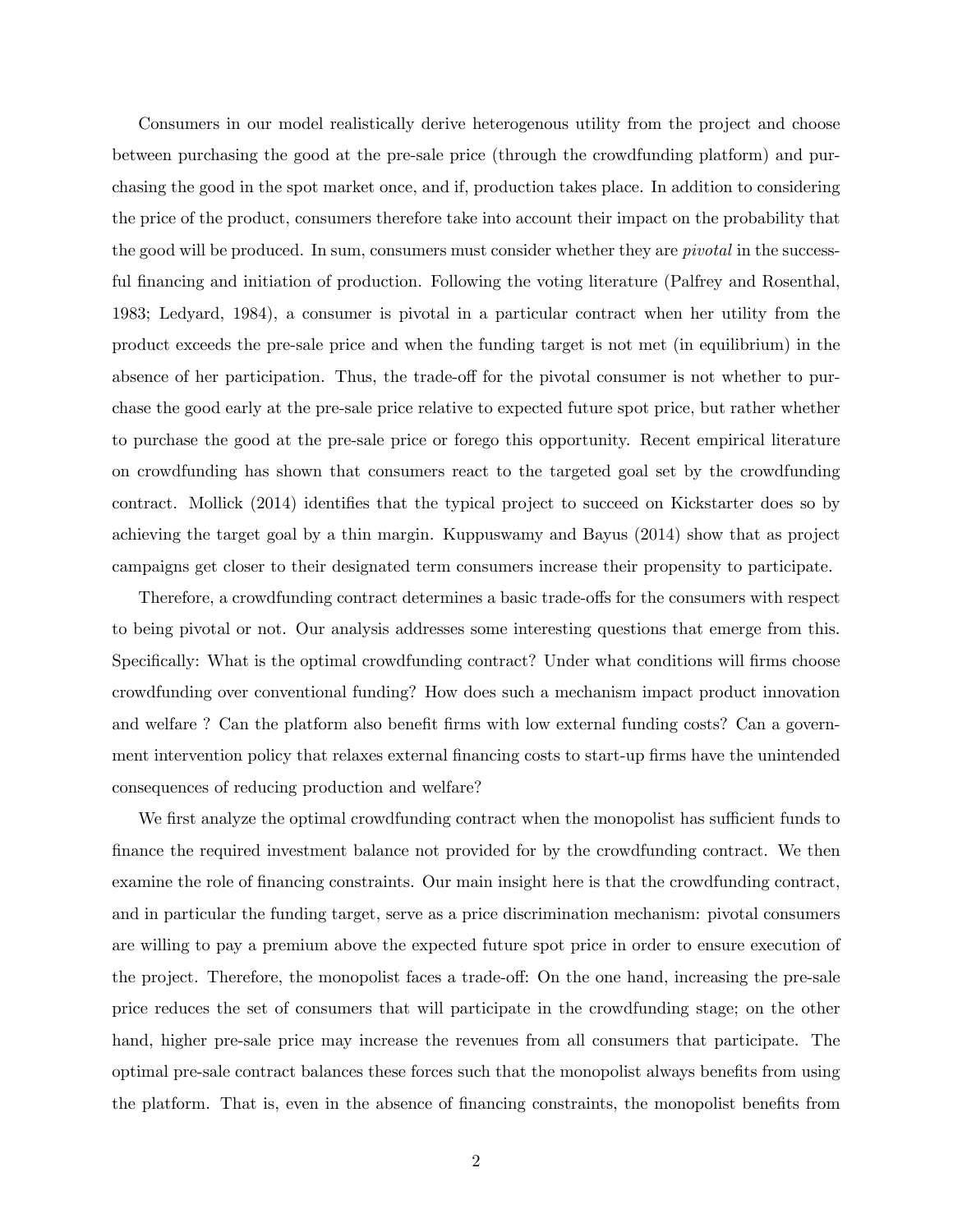funding her investment via the crowdfunding platform.

Besides increasing the profits of the monopolist, crowdfunding increases expected production and may increase total welfare or surplus. Moreover, an optimal crowdfunding contract leads to production in cases where there would be no production otherwise. Crowdfunding via product presale always increases welfare when the marginal per unit cost of production is sufficiently low  $\frac{1}{2}$  a common feature of firms that utilize the crowdfunding platform in practice, such as hi-technology Örms.

The optimal crowdfunding contract used by a deep-pocket monopolist sometimes sets the funding level below that required for investment. This can impose a cost on a financially-constrained monopolist. Such financing constraints may stem from transaction costs, lack of bargaining power, information asymmetries, or lack of reputation  $-\text{ all of which are challenges faced by antrepreneurs.}$ Therefore, we also explore the optimal crowdfunding contract when it is costly to raise funds from financial markets.

It turns out that the financially-constrained monopolist optimally produces *higher* quantities and relies more on the crowdfunding platform as the cost of external financing increases or as her endowment of internal funds falls. In particular, the monopolist will lower the pre-sale price and increase the quantity of goods sold at the pre-sale stage in response to her financing constraint. While higher financing constraints reduce the profit of the monopolist they lower prices in both the pre-sale and spot markets. Overall, higher external Önancing costs increase total surplus as long as the monopolist finds it profitable to invest and production takes place. From a policy perspective, this suggests that government policies aimed at relaxing Önancing constraints for Örms to spur innovation might in fact lead to lower welfare as they increase prices in the product market and potentially lower production. That is, there may be unintentional consequences for such government policies: Under certain conditions, when it is feasible to finance projects through pre-sale crowdfunding, welfare is increasing in the cost of capital and there is no social incentive to reduce the cost of capital for such firms.

To our knowledge, this study is among the first to analyze the design of optimal crowdfunding contracts, their implications for investment and production efficiency, and their interaction with financing constraints.<sup>2</sup> Our study is related to the literature on intertemporal price discrimination

<sup>&</sup>lt;sup>2</sup>Belleflamme et. al.  $(2014)$  and Sahn et al.  $(2014)$  incorporate explicit crowdfunding community benefits that drive consumer participation in the crowd funding stage, they compare the incentives of a monopolist to select equity over pre-sale crowdfunding and argue that crowdfunding would be preferred by a monopolist when crowdfunders experience additional community benefits from participation in the crowdfunding campaign per-se.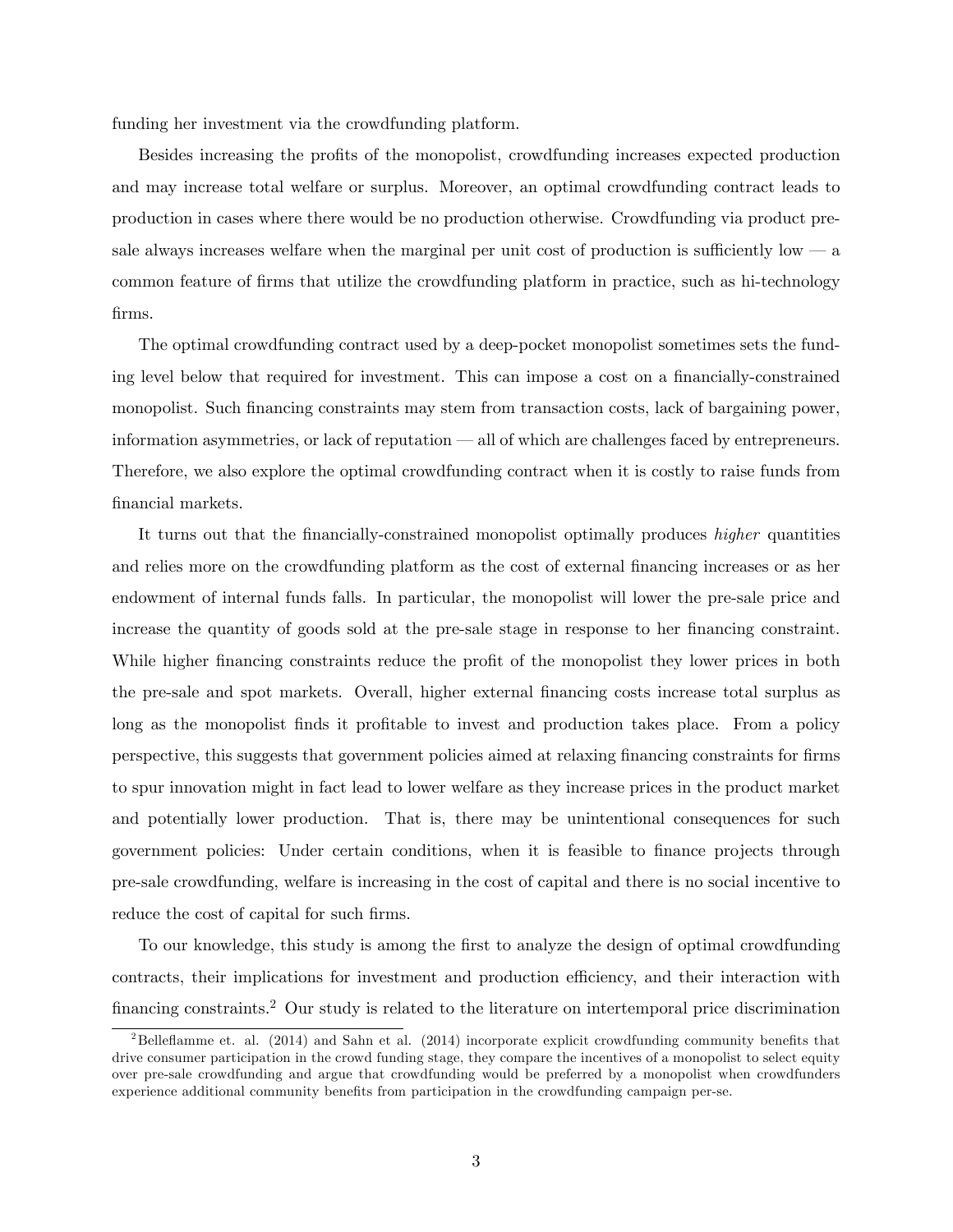by a durable goods monopolist. The Coase conjecture (Coase (1972)) famously asserts that the monopolist's time-consistent policy is to saturate the residual market at every point in time so that there is no effective intertemporal price discrimination. In contrast, the "Pacman conjecture" (Bagnoli et al. (1989)) holds that the infra-marginal consumers will realize that prices will only drop after they have exited the market, thereby allowing the monopolist to perfectly price discriminate through intertemporal market segmentation. Fehr and Kuhn (1995) show that the Coase conjecture will generally hold for a continuum of consumers  $-$  when buyers have a negligible effect on the seller's payoffs — and a finite set of prices. However, the Pacman outcome will hold when buyers are finite (and have a nonnegligible effect on the seller's payoffs) and there is a continuum of prices because the seller can induce infra-marginal consumers to pay a premium for early consumption. In our model, there is a continuum of consumers and prices; nevertheless, the monopolist is able to price discriminate because the pivotal consumers are willing to pay a premium to ensure the successful future production of the good, a consideration that is absent in the durable goods monopoly literature. In effect, we show the significant consequences of investment (or production) uncertainty on the monopolist's ability to intertemporally price discriminate.

Our analysis is also related to the literature on mechanisms that induce truthful revelation of private preferences for public goods and allow the socially efficient provision of public goods (Clarke  $(1971)$ , Groves  $(1973)$ , Green and Laffont  $(1977)$ ). In such a mechanism, the social planner commits to a transfer (or tax) rule that is a function of self reported valuations where the tax of each consumer is also determined by the reports of others. In equilibrium such a mechanism can be designed to induce truthful reporting and optimal allocation. In our context, pivotal consumers pay a price premium in the pre-sale stage to ensure the provision of the (private) good ex post. Our analysis is also related to the literature on provision point mechanisms designed to elicit efficient private provisioning of a public good. Such mechanisms also make use of a target funding threshold which may determine the existence of the public good (Bagnoli and Lipman  $(1989)$ ). A significant body of experimental literature studies the outcome and validity of provision point mechanisms and has shown that subjects react to the provision point challenge (Falkingern et al. (2000), Rondeau et. al. (1999)). However, there are major differences between the crowdfunding pre-sale contract and the pivotal mechanisms for the provision of public goods. In the latter, issues of intertemporal price patterns and market segmentation do not arise by definition. In contrast, the pre-sale contract, designed to maximize profit, is an intertemporal price-discrimination mechanism for a producer of private goods with market power, leading to a novel depiction of the role of pivotal consumers in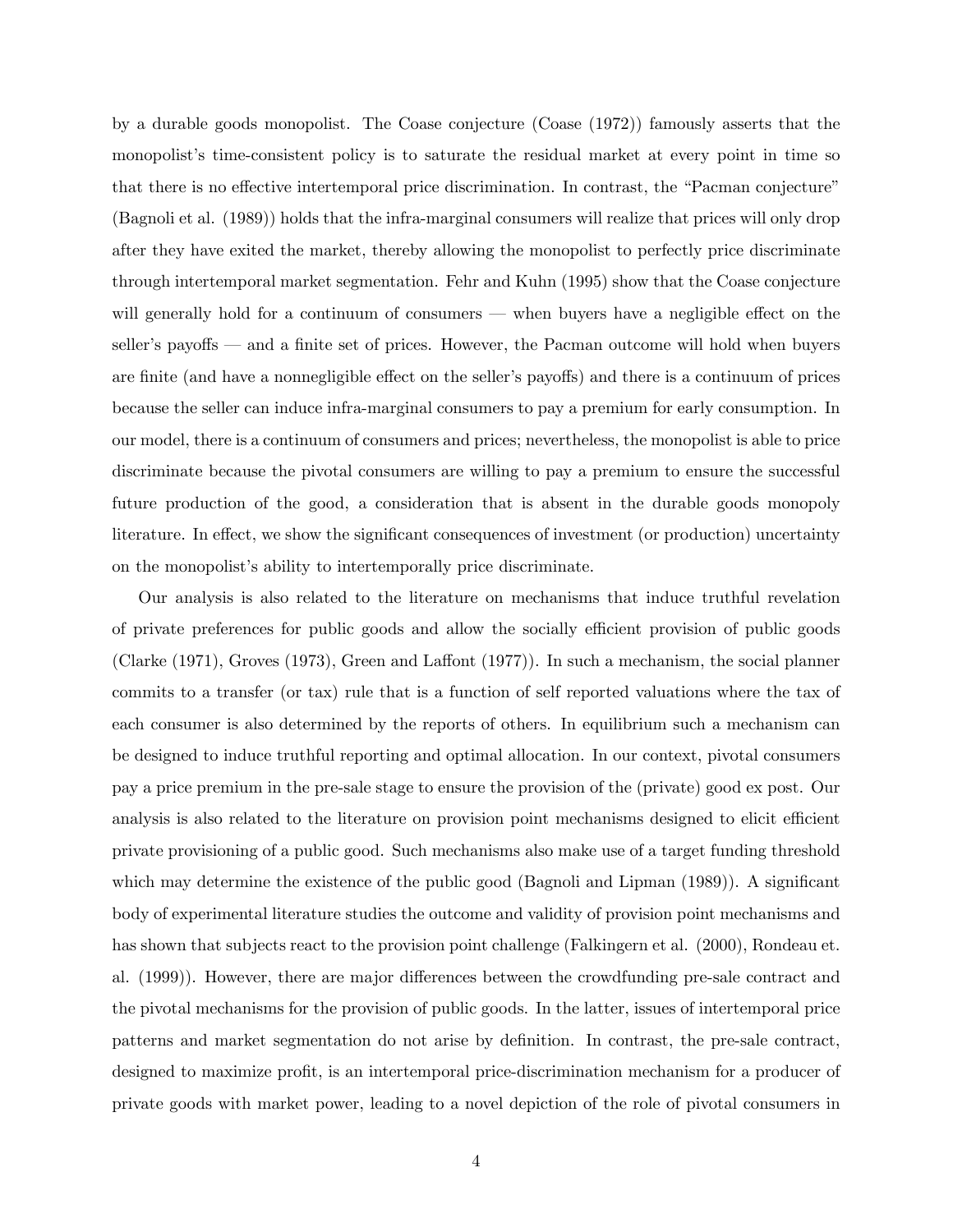financing product innovations. In addition, there are substantive issues in the design of pivotal presale contracts when the producer is financially-constrained; such issues are, of course, not relevant in the public goods literature.

In addition, our study is related to the literature that explores the interaction between firms Önancing and real investment and production decisions. It has been argued that information asymmetry and agency problems impose additional costs on capital providers and lead to under investment and capital rationing (Stiglitz and Weiss (1981), Myers and Majluf (1984), Stein (2003)). We add to this literature by examining the role of external financing constraints when firms have the alternative of funding through their consumers in the form of product pre-sale. While financing constraints can also lead to under-investment in our setting (when very extreme) we identify a channel through which higher financing costs actually leads to more production and increased total surplus.

Finally, our analysis is also related to the literature that explores the implications of capital structure and limited liability for the aggressiveness of firms in the product market (Brander and Lewis (1986), Maksimovic (1990)) and predation (Chevalier and Scharfstein (1996), Bolton and Schafstein  $(1990)$ .<sup>3</sup> For example, Brander and Lewis  $(1986)$  show that when financial and output decisions follow in a sequence, limited liability may commit a leveraged firm to be more aggressive. Bolton and Scharfstein (1990) show that by pursuing an aggressive strategy in the product market the rival firm can increase the probability of low profits and lead to higher probability of liquidation. It has also been shown that leverage might lead managers to alter their production levels and pricing behavior. Shleifer and Vishny (1992) have considered how capital structure affects the market for assets leading to an asymmetric market equilibrium outcome in which some firms remain unlevered in order to purchase assets of distress firms in the future. The implications of crowdfunding we emphasize here are quite different as they do not require competition and are relevant for firms that are producing innovative products that are likely to be (by definition) new to the market place.

We organize the remaining paper as follows. Section 2 describes the basic model. In section 3 we analyze the optimal pre-sale crowdfunding contract by a financially unconstrained monopolist, while in section 4 we introduce financing constraints. Section 5 considers the pre-sale contract commitment and introduces probabilistic execution. Section 6 concludes.

 $3$ Zechner (1996) surveys this literature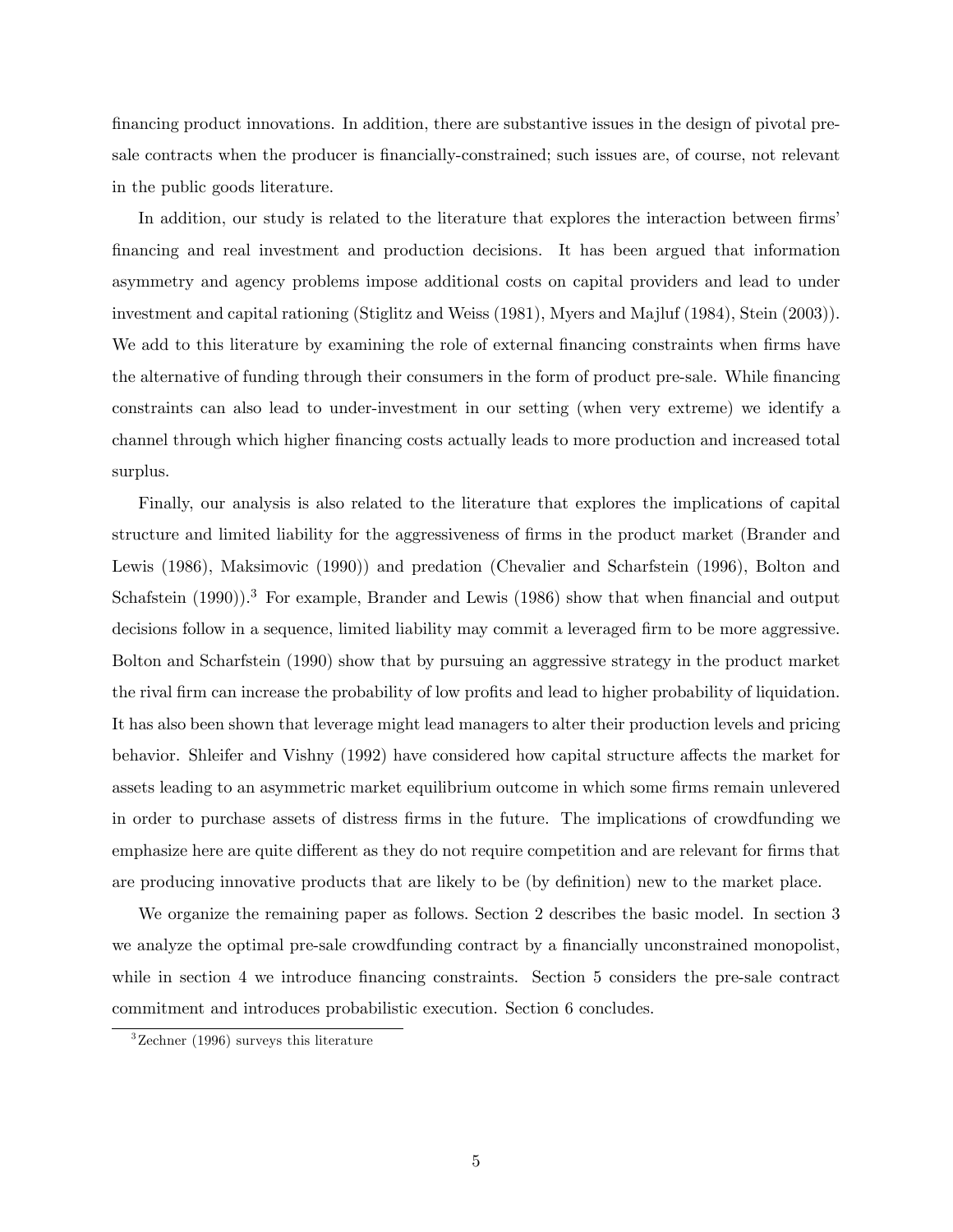## 2 The Model

Consider a monopolist firm contemplating the future production of a good with marginal production cost of  $c \in [0, \bar{c}]$  and fixed setup or development cost of  $I > 0$ . That is, in order to undertake the project, the monopolist must allocate or raise  $I$ , which must be invested prior to production. We will first assume that the monopolist has sufficient funds of her own to internally finance the initial investment required for development of the product. Subsequently, we will consider a financially constrained monopolist.

There are three time periods in the model,  $t = 0, 1, 2$ . The good is produced and delivered to consumers at  $t = 2$ . The demand for the product is derived from a continuum of consumers with measure 1, with heterogeneous demand-intensity for product quality. Specifically, consumer-types are represented by  $\theta_i$ <sup>~</sup>U[0,1] with utility  $U_i = \theta_i \varphi - p$  from purchasing the good at cost p and quality  $\varphi \in {\varphi_{\ell}, \varphi_h}, 0 < \varphi_{\ell} < \varphi_h$ . The product quality is realized at the beginning of  $t = 2$ , with common prior beliefs  $P(\varphi = \varphi_h) = \lambda \in [0, 1]$ . Meanwhile, pre-sale interactions occur at  $t = 1$ , with the expected product quality  $E(\varphi) = \lambda \varphi_h + (1 - \lambda)\varphi_{\ell}$ . Without loss of generality, for notational convenience, we normalize buyers' subjective discount rates on future consumption and the per-period return on their capital to zero. We focus our analysis on products where investment in innovation is significant while unit production costs are low compared to the expected product utility.

#### 2.1 CrowdFunding Via Product Pre-Sale

Suppose a monopolist can finance all or part of the initial investment by pre-sale of products at  $t = 1$ . The crowdfunding or pre-sale contract, set at time  $t = 0$ , is defined by the pair  $\langle p_1, F_c \rangle \in R_+^2$ and specifies the pre-sale price  $p_1$  and the total *investment target*  $F_c$ , as follows. The pre-sale price represents the price at which consumers can purchase the good during the pre-sale stage. As we will discuss below, consumers alternatively may have the option to purchase the good in the spot market at  $t = 2$  if investment takes place.

The monopolist commits to develop and deliver the good at the pre-sale price  $p_1$  only if the investment target is met, i.e. total proceeds from pre-sale exceed the investment target  $F_c$ . That is, the crowdfunding mechanism enables firms to commit not to invest and develop the product if the investment target is not met. This ability of monopolist to commit to a pre-sale contract plays an important role in our model. Later, in section 5, we discuss the institutional background,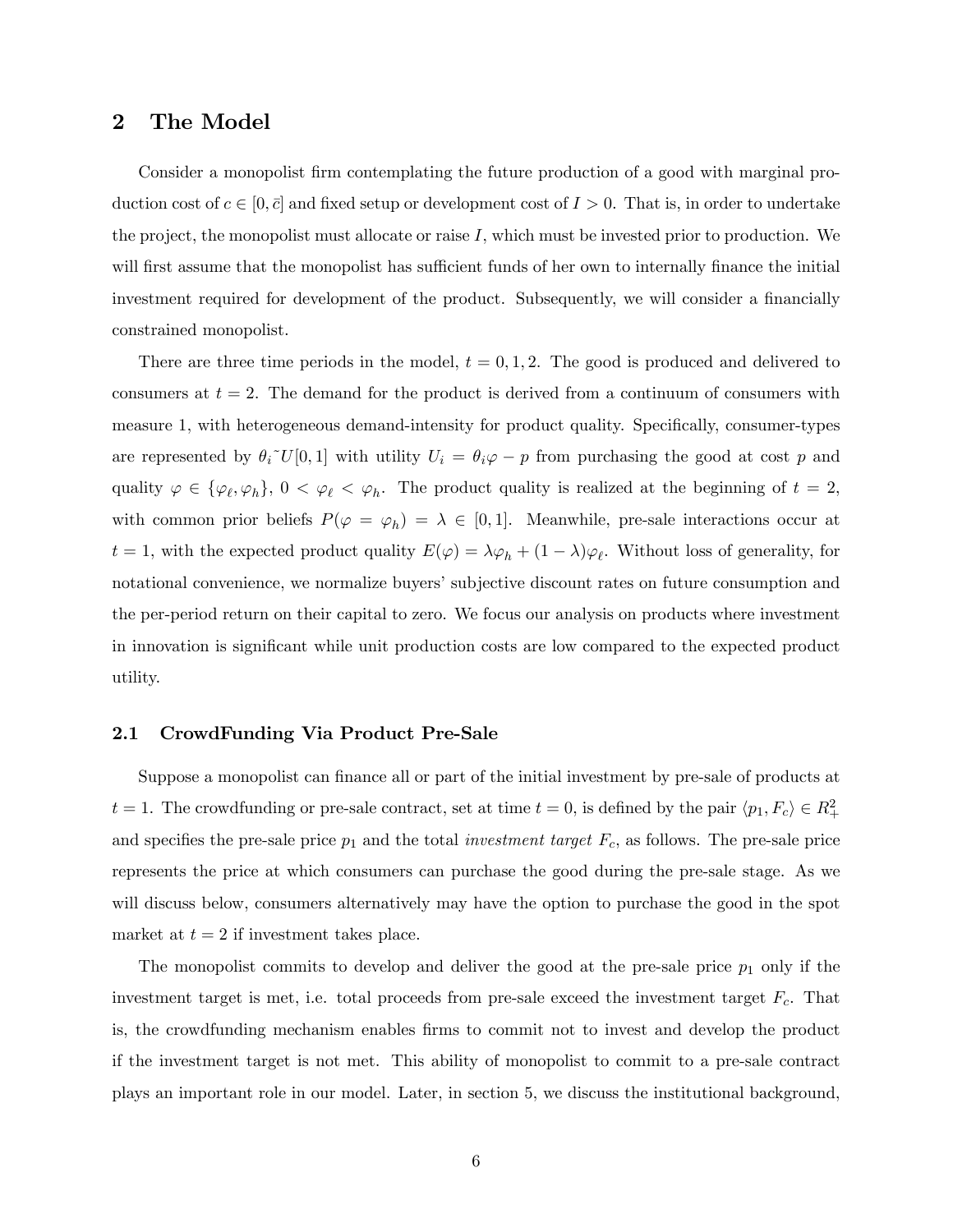describe conditions under which this commitment emerges endogenously, and also explicitly relax the full-commitment assumption itself.

If the investment target  $F_c$  is not raised during the pre-sale stage, then funding fails, i.e. no production takes place and the game ends. It is useful to define the set of consumers that have purchased in the pre-sale market at  $t = 1$  as  $\Theta^1$ . Thus, the remaining set of consumers that participate in the product market at  $t = 2$  and can potentially purchase the good is  $\Theta^2 = [0, 1] - \Theta^1$ (as discussed below). By definition, funding succeeds if and only if,

$$
\text{Funding Success} \Leftrightarrow p_1 \left( \int_{\theta \in \Theta^1} d\theta \right) \ge F_c \tag{1}
$$

Since a consumer's utility from the product is increasing in her type  $\theta$ , we assume that in any equilibrium the set of consumers that participate in the pre-sale stage belongs to the upper-tailed interval of types. That is,  $\Theta^1 \equiv [\theta_1, 1]$  for some  $\theta_1 \in [0, 1]$ . This implies that the success of funding is equivalent to  $p_1 (1 - \theta_1) \geq F_c$ . While considering the unconstrained monopolist, we do not require any relation between  $F_c$  and I: thus, when  $F_c > I$ , the project can be fully financed via the product pre-sale contract; but, if  $F_c < I$ , it is implicitly assumed for now that the unconstrained monopolist can simply finance the balance via her own capital.

We define a consumer of type  $\theta'$  as *pivotal* to the success of funding, with respect to the group of participants  $\Theta^1 \equiv [\theta_1, 1]$ , if non-participation of a neighborhood of measure  $\varepsilon$  of types around  $\theta'$ will lead to failure of funding, for any  $\varepsilon > 0$ . Formally, let  $\mathcal{A} = 1$  ( $\mathcal{A} = 0$ ) represent whether a given type is pivotal or not to pre-sale contract  $(p_1, F_c)$  given  $\theta_1$ :

$$
\mathcal{A}(\theta'|\theta_1) = \begin{cases} 1 \text{ if } p_1 (1 - \theta_1) = F_c \text{ and } \theta' > \theta_1 \\ 0 \text{ otherwise.} \end{cases}
$$
 (2)

Intuitively, the above definition of a pivotal consumer captures the notion that the monopolist, by her choice of contract  $\langle p_1, F_c \rangle$ , can induce participation in the pre-sale market.

#### 2.2 Post Investment Product Market

At  $t = 2$ , after observing the pre-sale demand  $\Theta^1$  and the realization of the product quality  $\varphi$ , the monopolist sets the market price  $p_2$ .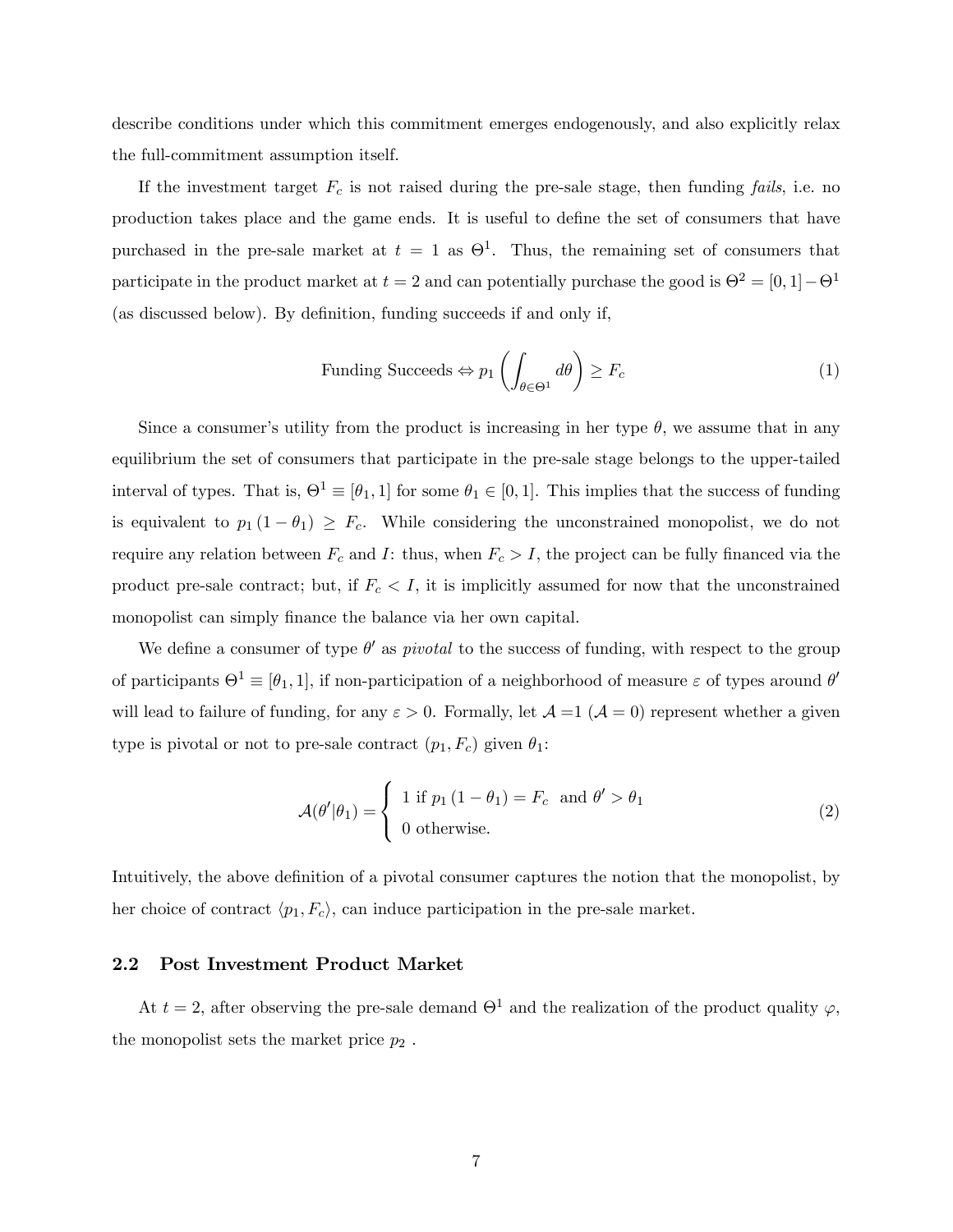#### 2.3 Time Line

The time-line of the game is as follows:

- Time  $t = 0$ : The monopolist sets the crowdfunding contract  $\langle p_1, F_c \rangle$
- $\bullet$  Time  $t = 1$ : Consumers decide whether to participate in the pre-sale stage or not and demand  $\Theta^1 = [\theta_1, 1]$  is determined. If funding succeeds (i.e., the investment target  $F_c$  is met) then investment of I takes place. If funding fails, then the game ends.
- Time  $t = 2$ : (If funding succeeds) The product quality  $\varphi$  is realized and is publicly observable. The monopolist sets price  $p_2$  and sets production to clear the market.

### 2.4 Equilibrium

An equilibrium consists of a crowdfunding contract  $\langle p_1, F_c \rangle$ ; the set of consumers  $\Theta^1$  that purchase the good in the pre-sale stage; and the market prices  $p_2$  in the spot market that are a function of the realized product quality  $\varphi$  and the set of remaining consumers who have not participated in the pre-sale stage. We describe the equilibrium requirements for the consumers and the monopolist at each date, starting from the end of the game tree.

- **Consumers** At  $t = 2$ : If funding succeeds at  $t = 1$ , then consumers that have not participated in the pre-sale market i.e.,  $\theta \notin \Theta^1$ , rationally choose to participate in the product market if  $\theta \varphi \geq$  $p_2$ . At  $t = 1$ , given contract  $\langle p_1, F_c \rangle$ , consumers participate in the pre-sale market to maximize their utility while anticipating the possibility that they are pivotal (i.e., if  $\mathcal{A}(\theta'|\theta_1) = 1$ ) and the future expected product prices and quality  $\langle p_2, \varphi \rangle$ , given their beliefs regarding the presale demand  $\Theta^1 = [\theta_1, 1]$ . We denote the best-response function of consumers to contract  $\langle p_1, F_c \rangle$  by  $\theta_1(p_1, F_c)$ .
- **Monopolist** At  $t = 2$ , if funding succeeds, the firm will set price  $p_2$  to maximize profits given realized product quality  $\varphi$  and the residual potential consumer group  $\Theta^2 \equiv [0, \theta_1]$ . At  $t = 0$ , the monopolist will set the pre-sale contract  $\langle p_1, F_c \rangle$  to maximize profits from both periods, given consumers' participation as determined by  $\theta_1(p_1, F_c)$ .

#### 2.5 Benchmark

Consider the benchmark without pre-sale, which is the solution to the standard monopolist's profit maximization problem. That is, production follows investment of  $I$  and realization of the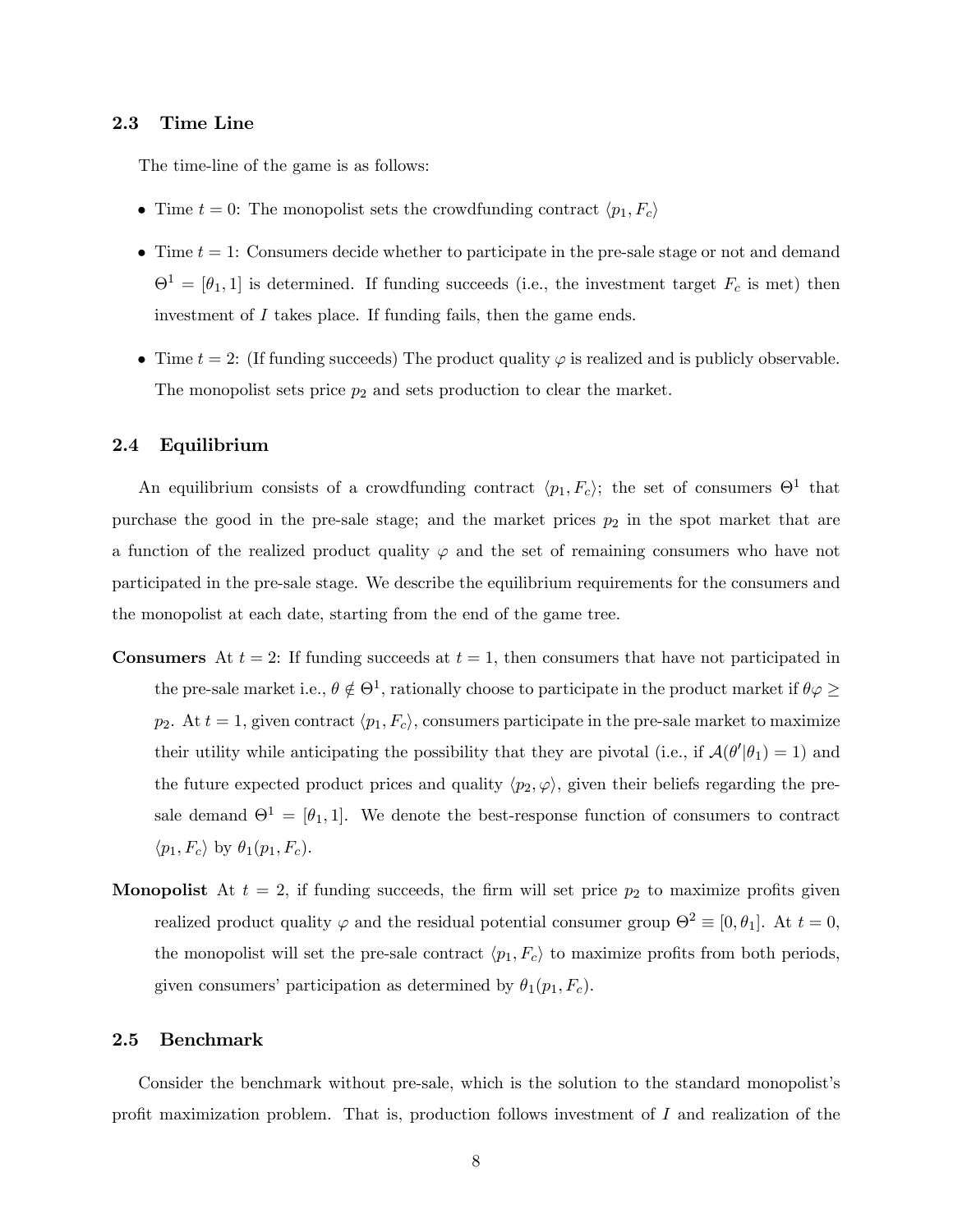state of product quality. The monopoly produces quantity  $q(\varphi)$  at price  $p(\varphi)$  to solve:

$$
\pi^{bm} \equiv \max_{p} q(p-c) \tag{3}
$$
\n
$$
\text{s.t. } q = \left(1 - \frac{p}{\varphi}\right)^{+}
$$

Note that the marginal consumer to purchase the good satisfies  $\theta \varphi = p$ . Thus, the benchmark outcome is: 2

$$
p^{bm}(\varphi) = \frac{\varphi + c}{2}, q^{bm}(\varphi) = \frac{\varphi - c}{2\varphi} \Rightarrow \pi^{bm}(\varphi) = \frac{(\varphi - c)^2}{4\varphi}.
$$
 (4)

Prior to realization of  $\varphi$  the expected monopole equilibrium values are:

$$
E[p^{bm}] = \frac{E(\varphi) + c}{2}, \tag{5}
$$

$$
E[q^{bm}] = \frac{1}{2} - \frac{c}{2} \left( \frac{\lambda}{\varphi_h} + \frac{(1-\lambda)}{\varphi_\ell} \right),\tag{6}
$$

$$
E[\pi^{bm}] = \frac{E(\varphi) - 2c}{4} + \frac{c^2}{4} \left( \frac{\lambda}{\varphi_h} + \frac{(1 - \lambda)}{\varphi_\ell} \right). \tag{7}
$$

The self-financing monopolist will undertake the project provided  $I \leq E[\pi^{bm}]$ . This result holds for any external financing which is executed under market conditions decoupled from the product market performance of the monopolist.

## 3 Equilibrium under a Crowdfunding Pre-Sale Market

To solve the equilibrium level of production when pre-sale is possible, we apply backwards induction and start by analyzing the product market equilibrium at  $t = 2$ , given a period  $t = 1$ participation  $\Theta^1 = [\theta_1, 1]$ , and the realization of quality  $\varphi$ . The marginal consumer that purchases the good in the spot market given price  $p_2$  and quality  $\varphi$  satisfies  $\theta = \frac{p_2}{\varphi}$ , provided that  $\theta_1 > \frac{p_2}{\varphi}$ . The monopolist chooses quantity and price as follows (where we denote the profit in the spot market when pre-sale is possible as  $\pi_2^{ps}$  $_2^{ps}$ ):

$$
\pi_2^{ps}(\theta_1, \varphi) = \max_{p_2} q_2(p_2 - c)
$$
\n
$$
\text{s.t., } q_2 = \left(\theta_1 - \frac{p_2}{\varphi}\right)^+
$$
\n(8)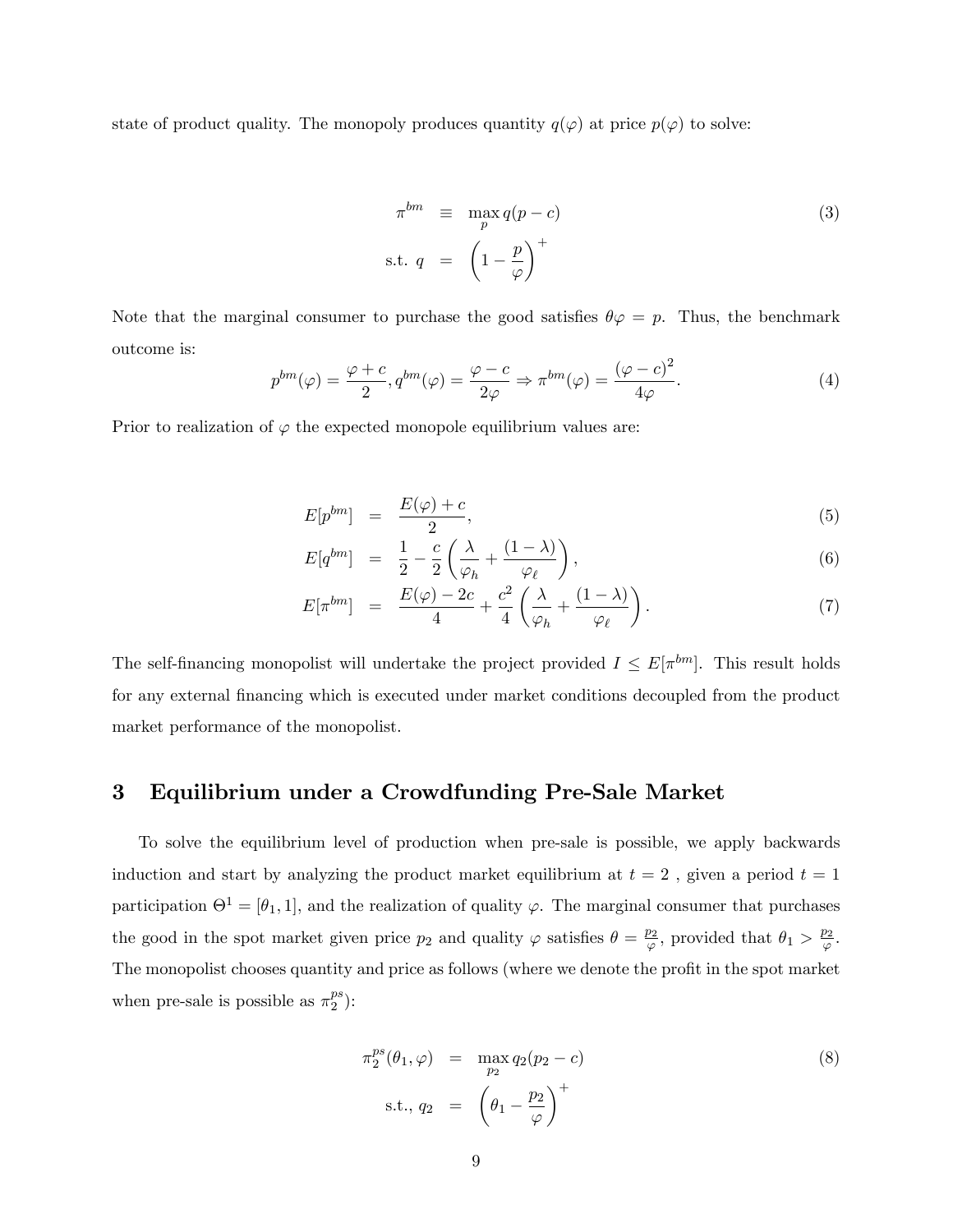Thus, the spot product market outcome given the marginal consumer in the pre-sale market,  $\theta_1$ , is:

$$
p_2^{ps}(\theta_1) = \frac{\theta_1 \varphi + c}{2}, \ q_2^{ps}(\theta_1) = \frac{\theta_1 \varphi - c}{2\varphi}, \ \pi_2^{ps}(\theta_1) = \frac{(\theta_1 \varphi - c)^2}{4\varphi}, \text{ provided that } \theta_1 \varphi > c. \tag{9}
$$

Alternatively, if  $\theta_1 \varphi \leq c$ , then there is no production in the spot product market. We wish to focus on the case were the spot product market opens even for  $\varphi = \varphi_{\ell}$ . This assumption is applicable to digital products as well as technology products where the R&D and initial investments are significant but per unit production costs are low. To this end, we assume a sufficiently small marginal cost of production to insure opening of the spot product market, in particular we restrict attention to<sup>4</sup>

Assumption **A1**: 
$$
c < \frac{\varphi_{\ell}}{2}
$$
 (10)

Given the equilibrium in the sub-game of the spot-product market (and assuming that it opens in both states), the monopolist chooses the pre-sale contract  $\langle p_1, F_c \rangle$  to maximize expected profits from both periods while taking into account the response of consumer  $\theta_1(p_1, F_c)$ . Thus, to establish the equilibrium pre-sale contract, we need to first derive the aforementioned response function of consumers.

In particular, given beliefs on  $\theta_1$ , it follows from (9) that any consumer of type  $\theta'$  who is not pivotal, i.e., for which  $\mathcal{A}(\theta'|\theta_1) = 0$ , will participate in the pre-sale only if the necessary conditions  $(11)$  and  $(12)$  apply<sup>5</sup>:

$$
p_1 < \theta' E(\varphi) \tag{11}
$$

$$
p_1 < E[p_2] = \frac{\theta_1 E(\varphi) + c}{2} \tag{12}
$$

In contrast to the above, any consumer of type  $\theta'$  who is pivotal with respect to  $\theta_1$ , i.e., for which  $\mathcal{A}(\theta'|\theta_1) = 1$ , expects that his participation is crucial to the existence of the future product

<sup>4</sup> Subsequently, we establish that the spot market opens in equilibrium in both states of the world as long as assumption A1 holds.

<sup>&</sup>lt;sup>5</sup>Note that (11) and (12) are sufficient period 1 participation conditions for consumers who are of type  $\theta' > \frac{\theta_1 \varphi_l + c}{2\varphi_l}$ Exercise that (11) and (12) are summers period 1 participation conditions for consumers who are or type  $\frac{2\varphi_l}{2\varphi_l}$  as such consumers will participate in the second period spot market regardless of the realization o of type  $\frac{\theta_1\varphi_l+c}{2\varphi_l} > \theta' > \frac{\theta_1\varphi_h+c}{2\varphi_h}$ , who will only participate in the spot market following a high realization, replacing (12) with the condition  $p_1 \lt \lambda\left(\frac{\theta_1\varphi_h+c}{2}\right)+\theta'\left((1-\lambda)\varphi_\ell\right)$  will constitute together with condition (11) a set of sufficient conditions for period 1 participation. Also note that  $\lambda\left(\frac{\theta_1\varphi_h+c}{2}\right)+\theta'\left((1-\lambda)\varphi_\ell\right)< E[p_2].$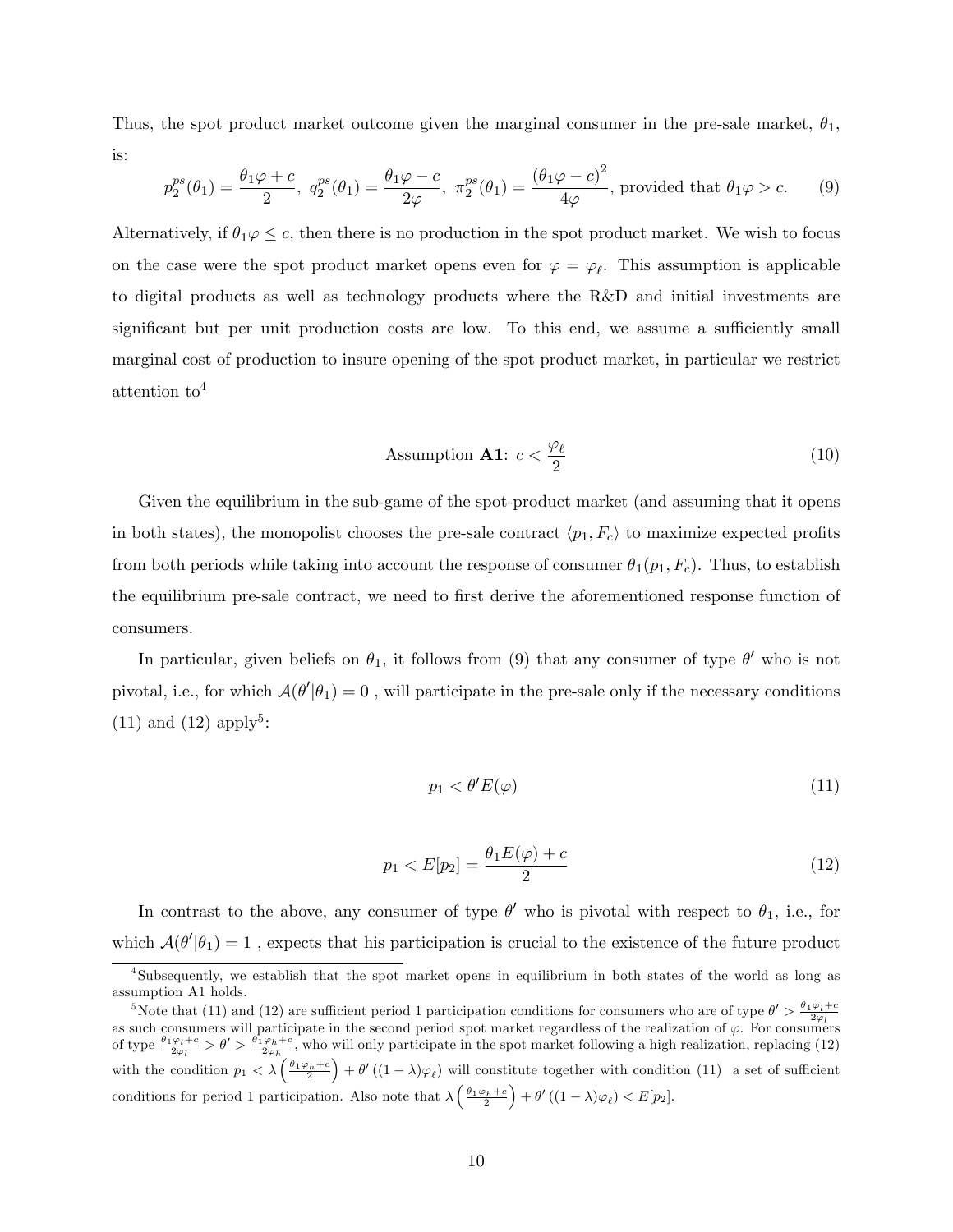market and will participate whenever condition (11) is satisfied regardless of his second period price expectations. This property of pivotal consumer participation shall allow the monopolist to design a richer set of contracts where  $p_1 > E[p_2]$  and the participating consumers are pivotal.

First, we look for an equilibrium in which participating consumers in the pre-sale market are pivotal and the marginal participating consumer earns zero rents (we will later show that this is also the equilibrium outcome which provides maximum benefit to the monopolist). We call this type of contract a pivotal contract. Thus, the set of feasible pre-sale pivotal contracts reduces to the form:

$$
\langle p_1, F_c \rangle \equiv \left\langle p_1, p_1 \left( 1 - \frac{p_1}{E(\varphi)} \right) \right\rangle, \text{ for } p_1 \in (0, E(\varphi)). \tag{13}
$$

In such a contract, all of the consumers who derive positive expected utility given  $p_1$  are pivotal, i.e.  $\mathcal{A}(\theta'|\theta_1) = 1$  for all  $\theta' \ge \theta_1$ , where the marginal consumer earns zero rents as in:

$$
\theta_1(p_1, F_c) \equiv \theta_1(p_1) = \frac{p_1}{E(\varphi)}.
$$
\n(14)

Of course, the sum raised in the pre-sale stage is  $p_1(1 - \theta_1(p_1)) = F_c$ . The residual demand in the spot market is therefore generated by consumers of type  $\theta \in (0, \theta_1(p_1))$  and the optimal pivotal pre-sale contract set by the monopolist maximizes the sum of first period profit,  $(p_1-c)\left(1-\frac{p_1}{E(q_1-c)}\right)$  $E(\varphi)$  $\bigg),$ and the second period profits,  $E(\pi_2^{ps})$  $_2^{ps}(\theta_1(p_1), \varphi)$ , where  $\pi_2^{ps}$  $_2^{ps}$  is given by (8) and  $\theta_1(p_1)$  in the pivotal pre-sale contract is given by (14). Formally, the optimal pivotal pre-sale contract is given by the solution to the following problem:

$$
\pi^{ps} \equiv \max_{p_1 \in (0, E(\varphi))} (p_1 - c) (1 - \theta_1(p_1)) + E \left( \pi_2^{ps} (\theta_1(p_1), \varphi) \right)
$$
\n
$$
\text{s.t. } \theta_1(p_1) = \frac{p_1}{E(\varphi)}, \text{ and } \pi_2^{ps} (\theta_1(p_1), \varphi) \text{ is given by (8)}
$$
\n
$$
(15)
$$

Note that the unconstrained monopolist will undertake the project provided that  $I \leq \pi^{ps}$ .

**Proposition 1 : [Optimal Pre-Sale Contract]** Under assumption A1, the optimal pre-sale crowdfunding contract is given by (16), where the marginal participating consumer is  $\theta_1 = \frac{2E(\varphi) + c}{3E(\varphi)}$  $\frac{E(\varphi)+c}{3E(\varphi)}$ , the spot market always opens and prices are set according to (9), and the expected future spot price is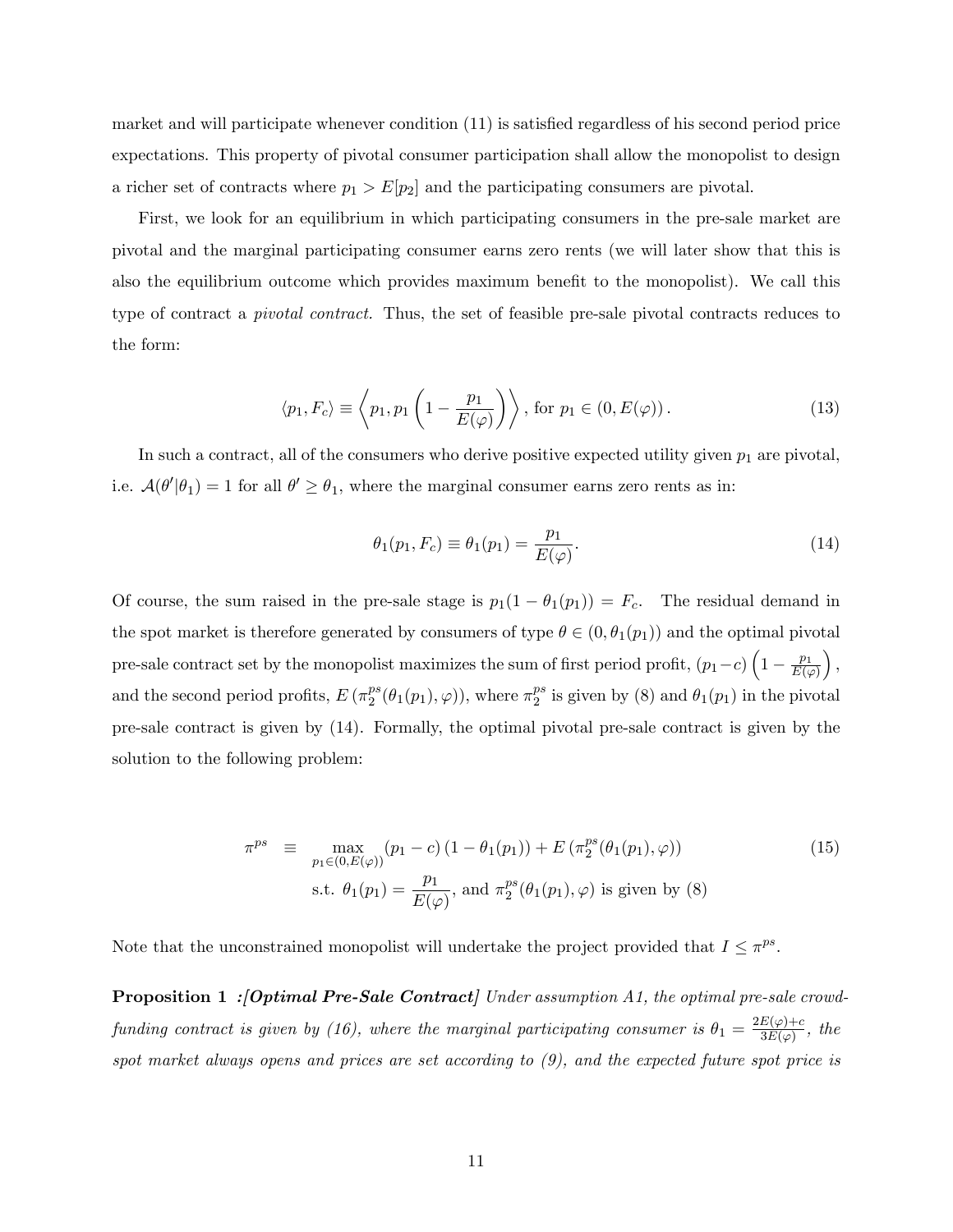lower than the pre-sale price  $E[p_2^{ps}]$  $\binom{ps}{2} = \frac{p_1^{ps} + c}{2} < p_1^{ps}.$ 

$$
\langle p_1^{ps}, F_c^{ps} \rangle = \left\langle \frac{2E(\varphi) + c}{3}, \left( \frac{2E(\varphi) + c}{3} \right) \left( \frac{E(\varphi) - c}{3E(\varphi)} \right) \right\rangle \tag{16}
$$

Effectively, the introduction of a pre-sale market allows the monopolist to price discriminate (see, e.g., Varian (1989)). Intuitively, the monopolist is able to extract higher surplus from the consumers with high intrinsic valuations of product quality (or demand-intensity)  $-$  the pivotal consumers  $\sim$  by making them pay a premium ex ante (or prior to production) to ensure the execution of the project. In this way, the monopolist raises its profits relative to the benchmark case. An unconstrained monopolist can always choose to finance the required investment utilizing other resources thus, one can conclude that the expected profits of an unconstrained monopolist are always higher under a pre-sale mechanism:

**Proposition 2** [**Profits**] Under assumption A1, the expected level of profits of the monopolist with a pre-sale crowdfunding market exceeds that of the monopolist when a pre-sale crowdfunding market  $does not exist. Formally, the gap in profitability is given by:$ 

$$
\pi^{ps} - E[\pi^{bm}] = \frac{(E(\varphi) - c)^2}{12E(\varphi)}.
$$
\n(17)

Denote by  $W^{bm}$  and  $W^{ps}$  as the total welfare levels in equilibrium, that are generated under the benchmark case (without a pre-sale market) and the crowdfunded pre-sale market, respectively. We explore next the production and welfare implications of the optimal pre-sale contract:

**Proposition 3** *[Welfare]* Under assumption A1, the levels of total expected production by the monopolist (or total expected welfare) is higher with pre-sale crowdfunding relative to the benchmark case; formally,  $E[W^{ps}] - E[W^{bm}] = \frac{5(E(\varphi) - c)^2}{72E(\varphi)} > 0$ . Moreover, some projects that are not feasible under the benchmark are executed with a pre-sale crowdfunding contract, i.e., projects where the required investment satisfies the condition:  $E[\pi^{bm}] < I < E[\pi^{ps}]$ .

To see this, consider first a potential project such that  $I < E[\pi^{bm}] < E[\pi^{ps}]$ . This project is feasible under the benchmark, and consequently must also be feasible with a pre-sale market. Note that the expected second period price under pre-sale is lower than the benchmark price:  $E[p_2^{bm}] - E[p_2^{ps}]$  $\binom{ps}{2} = \frac{E(\varphi)-c}{6}$  thus the total quantity produced under a pre-sale contract is higher. Under the benchmark, the expected level of production (after investment) is  $E[q^{bm}] = E\left[\frac{\varphi - c}{2\varphi}\right]$ i ,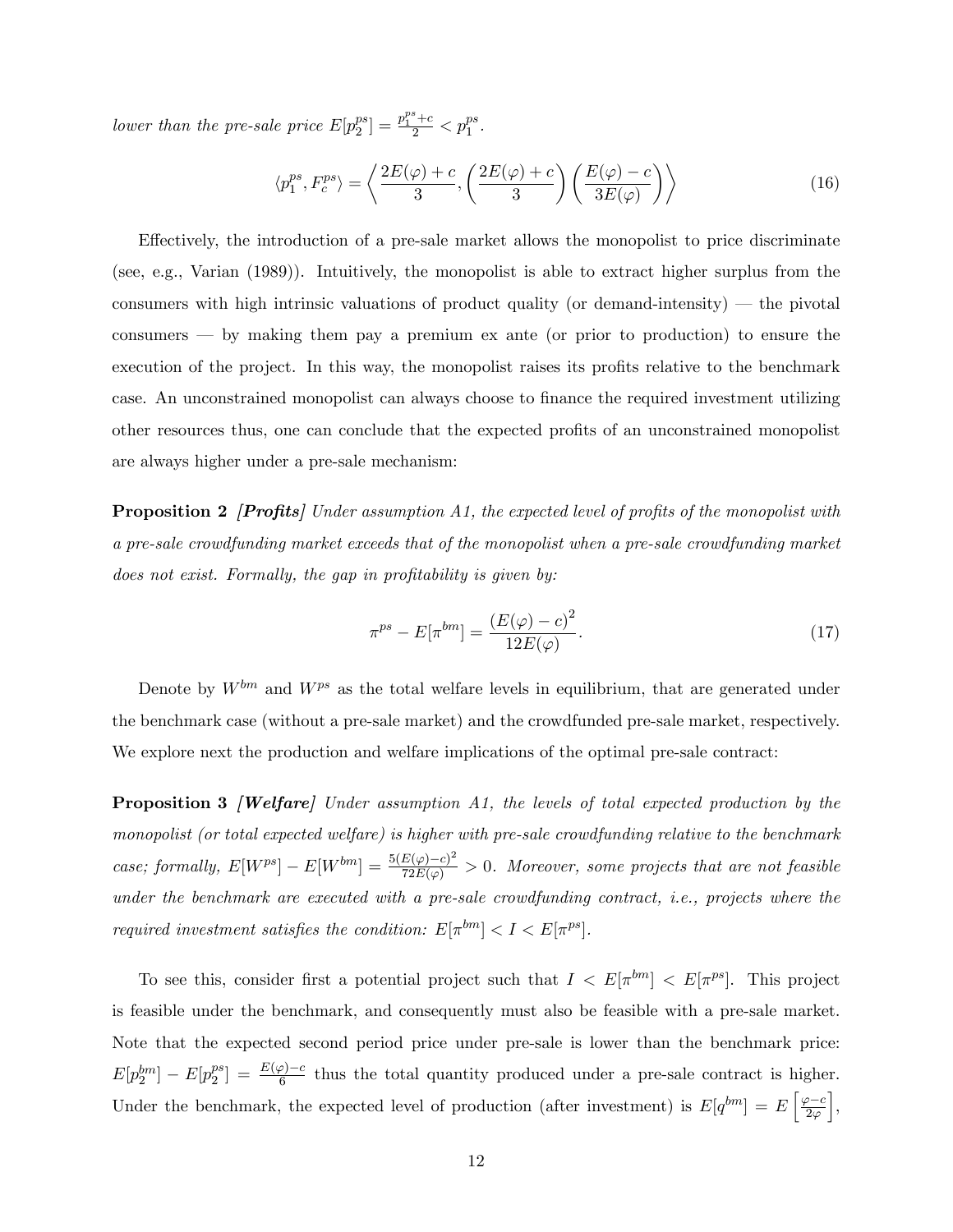as described in equation (6). Meanwhile, under the optimal pre-sale contract, total production is given by  $E[q^{ps}] = q_1^{ps} + E[q_2^{ps}]$  $\binom{ps}{2}$ , as defined in equations (30) and (32), respectively. By comparing the two, we obtain explicitly the increase in production with the introduction of the pre-sale market:

$$
E[q^{ps}] - E[q^{bm}] = \frac{E(\varphi) - c}{6E(\varphi)}.
$$
\n
$$
(18)
$$

Under assumption A1, this higher level of expected production implies an increase in expected welfare because  $c < \varphi_{\ell}$ .

Now, consider the case where  $E[\pi^{bm}] < I < E[\pi^{ps}]$ ; in this case, the project is only profitable for the monopolist under the existence of a pre-sale market. In particular, the pre-sale mechanism allows the monopolist to price discriminate between the high-demand intensity customers and the remaining market segment that has relatively low utility value from the product. This mechanism enables the monopolist to extract additional surplus from consumers, increasing expected profit and enabling the execution of the project. This price discrimination ability also allows the monopolist to sell the product for a period-2 price that is lower than the monopolist's market price under regular financing, as detailed in Proposition 1.

Corollary 1 *[Welfare, Expected Product Quality, and Cost of Production] Under as*sumption A1, the improvement in welfare is increasing in the expected quality of the product and is decreasing in the marginal cost of production.

In sum, the optimal pre-sale contract allows the monopolist to induce the pivotal (high valuation) consumers to reveal themselves through their willingness-to-pay a premium to ensure the execution of the project. In this fashion, the pre-sale contract is similar to the Groves-Clarke mechanisms that induce dominant strategy incentive compatible revelation of private-value preferences for public goods and the Bagnoli and Lipman (1989) provision point mechanism used to elicit the private provisioning of a public good utilizing a target threshold. In our context, pivotal consumers react to the pivotal mechanism and pay a price premium in the pre-sale stage to ensure the provision of the (private) good ex post. However, there are major differences between the crowdfunding pre-sale contract and the pivotal mechanisms for the provision of public goods, where issues of intertemporal price patterns and market segmentation do not arise by definition. The pre-sale contract is an intertemporal profit maximizing price-discrimination mechanism for a producer of private goods with market power, leading to a novel depiction of the role of pivotal consumers in financing innovation. In the public goods case, the pivotal consumers pay a tax or make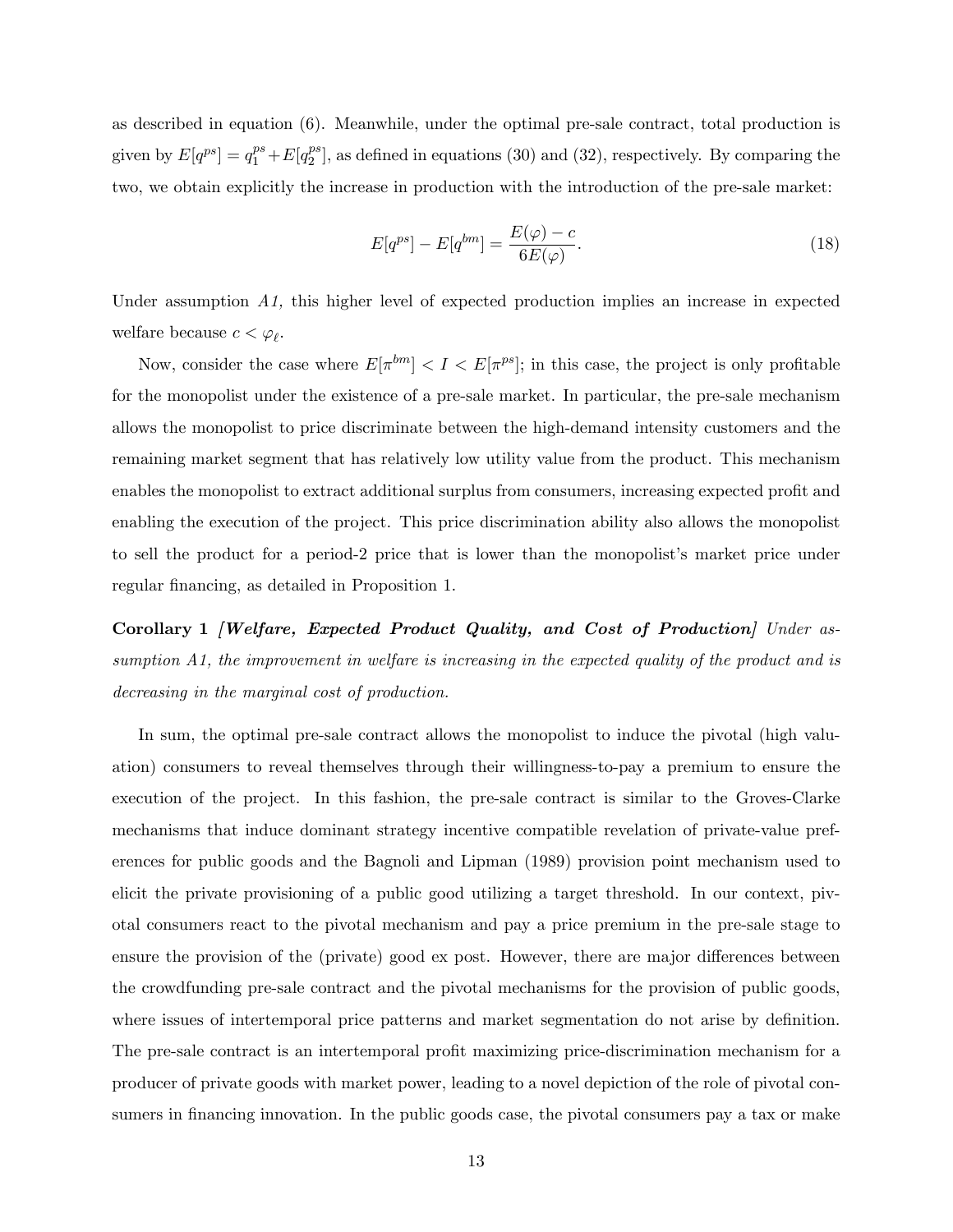a contribution such that, in equilibrium, the socially efficient level of the public good is provided. In our case, the pre-sale contract increases welfare relative to the one-shot monopoly benchmark by allowing consumers to be served who would otherwise be priced out in the monopoly situation. However, production of the good is not at the socially efficient level.

In the context of entrepreneurial innovation, financial constraints play an important role in determining not only the profits but also the feasibility set of potentially innovative projects. In the context of crowdfunding via a pre-sale contract such constraints may also impact the pivotal considerations as well as production and product market welfare. In what follows we evaluate these substantive issues in the design of pre-sale contracts when the producer is financially-constrained.

## 4 Financially Constrained Monopolist

We now consider the case where the monopolist is financially constrained. Namely, let  $A$  be the amount of funds that the monopolist has available for investment in this project, and thus  $I - A$ is the amount of funds that need to be raised so as to implement the project. We assume that the cost of capital for the monopolist when raising funds in financial markets (outside of the pre-sale market) is given by  $1 + R \ge 1$ . When  $R = 0$ , there are effectively no financial constraints for the monopolist and the optimal crowdfunding contract is given by Proposition 1. However, because of Önancial regulations and transaction costs of Önancial intermediation, in practice there is no free entry in lending sectors (see, e.g., Demirguc-Kunt et al. (2004)). In particular, banking sectors are generally concentrated, allowing banks' bargaining power to extract some rents from entrepreneurs (Sharpe (1990), Rajan (1992), Rajan and Petersen (1997)).

The payoff to the financially constrained monopolist is determined, as before, by her profits from the pre-sale stage,  $(p_1 - c)(1 - \theta_1(p_1))$ , and the expected profits from the spot market,  $E\left[\pi_2^{ps}\right]$  $\mathcal{L}_2^{ps}(\theta_1(p_1), \varphi)$ . Now, however, the monopolist also faces the cost of external financing  $Max[R(I - A - F_c), 0].$  This expected payoff to the monopolist shall be compared to the investment cost of I when deciding whether to invest or not (when  $R = 0$  this payoff coincides with the expected payoff to the unconstrained monopolist). If the model parameters are such that the optimal pre-sale contract  $\langle p_1^{ps}$  $\binom{ps}{1}, F_c^{ps}$  derived earlier, in equation (16), results in the monopolist raising sufficient funds in the pre-sale stage, or  $F_c^{ps} \ge (I - A)$ , then it is still optimal for the financially constrained monopolist to use this contract and exclusively rely on crowdfunding without raising any funds externally; of course, this is true for any R.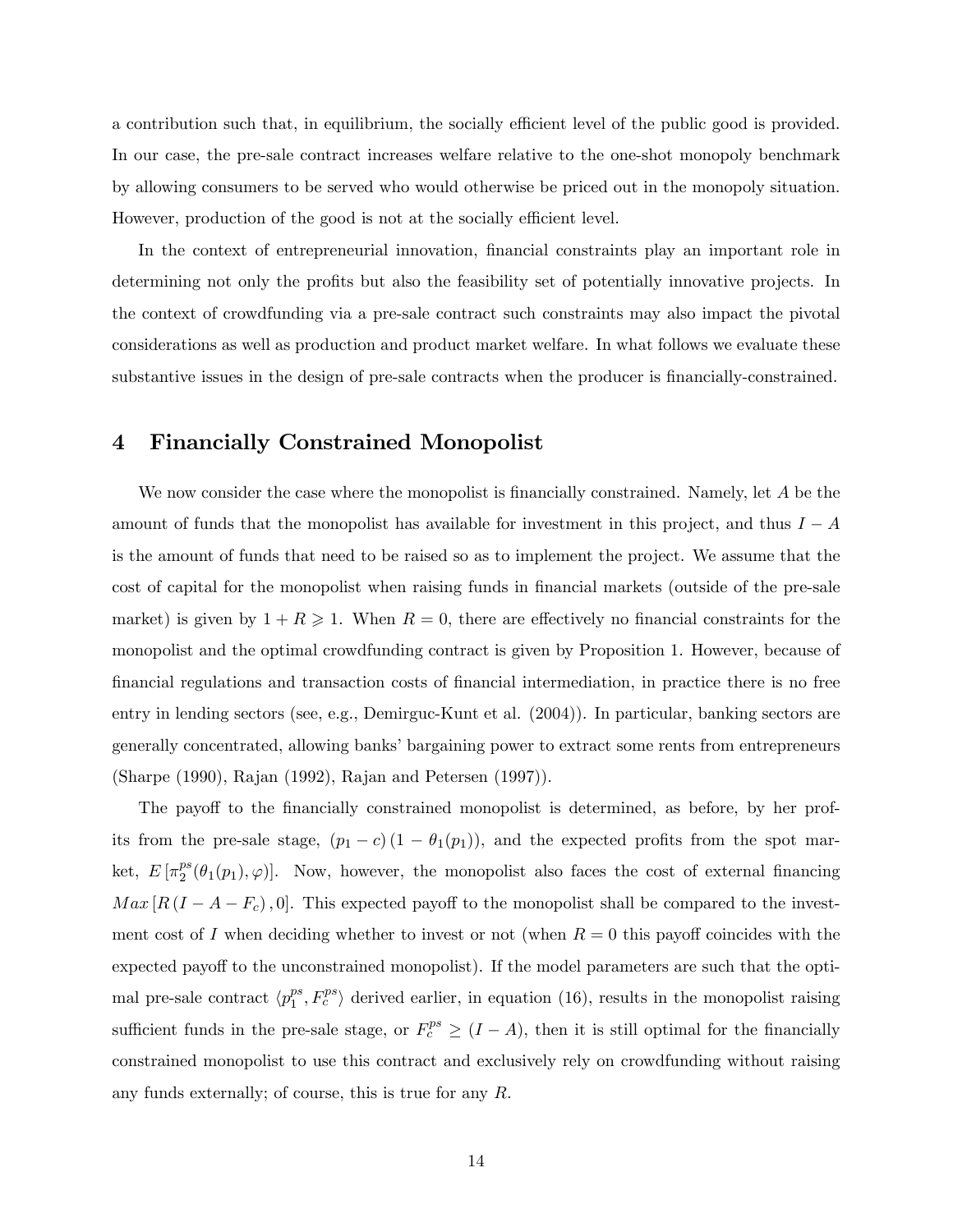But, this need not be the case when  $F_c^{ps} < (I - A)$ , for example when the level of internal funds A is relatively low. The monopolist can obtain additional funds externally at cost of  $R$  and/or by increasing the sums raised using crowdfunding by setting a contract of the form  $\langle p_1^{fc} \rangle$  $\left\langle \begin{array}{c} fc, F_c^{fc} \\ 1 \end{array} \right\rangle$  where  $p_1^{fc} < p_1^{ps}$  and  $F_c^{fc} > F_c^{ps}$ .

When external funds are available but costly, the monopolist may wish to continue and rely on crowdfunding for Önancing the full sum required, but this may not always be possible: the amount of funds that the monopolist can raise in the pre-sale market is bounded. In particular, the amount raised via crowdfunding,  $p_1(1 - \theta_1(p_1))$ , is maximized at level  $\max_{p_1 \le E(\varphi)} p_1\left(1 - \frac{p_1}{E(\varphi)}\right)$  $E(\varphi)$  $= \frac{E(\varphi)}{4}$  $\frac{(\varphi)}{4}$  for price  $p_1 = \frac{E(\varphi)}{2}$  $\frac{(\varphi)}{2}$ . Thus, when  $(I - A) > \frac{E(\varphi)}{4}$  $\frac{(\varphi)}{4}$  the firm is compelled to raise funds externally.

When  $(I - A) \in (F_c^{ps}, E(\varphi)/4)$  and the monopolist determines that it is optimal to raise all of the required financing using the crowdfunding presale contract she can do so by setting the pre-sale price at the level  $p_1^{(I-A)}$ :

$$
p_1^{(I-A)} \equiv \frac{1}{2} \left[ E(\varphi) + \sqrt{E^2(\varphi) - 4E(\varphi)(I-A)} \right]. \tag{19}
$$

When using both sources of financing the monopolist balances the cost associated with distorting the crowdfunding contract - by lowering the pre-sale price and increasing the investment target away from the unconstrained optimum  $\langle p_1^{ps} \rangle$  $\binom{ps}{1}, F_c^{ps}$  - against the cost of capital R. Given that investment takes place by the Önancially constrained monopolist, the optimal crowdfunding contract is the solution to the following program:

$$
\pi^{fc} \equiv \max_{p_1 \le E(\varphi)} (p_1 - c) (1 - \theta_1(p_1)) + E[\pi_2^{ps}(\theta_1(p_1), \varphi)] - Max[R(I - A - F_c), 0] \tag{20}
$$
  
s.t.,  $\theta_1(p_1) = \frac{p_1}{E(\varphi)}, F_c = p_1(1 - \theta_1(p_1))$  and  $\pi_2^{ps}(\theta_1(p_1), \varphi)$  is given by (8).

We now present the solution to the optimal crowdfunding contract:

Proposition 4 : [Optimal Contract with Financing Constraints] Under assumption A1, there exists a cutoff  $R > 0$  such that the monopolist will rely solely on crowdfunding when the cost of capital is sufficiently high (i.e.  $R > \overline{R}$ ) and it is feasible to do so (i.e.  $(I - A) \in [F_c^{ps}, E(\varphi)/4]$ ) or when external funds are not required (i.e.  $F_c^{ps} \geq (I - A)$ ); but, will use both methods of financing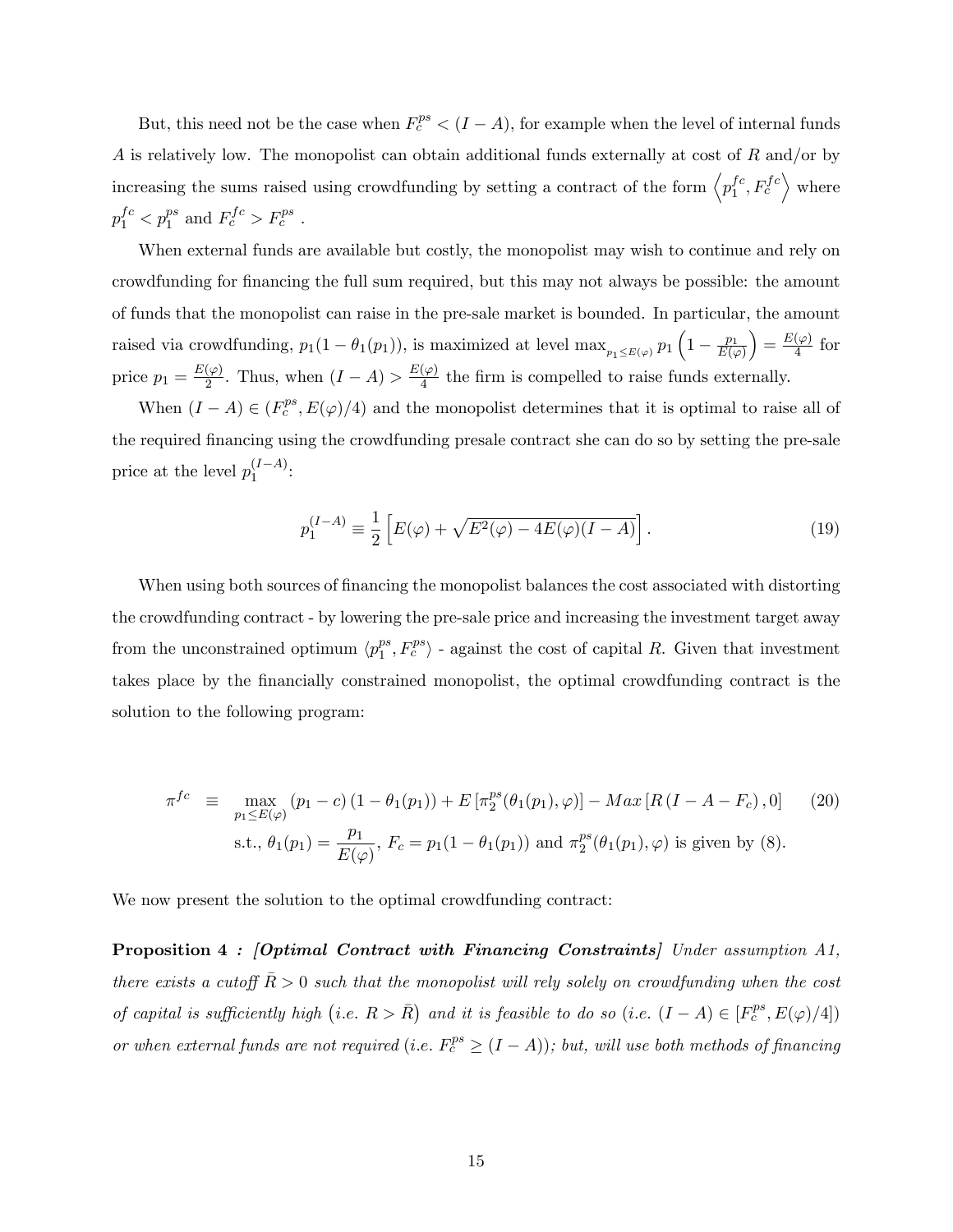otherwise. The optimal crowdfunding contract is:

$$
\left\langle p_1^{fc}, F_c^{fc} \right\rangle = \begin{cases} \left\langle p_1^{ps}, F_c^{ps} \right\rangle & \text{if } (I - A) < F_c^{ps} \\ \left\langle p_1^{(I - A)}, I - A \right\rangle & \text{if } (I - A) \in (F_c^{ps}, E(\varphi)/4) \text{ and } R > \bar{R} \\ \left\langle p_1(R), F_c(R) \right\rangle & \text{otherwise} \end{cases} \tag{21}
$$

where,  $p_1(R) \equiv \frac{2(1+R)E(\varphi)+c}{3+4R}$  $\frac{R E(\varphi) + c}{3 + 4R}$ ,  $F_c(R) \equiv \left(\frac{2(1+R)E(\varphi) + c}{(3+4R)^2}\right)$  $\left(\frac{+R\right)E(\varphi)+c}{\left(3+4R\right)^2}\right)\left(\frac{E(\varphi)(1+2R)-c}{E(\varphi)}\right)$ ), and  $p_1^{ps}$  $_1^{ps}$  and  $p_1^{(I-A)}$  are defined by  $(16)$  and  $(19)$  respectively.

Of course, the monopolist will execute the project only if  $E[\pi^{fc}] \geq I$ , under the optimal contract  $\langle p_1^{fc}$  $\left\{f^c, F_c^{fc}\right\}$ . The marginal participating consumer is now  $\theta_1 = \frac{p_1^{cf}}{E(\varphi)}, F_c^{fc} = p_1^{fc}$  $_1^{Jc}(1-\theta_1)$ , and the spot market price is  $p_2(\varphi) = \frac{\theta_1 \varphi + c}{2}$ . In order to understand how the optimal contract varies with the cost of external Önancing and the level of internal funds it is useful to distinguish between some distinct mutually exclusive cases:

**Case 1** The required funds are covered via the unconstrained optimal pre-sale contract, i.e.  $(I A) \leq F_c^{ps}.$ 

**Case 2** The required funds can be fully covered via crowdfunding, i.e.  $(I - A) \in (F_c^{ps}, E(\varphi)/4]$ , and external financing costs are high, i.e.  $R > \overline{R}$ .

**Case 3** The required funds can be fully covered via crowdfunding, i.e.  $(I - A) \in (F_c^{ps}, E(\varphi)/4]$ , and external financing costs are sufficiently low, i.e.  $R \leq \bar{R}$ .

**Case 4** The required funds cannot be fully covered via crowdfunding, i.e.  $(I - A) > E(\varphi)/4$ .

In cases 1 & 2 above the monopolist relies on a crowdfunding pre-sale mechanism as a sole source of financing. In case  $3 \& 4$  the monopolist finds it optimal to secure funds using a combination of sums received via the crowdfunding pre-sale contract and external financing. The cost of capital cutoff level  $\bar{R}$  used to derive the optimal contract in (21) solves the equality  $F_c(\bar{R}) = (I - A)$  and is explicitly given by:

$$
\bar{R} = \frac{1}{8} \sqrt{\frac{(E(\varphi) + 2c)^2}{E(\varphi) \left(\frac{E(\varphi)}{4} - (I - A)\right)}} - \frac{3}{4}.
$$
\n(22)

Note that the value of  $\overline{R}$  is increasing with the amount of capital  $(I - A)$  that the monopolist is required to raise in order to execute the project. Intuitively, for higher levels of internal funds or smaller investments, relying only on the crowdfunding is more likely.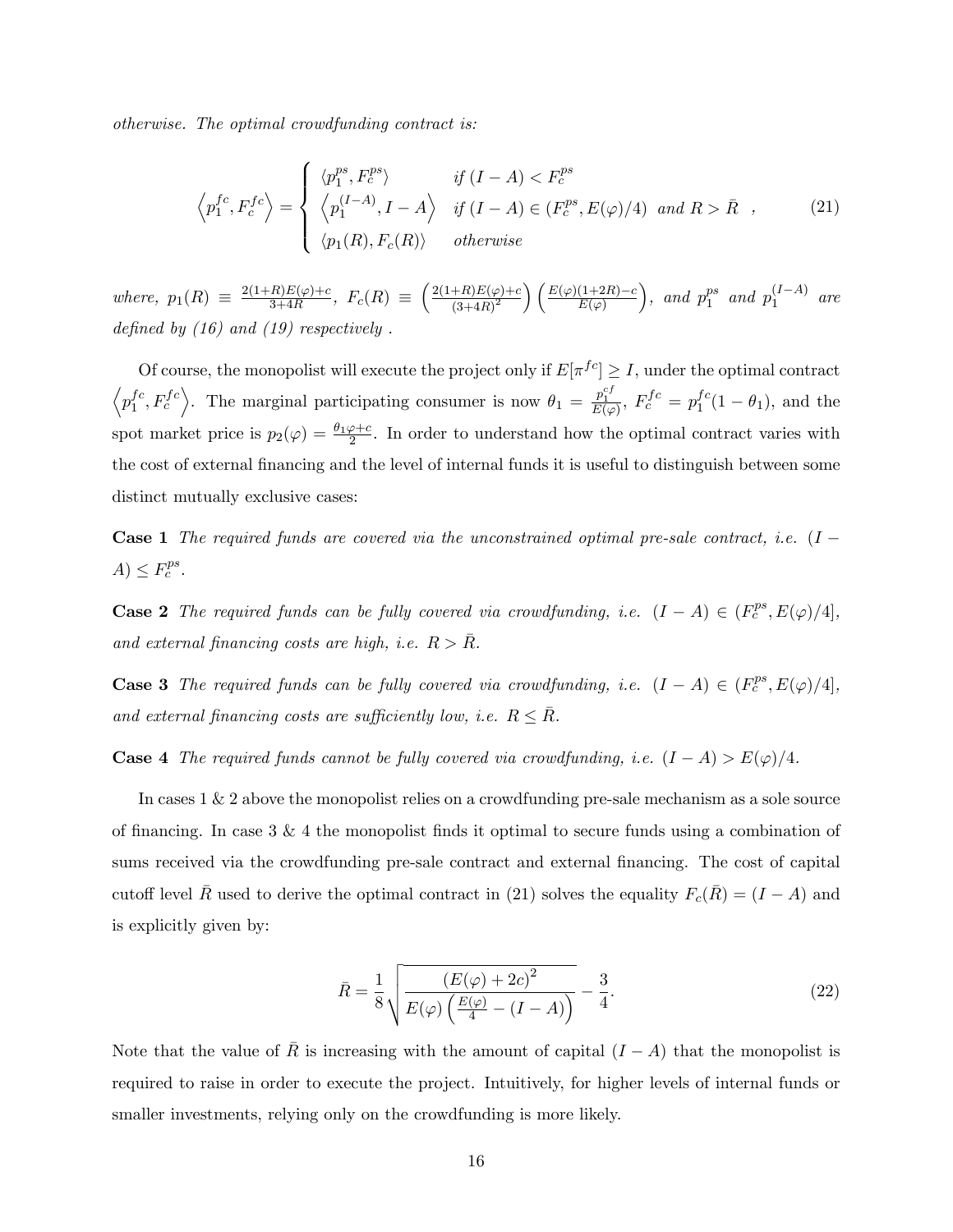#### [Insert Figure 1 here]

Figure 1 illustrates the relation between the cost of external funding  $R$ , the required financing  $(I - A)$  and the pre-sale price as given by the optimal crowdfunding contract  $\left\langle p_1^{fc}, p_2^{fc}, p_3^{fc}, p_4^{fc}, p_5^{fc}, p_6^{fc}, p_7^{fc}, p_8^{fc}, p_{10}^{fc}, p_{11}^{fc}, p_{12}^{fc}, p_{13}^{fc}, p_{14}^{fc}, p_{15}^{fc}, p_{16}^{fc}, p_{17}^{fc}, p_{18}^{fc}, p_{19}^{fc}, p_{10}^{fc}, p_{11$  $\left\langle \begin{array}{c} fc, F_c^{fc} \end{array} \right\rangle$ . In particular, one can see that the pre-sale price is weakly decreasing in both the cost of capital and the sums required. Intuitively, when more constrained, the monopolist relies more on the pre-sale market by further reducing the pre-sale price and increasing revenues to finance the investment. Note, a lower price in the pre-sale market is followed by a lower expected price in the spot market.

As suggested by Proposition 4, the pre-sale price also varies with the level of internal funds A (holding the investment level I fixed). When the level of internal funds is high enough,  $A > I - F_c^{ps}$ , the monopolist sets a high pre-sale price,  $p_1^{fc} = p_1^{ps}$  $_1^{ps}$ , and finances all funds via crowdfunding. For slightly lower levels of internal funds, fully relying on crowdfunding is still optimal but, it requires a lower price,  $p_1^{fc} = p_1^{(I-A)}$  (and higher investment target). For further lower levels of internal funds,  $A < \overline{A} \equiv I - F_c(R)$ , the distortion in the crowdfunding contract is sufficiently costly such that external financing at cost of capital  $R$  becomes optimal and the presale price reaches its lowest level,  $p_1^{fc} = p_1(R)$ .

It follows from the above that the pre-sale price  $p_1^{fc}$  $i<sup>c</sup>$  is weakly decreasing in the cost of capital and weakly increasing in the level of internal funds. Namely, when utilizing both sources of funds is optimal, a marginal increase in R decreases prices  $(p_1(R)$  is decreasing in R); and when relying on crowdfunding to obtain the investment funds, a marginal increase in A increases prices  $(p_1^{(I-A)}$  is increasing in  $A$ ). Thus, it follows from Proposition 4 that the less financially constrained monopolist acts more aggressively in the product market, leading to higher expected prices and lower expected production.

Proposition 5 : [Production with Financing Constraints] Under assumption A1, the expected level of production implied by the optimal crowdfunding contract  $\left\langle p_{1}^{fc}\right\rangle$  $\left\langle \begin{array}{c} f c \ 1 \end{array} \right\rangle$  is weakly increasing  $\lceil$ decreasing] in the cost of capital R [level of internal funds A]. However, the monopolist might (but need not) forego investment when the cost of capital is sufficiently high or the level of internal funds is sufficiently low.

Increased production, induced by lack of internal funds or a high cost of capital, increases welfare as long as production takes place (recall that  $c < \varphi_l$ , as follows from assumption A1). Figure 2 illustrates this possible non-monotonic relation between the expected level of production, the cost of external funding R and the required financing  $(I - A)$ .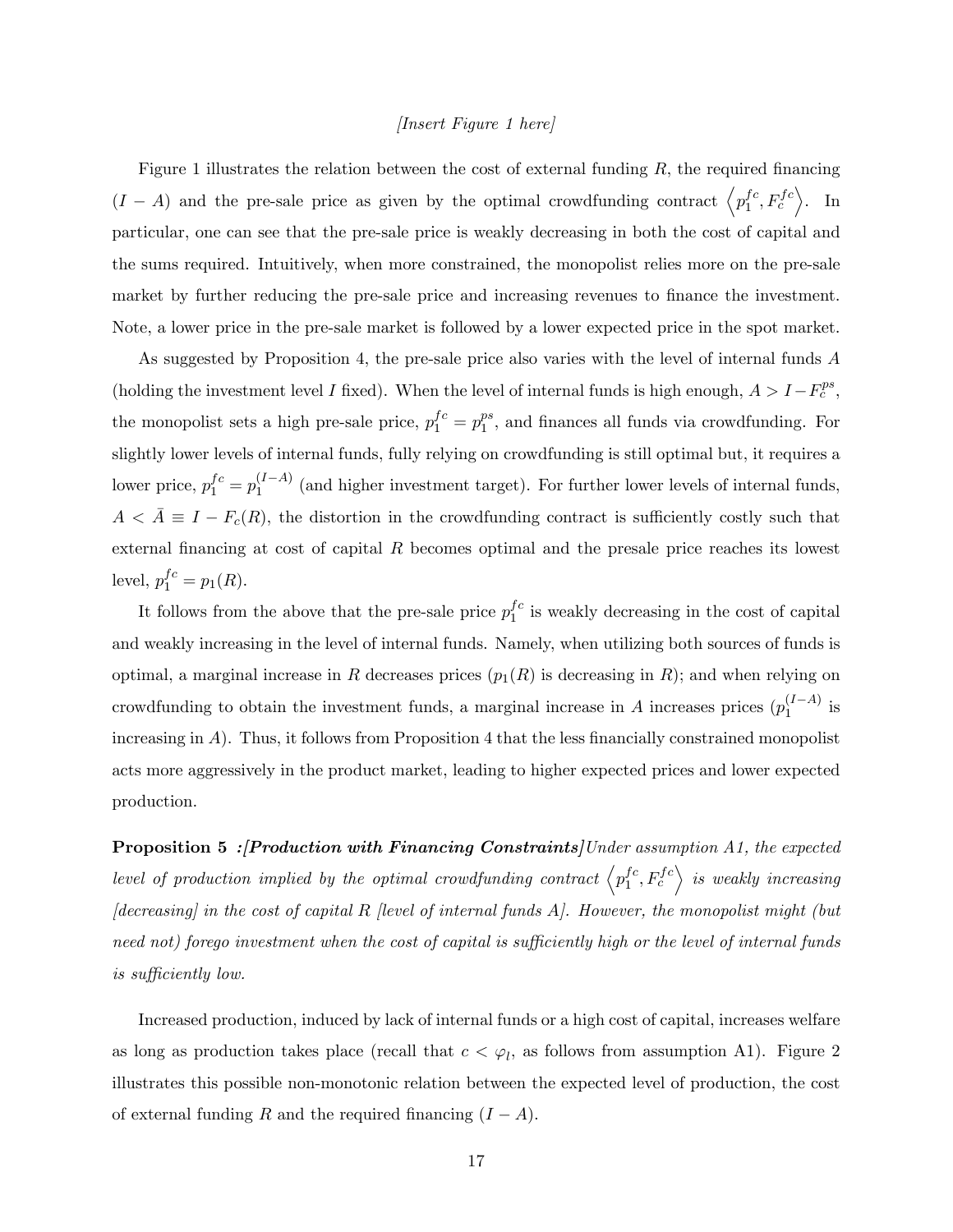#### [Insert Figure 2 here]

To better understand the possible scenarios, it is useful to consider the cross-section plots presented in Figures 3 & 4 while considering the level of internal funds  $A$  and the cost of capital  $R$ separately. When the unconstrained monopolist raises sufficient funds to cover the financing needs,  $F_c^{ps} > (I - A)$ , production is not affected by the cost of capital, as demonstrated by Figure 3(a), or by marginal changes in the level of internal funds, as shown by Figure 4 in the aforementioned region. When financing requirements increase such that  $F_c^{ps} \leq (I - A)$  the cost of capital has an initial inverse relationship with production, i.e. production increases together with the external cost of capital, as demonstrated in Figures  $3(b)$  and  $3(c)$ . The reaction of a further increase in the cost of capital depends on the relation between the Önancing requirements, the maximum revenue attainable via a crowdfunding pre-sale mechanism and the monopolist profits. When  $(I - A) \in (F_c^{ps}, E(\varphi)/4)$  and it is optimal to rely on both sources of funding (as  $R < \overline{R}$ ) the presale price is  $p_1^{fc} = p_1(R)$  and any marginal increase in the cost of capital will increase production; however any further increase such that  $R \in (\overline{R}, \widehat{R})$  (we define  $\widehat{R}$  below) will have no marginal impact on production as in this region  $p_1^{fc} = p_1^{(I-A)}$ . An example of such a reaction can be viewed in Figure 3(b). When R increases beyond  $\widehat{R}$  the project cannot justify the required investment and production is 0, as demonstrated in Figure 3(c).

#### [Insert Figure 3 here]

Note that while changes in the cost of capital and internal funds impact prices and production, their pronounced impact takes effect under different financing scenarios. The optimal pre-sale price set by a monopolist that utilizes both sources of financing  $(p_1^{fc} = p_1(R))$  is sensitive to the cost of capital but is not sensitive to the level of internal funds  $A$ ; however, the price set when financing exclusively through crowdfunding  $\left( p_1^{fc} = p_1^{(I-A)} \right)$ ) is not sensitive to the cost of capital  $R$ , but is increasing in the level of internal funds  $A$ . These different effects can be seen in Figure 4 where production is unchanged for  $A \in (\widehat{A}, \overline{A})$  (we define  $\widehat{A}$  below), while production is decreasing in the level of internal funds for  $A \in (\overline{A}, I - F_c^{ps})$ . The result that financing constraints may lead to higher production suggests that a higher cost of capital need not slow down economic activity.

We turn now to the investment decision of the monopolist and the definition of the cutoffs  $A$ , and  $\widehat{R}$ . In order for the monopolist to execute the project it must be that profits from production exceed the required capital investment (including the cost of external capital) i.e.  $\pi^{fc}(I, A, R) \geq I$ . For a given level of internal funds A, we define the cutoff cost of capital  $\widehat{R}$  above which there is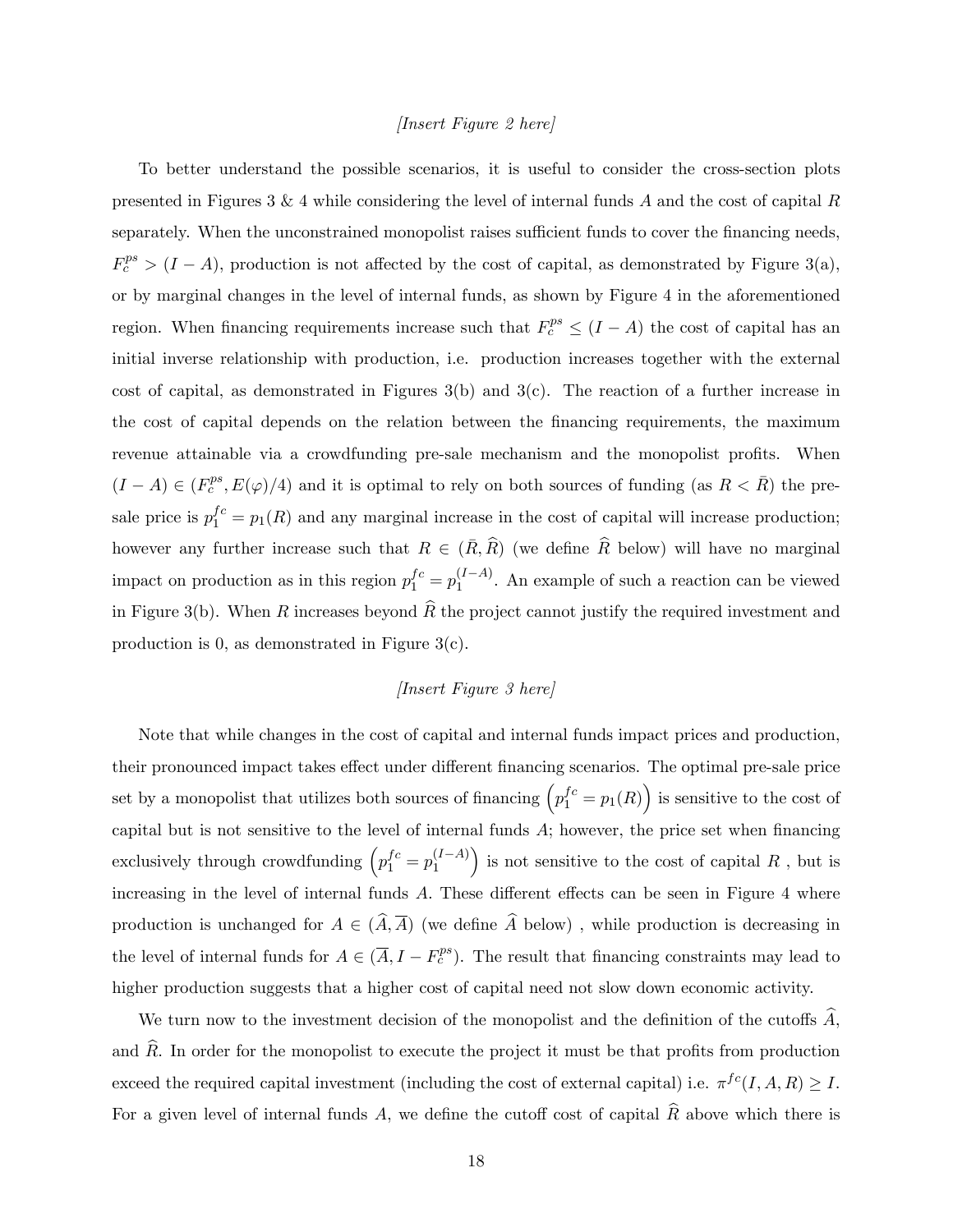no investment as the solution to  $\pi^{fc}(I, A, \hat{R}) = I$ , if such a solution exists, and  $\hat{R} = \infty$ , otherwise. Note,  $\widehat{R} < \infty$  whenever  $I - A > \frac{E(\varphi)}{4}$  (it is not feasible to rely only on crowdfunding). Similarly, for a given cost of capital R, we define the cutoff level of internal funds  $\hat{A}$  below which there is no investment as the solution to  $\pi^{fc}(I, \hat{A}, R) = I$ , if such a solution exists, and  $\hat{A} = 0$ , otherwise. Figure 3(c) is an illustration of the case  $\widehat{R} < \infty$  and Figure 4 is an illustration of the case  $\widehat{A} > 0$ .

## [Insert Figure 4 here]

Government programs designed to support innovation, entrepreneurship and welfare often focus on increasing the availability of funds to productive yet constrained entrepreneurs. This can be done for example by offering business loans at favorable terms relative to the market or offering tax advantages to businesses that meet certain criteria. We show that under a pre-sale crowdfunding mechanism such policies may have an unexpected effect; i.e. a reduction in the cost of capital  $R$  or an increase in internal funds A may lower production and welfare.

Corollary 2 : [Government Policy | Under assumption A1, when the monopolist invests and earns strictly positive expected profits under a particular pair  $\langle R, A \rangle$ ; a marginal reduction in the cost of capital R or a marginal increase in the level of internal funds A, weakly increases the expected profitability of the monopolist, weakly increases expected prices, weakly reduces expected production, and therefore weakly decreases expected welfare.

Recall that in propositions (3) and (2) we show how the existence of a crowdfunding pre-sale mechanism increases monopoly profits, production and welfare for the unconstrained monopolist. It is a direct result of our setup that these propositions also hold for the constrained case. Moreover it is a direct result of Corollary (2) that there exists a robust support such that the positive welfare increase generated by the existence of the pre-sale crowdfunding market is increasing in the cost of capital and is negatively related to the level of internal funds.

## 5 Evaluating the Pre-Sale Contract Commitment

In our analysis thus far, we have assumed that the monopolist can commit to the pre-sale contract in the sense that if the investment target is not met, production does not take place. In this section, we evaluate the implications of this commitment from a variety of perspectives. We first provide an institutional motivation for the pre-sale contract commitment assumption.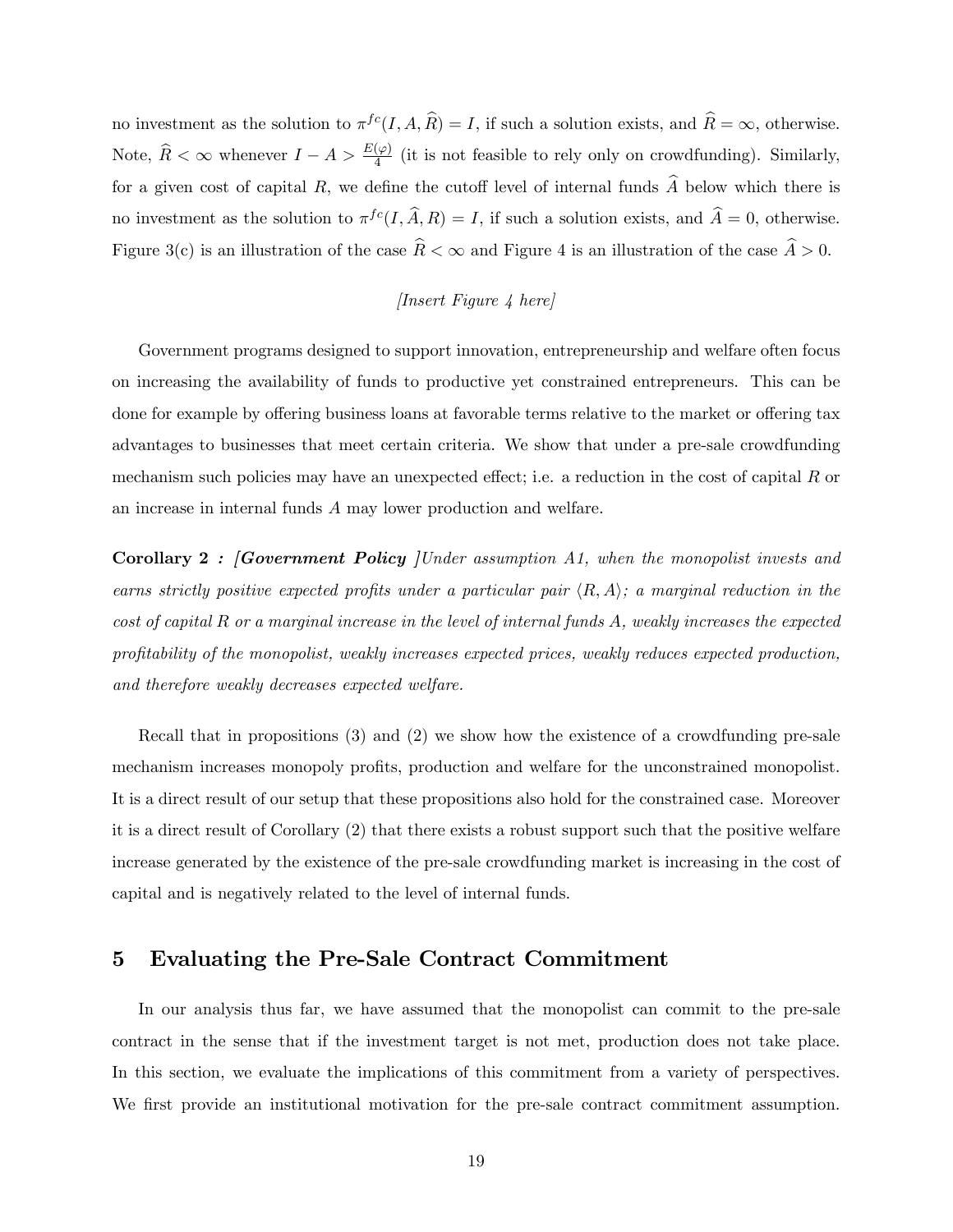We then describe conditions under which this commitment and the resulting pivotal behavior are endogenous rather than an artifact of an exogenous assumption. We further examine the robustness of our results by extending our analysis and relaxing the full-commitment assumption; in particular, we assume that with some probability the firm can still invest following failure of funding on the crowdfunding platform. Finally, we relate the role of commitment in our model to the literature on intertemporal price discrimination.

#### 5.1 Crowdfunding Institutions

From a practical point of view, most of the crowdfunding platforms which operate in the rewardsbased category and support project Önancing via a pre-sale contract endorse an all or nothing mechanism that is similar to the one described in this paper. Moreover, on Kickstarter, the largest platform of this type, this is the only contract available. A project owner on Kickstarter must select a time-frame (typically 30-60 days) and a financing goal. If the financing goal is not reached within the allocated time-frame, the financing campaign is cancelled. There is empirical evidence that suggests an important role for the investment target. Namely, it is shown by Mollick (2014), while analyzing data from Kickstarter, that the goal attainment histogram describing the percentage of the goal achieved by all campaigns has two modals, the first is at the  $0 - 10\%$  level and the second is at the  $100 - 110\%$  level. That is, the most common campaign that succeeds in raising capital on Kickstarter typically does so by securing financing just above the 100% financing-goal mark. Indiegogo, one of the largest rewards based platforms which facilitates pre-selling of products, allows for entrepreneurs to select into an "All-or-Nothing" mechanism (where the entrepreneur receives the funds only if the financing goal is achieved) or a "Keep it All" mechanism in which they receive all sums pledged regardless of the total sum achieved. Cumming et al. (2015) analyze campaigns on Indiegogo and find that campaigns which have selected the All-or-Nothing mechanism attract more backers and have a significantly higher probability to secure the financing goal. These empirical findings suggest that the existence of a campaign target combined with an all or nothing mechanism has a significant impact on campaign outcome.

#### 5.2 Probabilistic Project Execution and Robustness

Our analysis has so far assumed that the successful completion of the Önancing campaign is synonymous with the execution of the underlying project. This implies that consumers believe that the entrepreneurs cannot or will not attempt to Önd alternative funding following a failed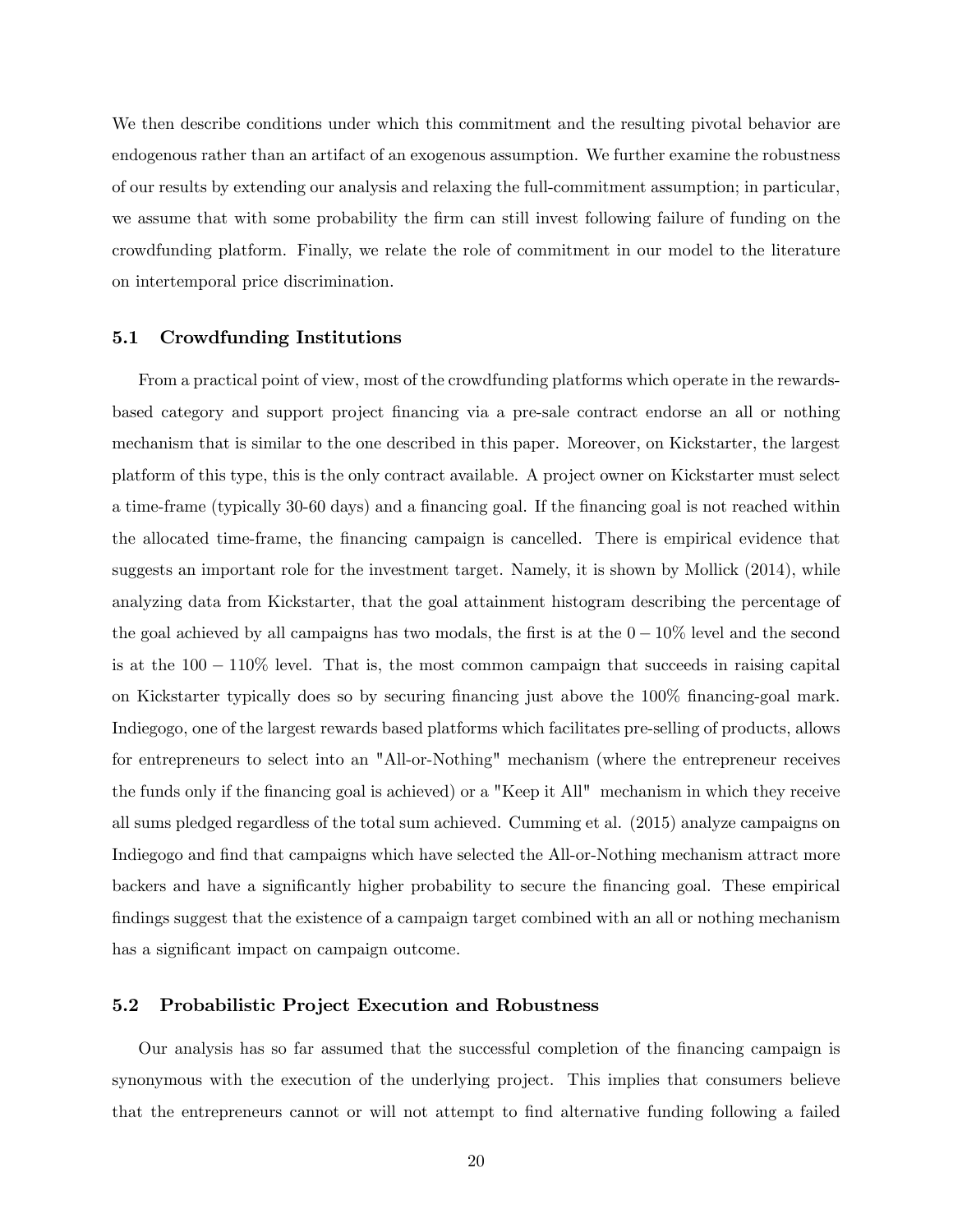Önancing campaign. Of course, this assumption may not generally hold. Following a failed Önancing campaign, project owners may obviously attempt alternative sources of capital, including other crowdfunding platforms. However, potential backers who wish to own the product do not know if this is the case, nor do they have a guarantee that they will have access to the product once it is financed on a different platform, possibly in a different geographic location. Alternatively as discussed in proposition (3) it may be that certain projects are only feasible when entrepreneurs are able to price discriminate via a crowdfunding presale contract as profits under external financing decoupled from the product market do not support the required investment. This may be true even when the monopolist is unconstrained.

We can incorporate such situations into our framework by utilizing the concept of probabilistic project execution. Let us assume that consumers have the beliefs that with probability  $(1-\alpha)$ ,  $\alpha \in$  $[0, 1]$ , the project is executed regardless of the crowdfunding campaign. This also implies that consumers have the beliefs that with probability  $\alpha$  the execution of the project is conditioned on the success of the current crowdfunding contract. Under probabilistic execution, and given beliefs on  $\theta_1$ , it follows from (9) that any consumer of type  $\theta'$  who is not pivotal (i.e., for whom  $\mathcal{A}(\theta'|\theta_1) = 0$ ) will participate in the pre-sale iff conditions  $(11)$  and  $(12)$  (described above) apply. However, any consumer of type  $\theta'$  who is pivotal with respect to  $\theta_1$  expects that with probability  $\alpha$  his participation is crucial to the existence of the future product market, and therefore will participate whenever condition  $(23)$  is satisfied. Such a pivotal consumer is willing to pay a period-1 price  $(p_1)$  that reflects a premium over the expected period-2 price and is equal to the non-execution probability  $(\alpha)$  multiplied by his expected utility gain from the existence of the project. That is, this consumer-type will participate in the pre-sale so long as,

$$
p_1 - E[p_2] < \alpha \left( \theta' E(\varphi) - E[p_2] \right) \tag{23}
$$

As before, the pivotal consumer or  $\theta_1$  depends on the crowdfunding pre-sale price  $p_1$ , the cost of production c, and the expected utility from the new product captured by  $E(\varphi)$ . Additionally, the pivotal consumer is determined by the probability  $\alpha$  that the project is not executed if the funding target is not met:

$$
\theta_1 = \frac{2p_1 - (1 - \alpha)c}{1 + \alpha)c(\varphi)}.\tag{24}
$$

We now consider the equilibrium in which all participating consumers in the pre-sale market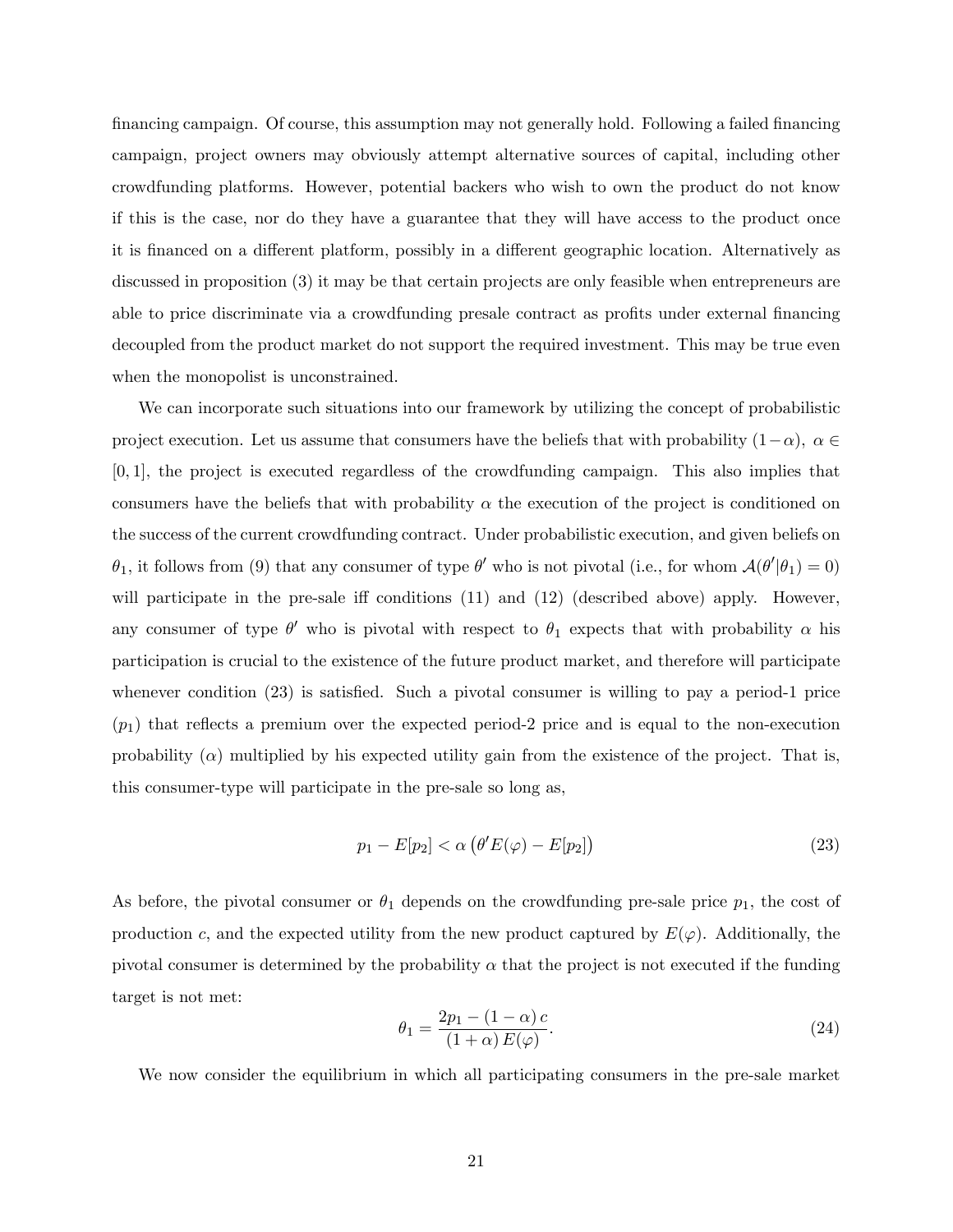are pivotal under probabilistic execution. Thus, the set of pre-sale contracts reduces to the form:

$$
\langle p_1, F_c \rangle \equiv \left\langle p_1, p_1 \left( 1 - \frac{2p_1 - (1 - \alpha)c}{(1 + \alpha)E(\varphi)} \right) \right\rangle. \tag{25}
$$

In such a contract, all of the consumers who derive positive expected utility given  $p_1$  are pivotal, i.e.,  $\mathcal{A}(\theta'|\theta_1) = 1$  for all  $\theta' \ge \theta_1$ , where the marginal consumer earns zero rents:

$$
\theta_1(p_1, F_c, \alpha) \equiv \theta_1(p_1, \alpha) = \frac{2p_1 - (1 - \alpha)c}{(1 + \alpha)E(\varphi)}.
$$
\n(26)

This contract has the same qualitative characteristics as the contract described in (13), it allows for price discrimination against the high demand customers while at the same time increasing total production and welfare (subject to assumption  $A1$ ). The ability to price discriminate utilizing the pivotal mechanism and probabilistic project execution exists for any  $\alpha$ . Note that consumer uncertainty regarding other model parameters may be incorporated into our setup in a similar fashion (for example when consumers only have probabilistic knowledge of  $\theta_1$  or the demand function).

#### 5.3 Commitment and Intertemporal Price Discrimination

In more general terms, our market set-up can be viewed as an intertemporal price discrimination model for a durable goods monopolist, because consumers purchase at most a unit quantity of the product. One of our main insights is that the monopolist's ability to commit to the presale contract, in conjunction with the strategic choice of the funding target, allow intertemporal price discrimination. Namely, the monopolist exploits the willingness of pivotal consumers to pay a premium (over the expected future spot prices) to ensure the execution of the project. The monopolist is thus able to segment the market in an intertemporal fashion and improve profits over the benchmark single-price monopoly profits.

Our analysis is therefore related to the large literature on intertemporal price discrimination by a durable goods monopolist. In particular, the ability of the durable goods monopolist to intertemporally price discriminate has received much attention. The literature forwards two polar outcomes with respect to the extraction of consumer surplus when the monopolist cannot credibly pre-commit to future price behavior. The Coase conjecture (Coase (1972)) famously asserts that in the absence of capacity constraints, the monopolist's time-consistent policy is to saturate the residual market at every point in time so that the monopolist would not be able to price above the marginal cost. That is, rational infra-marginal consumers will anticipate the monopolist's time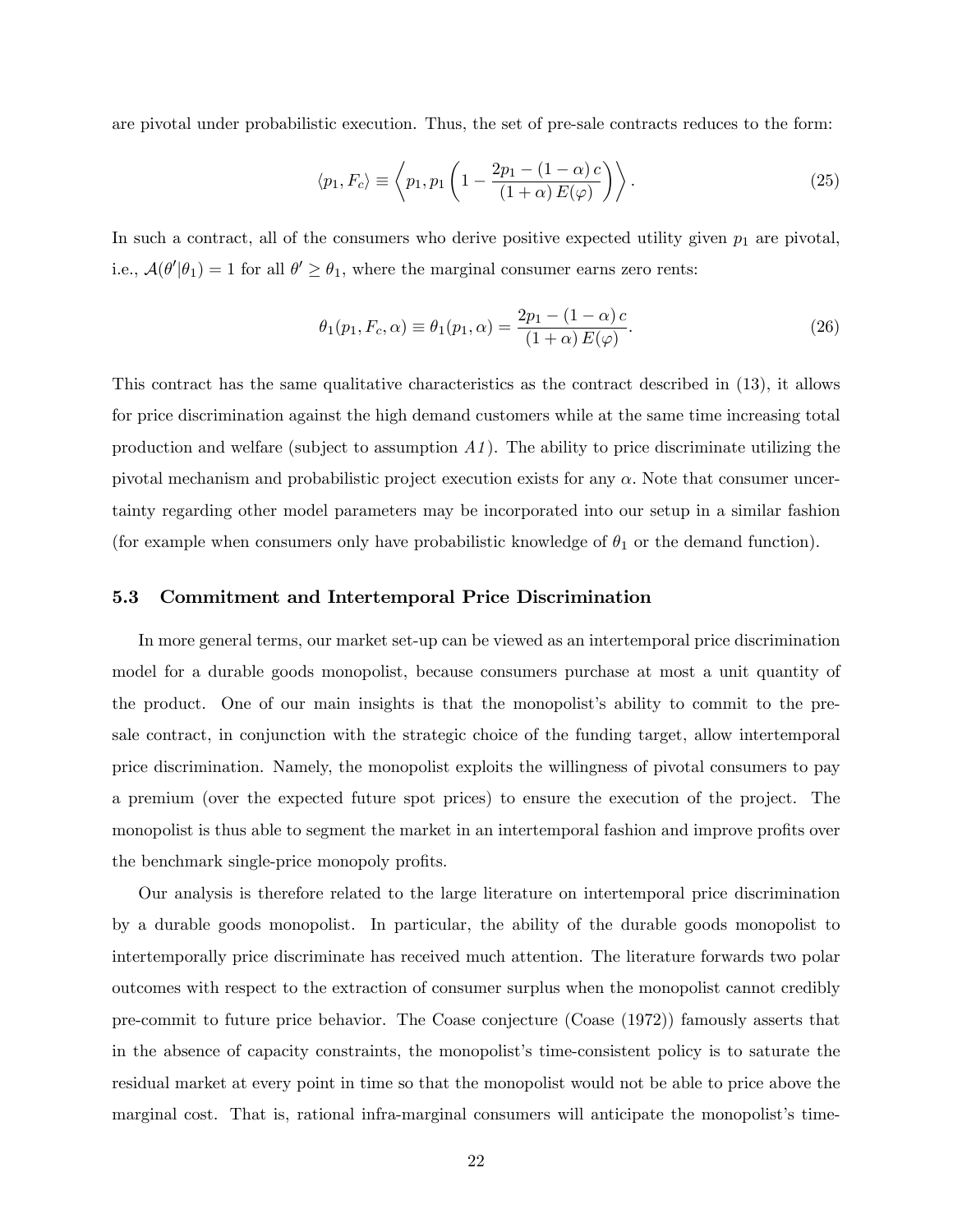consistent policy to quickly serve the remaining market by dropping prices and not purchase at any price above the marginal cost (or the competitive price). In contrast, the "Pacman conjecture" (Bagnoli et al. (1989)) holds that the infra-marginal consumers will realize that prices will only drop after they have exited the market, thereby allowing the monopolist to perfectly price discriminate through intertemporal market segmentation.

Both the Coase conjecture and the Pacman conjectures are shown to hold, albeit in models with fundamentally different demand structures. Specifically, Gul et al. (1986) establish the Coase conjecture with a continuum of consumers and when the monopolist uses weak-Markov strategies. However, Bagnoli et al. (1989) establish the Pacman conjecture with a finite number of buyers. Fehr and Kuhn (1995) present a resolution of the Coase versus the Pacman conjectures based on the dimensionality of the set of consumers and prices. In particular, when there are a finite number of buyers and a continuum of prices, then buyers have nonnegligible effects on the seller's total payoffs. Hence, the threat of infra-marginal consumers to hold out for lower future prices is not credible because the seller can raise prices slightly, induce these consumers to pay a premium for early consumption, and make a non-trivial improvement in profits. If the seller is sufficiently patient, then there will be no reduction in prices as long as the high-value consumers stay in the market. In contrast, with a continuum of consumers and a finite set of prices, buyers have a negligible effect on the seller's payoffs, but price reductions have a nonnegligible effect. Hence, the threat of infra-marginal consumers to stay in the market till the price drops is credible  $-$  alternatively, the seller's threat of maintaining premium prices for a small set of consumers is not credible.

In our model, there is a continuum of consumers and no restriction on prices, that is, our market structure is similar to situations where the Coase conjecture should hold. However, because of the endogenous uncertainty regarding the execution of the project  $\overline{a}$  and the production of the good desired by consumers  $-$  pivotal consumers are willing to pay a premium (to ensure the successful future availability of the product). The monopolist, of course, exploits this willingness of infra-marginal consumers to pay this premium to price discriminate even when there are a continuum of consumers and no ex ante restrictions on feasible prices. The crucial point is that in the crowdfunding of innovations, infra-marginal consumers pay a premium for ensuring the successful execution of the project, and not for early consumption  $-\infty$  as is the case in the standard durable goods monopoly model, where there is no uncertainty on the availability of the product. Alternatively stated, project (or production) uncertainty implies that pivotal consumers have nonnegligible effects on monopoly profits and induce such consumers to pay a premium even when there are a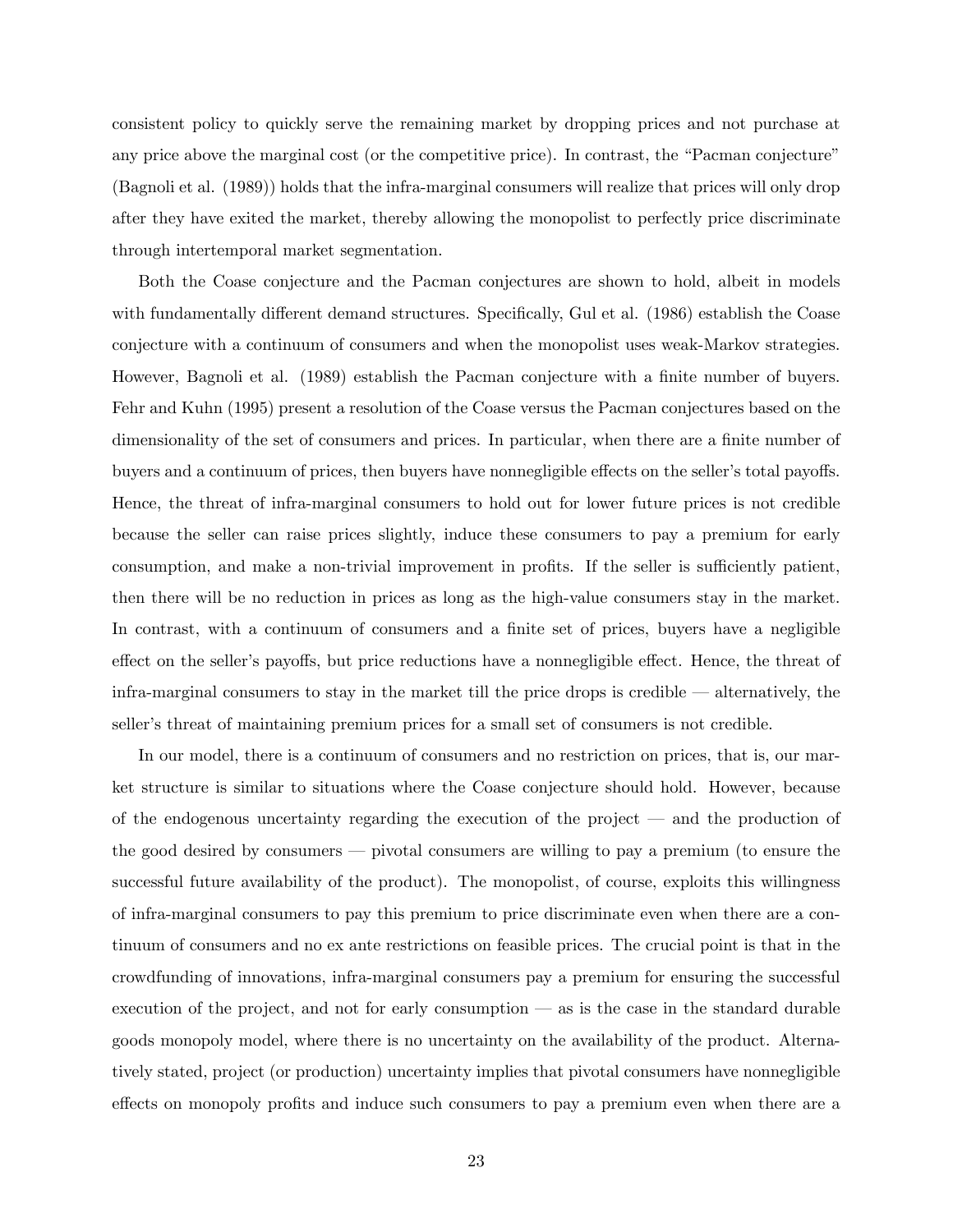continuum of consumers. This, rather than the commitment assumption, is the basic distinction between our model and the durable goods monopoly literature.<sup>6</sup> In particular, the funding uncertainty for the project paves the way for the important roles of the investment target and external financing costs in the monopolist's price discrimination ability in our analysis.

## 6 Conclusion

Financing through crowdfunding is growing rapidly, especially for start-ups. Unlike the standard text book paradigm that separates optimal financing from the product market environment, investment financing via crowdfunding is directly integrated with the real side of the firm, namely, the demand structure for its products. In particular, future consumers may potentially provide all or part of the required resources for the creation of new products. Crowdfunding contracts that include a commitment to develop and produce a product subject to achieving a predetermined funding goal have become a common phenomenon with crowdfunding platforms enforcing this commitment by transferring the accumulated proceeds to the entrepreneur only if the goal is met. Thus, the pre-sale price and the funding target effectively determine a contract by the entrepreneur.

The presentation of such crowdfunding contracts generates interesting trade-offs for consumers. In addition to considering the price of the product, consumers need to take into account their impact on the probability that the good will be produced  $-$  that is, consumers must consider whether they are pivotal in the successful financing and initiation of production.

We find that an optimal crowdfunding contract, which specifies a pre-sale price and a funding target, may serve as a price discrimination mechanism by forcing pivotal consumers to pay a premium above the expected future spot price. Strikingly, the optimal pre-sale contract is such that the monopolist always benefits from using the platform. That is, even in the absence of financing constraints, the monopolist benefits from funding her investment via the crowdfunding platform.

Moreover, crowdfunding via product pre-sale always increases welfare when the marginal per unit cost of production is sufficiently low - a common feature of firms that utilize the crowdfunding platform in practice, such as hi-technology Örms. Crowdfunding may also lead to production in cases where there would be no production otherwise.

<sup>&</sup>lt;sup>6</sup>We note that there also exists product quality uncertainty (at the pre-sale stage) in our model. However, as shown by Kumar (2006), with a continuum of buyers and unrestricted price-quality combinations, such variable quality combinations of future products is not sufficient to allow the monopolist to price discriminate.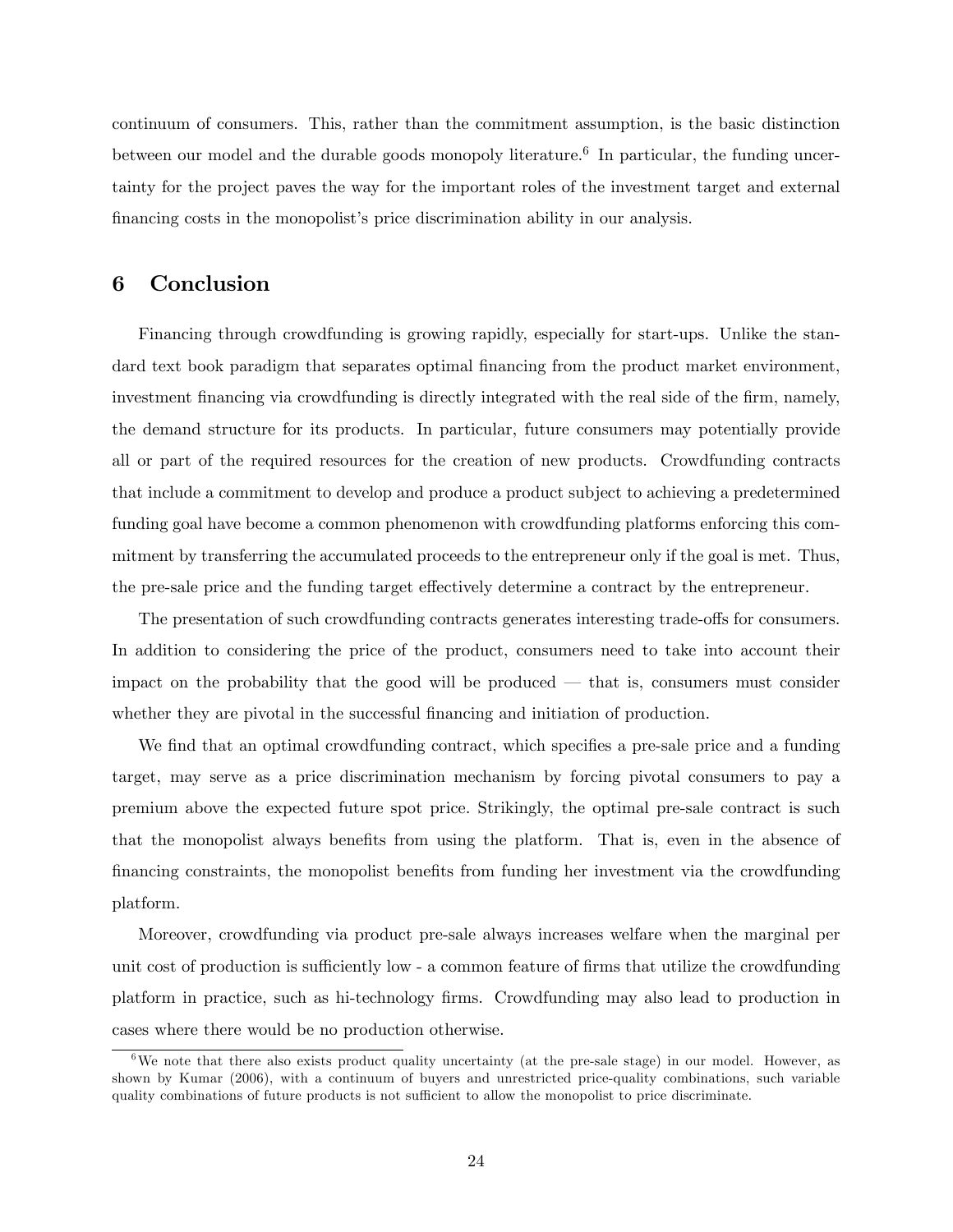For financially constrained entrepreneurs, the use of the crowdfunding platform is positively related to the cost of external financing and negatively related to their endowment of internal funds. While higher financing costs reduce the profit of the monopolist they lower prices in both the pre-sale and spot markets. Overall, higher external financing costs increase total production as long as production takes place.

Interestingly, when production costs are sufficiently low and projects are fundable via pre-sale crowdfunding, higher financing costs increase welfare. From a policy perspective this implies that government policies aimed at relaxing Önancing constraints for Örms so as to spur innovation might in fact lead to lower welfare as they increase prices in the product market and potentially lower production.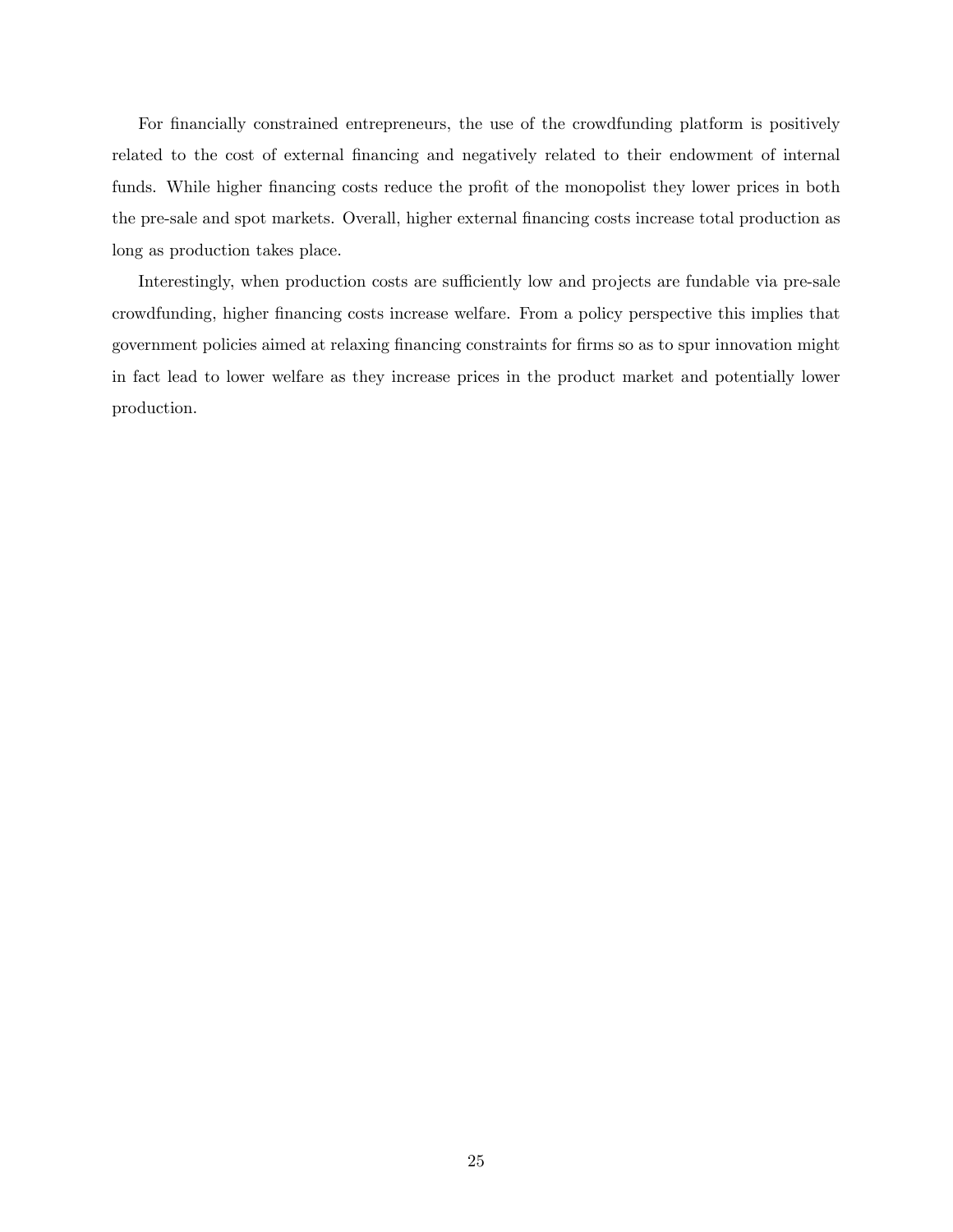## 7 Appendix

**Proof.** [Proposition 1] We start by deriving the optimal pivotal contract and then subsequently we establish that this is without-loss-of-generality. Considering pivotal contract  $\langle p_1, F_c = p_1(1 - \theta_1) \rangle$ , where  $p_1 \in (0, E(\varphi))$ , the marginal participating consumer is  $\theta_1 = \frac{p_1}{E[\varphi]}$  $\frac{p_1}{E[\varphi]}$  and set of pivotal consumers is  $\Theta^1 = \{\theta : \theta \in [\theta_1, 1]\}.$  Assuming that the spot market opens in both states of product quality, the monopolist's problem reduces to finding the optimal pre-sale price by solving (15). We will show that the spot market indeed opens in both states of product quality under this solution as long as the marginal cost of production is sufficiently low, as required by assumption A1.

$$
\pi^{ps} \equiv \max_{p_1 \in (0, E(\varphi))} [(p_1 - c)(1 - \frac{p_1}{E(\varphi)}) + E\left[\pi_2^{ps} \left(\frac{p_1}{E(\varphi)}\right)\right]. \tag{27}
$$

The objective function can be simplified to,

$$
\pi^{ps} = p_1 \left( 1 + \frac{c}{2E(\varphi)} \right) - \frac{3p_1^2}{4E(\varphi)} + E\left[ \frac{c^2}{4\varphi} \right] - c,
$$

the unique interior solution is  $p_1^{ps} = \frac{2E(\varphi) + c}{3}$  $\frac{\varphi_i+\varepsilon}{3}$ , and the implied optimal investment target is,

$$
F_c^{ps} = p_1(1 - \frac{p_1}{E(\varphi)}) = \frac{2E(\varphi) + c E(\varphi) - c}{3 \cdot 3E(\varphi)}.
$$
\n(28)

To summarize, the optimal crowdfunding contract  $\langle p_1^{ps} \rangle$  $_1^{ps}, F_c^{ps}$  is given by,

$$
\left(p_1^{ps} = \frac{2E(\varphi) + c}{3}, F_c^{ps} = \frac{2E(\varphi) + c}{3} \frac{E(\varphi) - c}{3E(\varphi)}\right)
$$
\n(29)

For a given realization of product quality  $\varphi$  the monopolist's profit from the spot market is  $\pi_2^{ps}$ 2  $\int_{-}^{}p_1$  $E(\varphi)$  $= \frac{1}{40}$  $4\varphi$  $\int_{-}^{}p_1$  $\frac{p_1}{E(\varphi)}\varphi-c$  Thus, the monopolist will indeed choose positive production in both states of product quality if  $\frac{p_1}{E(\varphi)}\varphi_{\ell} > c$  - which under the optimal contract requires that,  $0 \leq c \leq \frac{2}{\left(3 - \frac{\varphi_l}{E(\varphi)}\right)} \varphi_{\ell}$  as follows from assumption A1.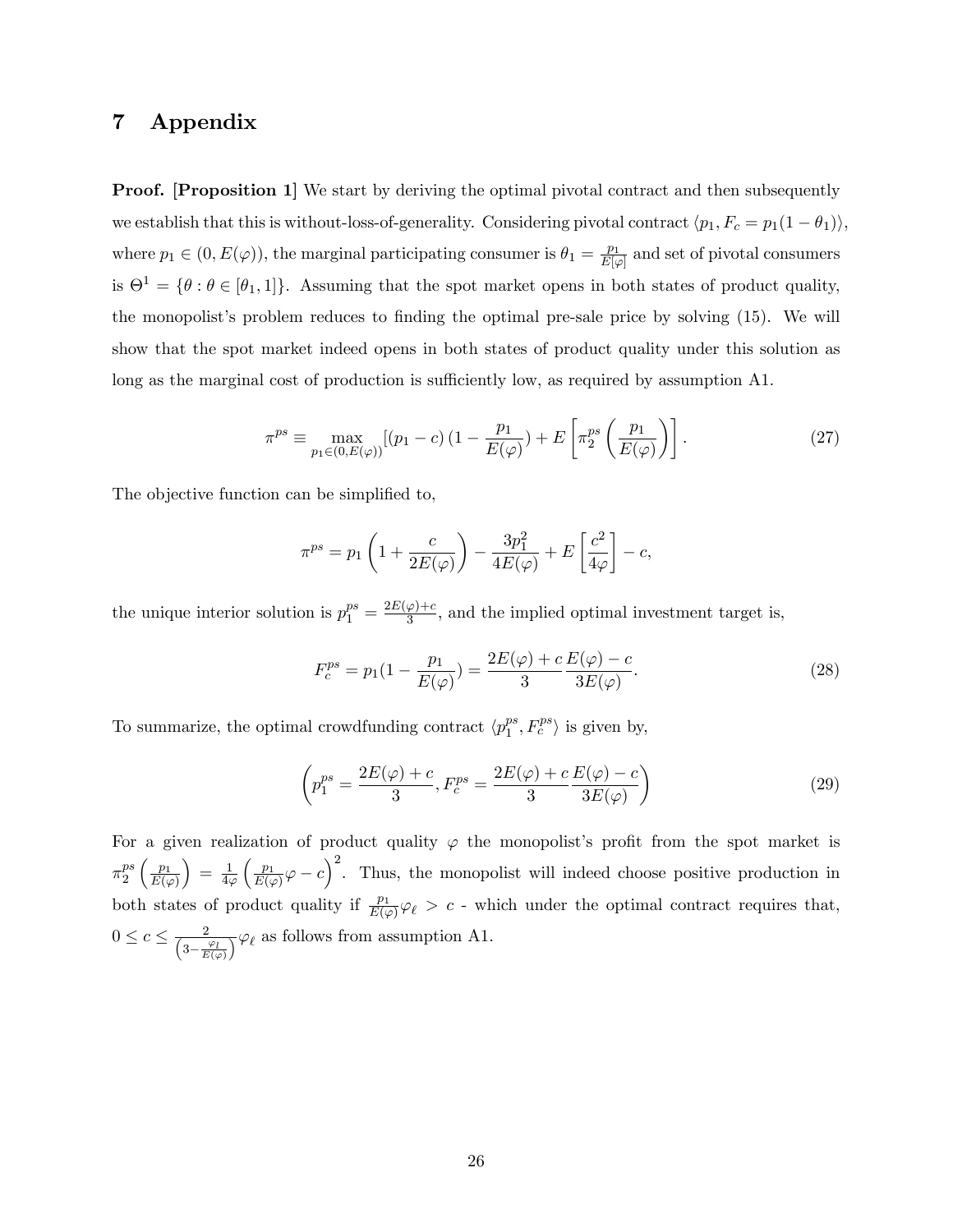At the optimal crowdfunding contract we obtain:

$$
q_1^{ps} = \frac{E(\varphi) - c}{3E(\varphi)} = \frac{1}{3} - \frac{c}{3E(\varphi)}
$$
\n(30)

$$
E[p_2^{ps}] = E\left[\frac{\theta_1\varphi + c}{2}\right] = \frac{E(\varphi) + 2c}{3} \tag{31}
$$

$$
E[q_2^{ps}] = E\left[\frac{\theta_1\varphi - c}{2\varphi}\right] = \frac{1}{3} + \frac{c}{6E(\varphi)} - \frac{c}{2}\left(\frac{\lambda}{\varphi_h} + \frac{(1-\lambda)}{\varphi_\ell}\right)
$$
(32)

The implied expected profit is,

$$
\pi^{ps} = q_1^{ps} (p_1^{ps} - c) + E[q_2^{ps} (p_2^{ps} - c)]
$$
  
=  $\left(\frac{E(\varphi) - c}{3E(\varphi)}\right) \left(\frac{2E(\varphi) + c}{3} - c\right) + E[q_2^{ps} (p_2^{ps} - c)]$   
=  $\frac{2(E(\varphi) - c)^2}{9E(\varphi)} + \frac{E(\varphi)^2 - 2E(\varphi)c}{9E(\varphi)} - \frac{5c^2}{36E(\varphi)} + \frac{c^2}{4} \left(\frac{\lambda}{\varphi_h} + \frac{(1 - \lambda)}{\varphi_\ell}\right)$ 

Now, we verify the sub optimality (from the monopolist perspective) of any alternative contract to implement the investment. Suppose, by contradiction that the optimal contract is not a pivotal contract. Recall, according to our definition, a pivotal contract  $\langle p_1, F_c = p_1(1 - \theta_1) \rangle$  must induce a pivotal state on a non-zero set of consumers,  $\theta \in [\theta_1, 1]$ , and that under such a contract the marginal participating consumer earns zero rents on average, i.e.,  $\theta_1 = \frac{p_1}{E(q)}$  $\frac{p_1}{E(\varphi)}$  .

Consider first the case that under this alternative contract there exist pivotal consumers, i.e.,  $F_c = p_1(1 - \theta_1)$  (see definition (2)), but this contract, as assumed, is not a pivotal contract as the marginal consumer to participate in the funding earns positive rents, i.e.,  $\theta_1 > \frac{p_1}{E(a)}$  $\frac{p_1}{E(\varphi)}$ . Thus, the marginal consumer is  $\theta_1 = 1 - \frac{F_c}{p_1}$  $\frac{F_c}{p_1}$ . But, an improvement for the monopolist would be a contract where  $p'_1 = p_1 + \varepsilon$  for some  $\varepsilon > 0$ , such that  $p_1 + \varepsilon < \left(1 - \frac{F_c}{p_1}\right)$  $\overline{p}_1$  $E(\varphi)$ , and  $F_c' = \frac{F_c}{p_1}$  $\frac{F_c}{p_1}(p_1+\varepsilon)$ . This proposed contract will yield higher profits to the monopolist without changing the set of pivotal consumers (though, inducing them to pay a higher pre-sale price).

Second, consider the case in which there is no pivotal consumer, i.e., any consumer that participate in the pre-sale market is not pivotal. Now, consider the equilibrium induced by this optimal contract with prices  $\langle p_1, p_2^h, p_2^{\ell} \rangle$ , where  $p_1 \leq E(\varphi), p_2^h \leq \varphi_h, p_2^{\ell} \leq \varphi_{\ell}$ . The payoff from participating in the pre-sale market is  $\theta E(\varphi) - p_1$  and the payoff from purchasing the good in the spot market is  $\theta \varphi_S - p_2^S$  for  $S = \ell, h$ . As participating consumers are not pivotal they will participate in the pre-sale market only if  $\theta E(\varphi) - p_1 \ge E \left(\theta \varphi_S - p_2^S\right)^+$ . Due to the monotonicity of preferences in  $\theta$ , there exists a unique cutoff  $\hat{\theta}$  above which the best response of consumers of type  $\theta \geq \hat{\theta}$  is to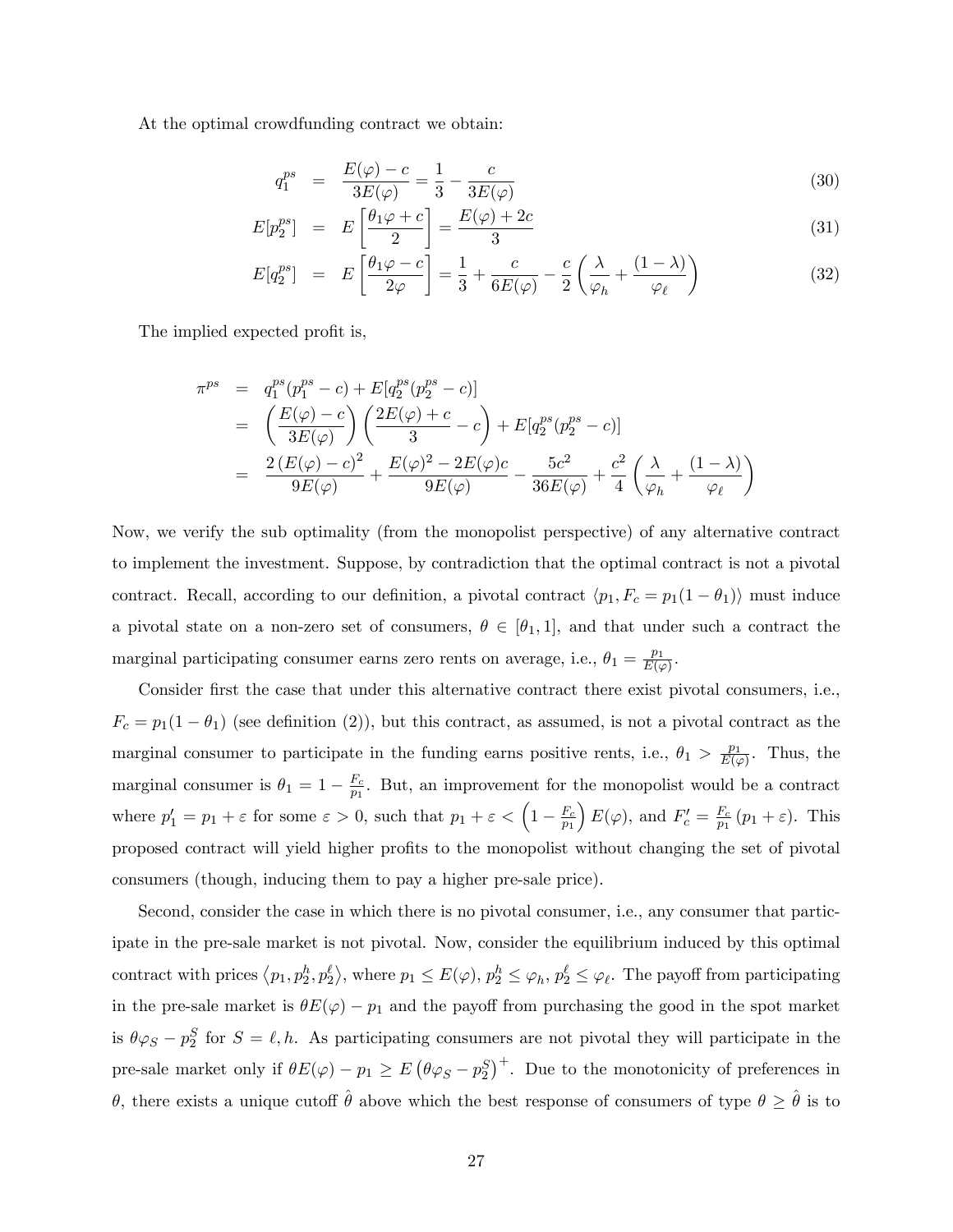purchase the good in the pre-sale market, where  $\hat{\theta} \in [0, 1]$ . If  $\hat{\theta} = 1$  (no consumer purchases in the pre-sale stage) then the monopolist at most obtains profits  $\pi^{bm}$  and, as follows from above,  $\pi^{ps} \geq \pi^{bm}$ . If  $\hat{\theta} < 1$  one can offer an alternative contract with higher price in the pre-sale market under which the participating consumers become pivotal. In particular, an alternative contract  $p'_1 = p_1 + \varepsilon$  for some  $\varepsilon > 0$ , such that  $p_1 + \varepsilon < \hat{\theta} E(\varphi)$ , and  $F'_c = p'_1(1 - \hat{\theta})$  will yield higher profits to the monopolist by turning the set of participating consumers to pivotal consumers and by doing that, inducing them to pay a higher pre-sale price.

#### $Q.E.D \blacksquare$

**Proof.** [Proposition 2] Expected profits under an optimal crowdfunding presale contract compared to benchmark is (see  $(17)$ ),

$$
\pi^{ps} - E[\pi^{bm}] =
$$
\n
$$
= \frac{2(E(\varphi) - c)^2}{9E(\varphi)} + \frac{2E(\varphi) + c}{12E(\varphi)} \left( \frac{2E(\varphi) - 5c}{3} \right) + \frac{c^2}{4} \left( \frac{\lambda}{\varphi_h} + \frac{(1 - \lambda)}{\varphi_{\ell}} \right) - \left[ \frac{E(\varphi) - 2c}{4} + \frac{c^2}{4} \left( \frac{\lambda}{\varphi_h} + \frac{(1 - \lambda)}{\varphi_{\ell}} \right) \right] =
$$
\n
$$
= \frac{(E(\varphi) - c)^2}{12E(\varphi)} > 0 \text{ (follows from assumption A1)}.
$$

#### $Q.E.D \blacksquare$

**Proof. Proposition 3** Consider a potential project such that  $I < E[\pi^{bm}] < E[\pi^{ps}]$  where  $p_1^{ps}$  $l_1^{ps}(1 \frac{p_1^{ps}}{E(\varphi)}$ ) > I. This project is desirable from the perspective of the monopolist (positive net present value) both in the benchmark case and when crowdfunding is available. In the benchmark,  $E[q^{bm}] =$  $E\left[\frac{\varphi-c}{2\varphi}\right]$  $\Big] = \frac{1}{2} - \frac{c}{2}$  $\overline{2}$  $\sqrt{\lambda}$  $\frac{\lambda}{\varphi_h}+\frac{(1-\lambda)}{\varphi_\ell}$ ) as described in equation (6). Under an optimal Crowdfunding contract total production is:  $E[q^{ps}] = q_1^{ps} + E[q_2^{ps}]$  $2^{ps}$  as defined in equations (30) and (32) respectively. Comparing total expected production under these two scenarios shows that it is higher under the optimal crowdfunding contract (deploying assumption A1):

$$
E[q^{ps}] - E[q^{bm}] = \frac{E(\varphi) - c}{6E(\varphi)} > 0.
$$

Recall that  $E[p_2^{bm}] - E[p_2^{ps}]$  $\frac{p}{2}^{2}$  =  $\frac{\bar{\varphi}-c}{6}$ , thus the average additional consumer will get a surplus of  $\frac{\bar{\varphi}-c}{12}$ and the total additional welfare created under the first best crowdfunding contract is (after some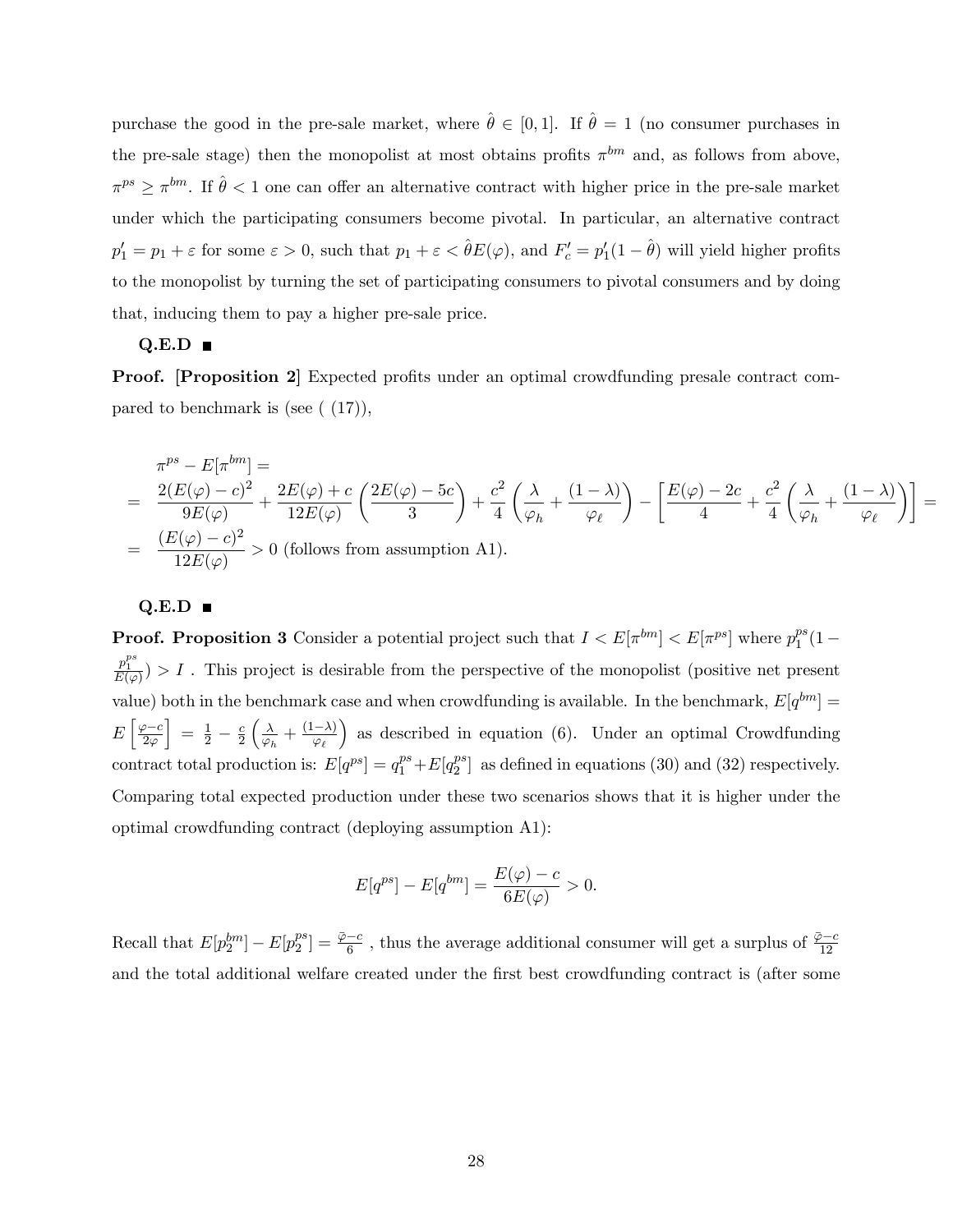algebraic manipulations):

$$
E[W^{ps}] - E[W^{bm}] = \frac{\overline{\varphi} - c}{6\overline{\varphi}} \frac{\overline{\varphi} - c}{12} + \frac{\overline{\varphi} - c}{6\overline{\varphi}} \frac{\overline{\varphi} - c}{3} =
$$
  

$$
= \frac{(\overline{\varphi} - c)^2}{72\overline{\varphi}} + \frac{(\overline{\varphi} - c)^2}{18\overline{\varphi}} = \frac{5(\overline{\varphi} - c)^2}{72\overline{\varphi}}.
$$

### $Q.E.D =$

**Proof.** [Proposition 4] The net payoff to the monopolist after investing  $I$  from a particular crowdfunding contract (where  $\max(I - A - F_c, 0)$ ) are externally financed) is,  $A + \pi_1 + E(\pi_2) - I R(\max(I - A - F_c, 0))$ , while her reservation utility from not investing is just A. Comparing the two alternatives yields that investment is optimal as long as,  $\pi_1 + E(\pi_2) - R(\max(I - A - F_c, 0)) > I$ .

When  $F_c^{ps} \geq I - A$  The optimal crowdfunding contract  $\langle p_1^{ps} \rangle$  $_1^{ps}, F_c^{ps}$ , presented in Proposition 1, maximizes  $\pi_1 + E(\pi_2) - R(\max(I - A - F_c, 0))$ ; otherwise, the constrained monopolist solves the following problem,

$$
\pi^{fc} \equiv \max_{p_1 \le E(\varphi)} (p_1 - c)(1 - \frac{p_1}{E(\varphi)}) + E\left[\frac{(\theta_1 \varphi - c)^2}{4\varphi}\right] - R\left((I - A) - \left[p_1(1 - \frac{p_1}{E(\varphi)})\right]\right)
$$

where

$$
E\left[\frac{(\theta_1\varphi - c)^2}{4\varphi}\right] = E\left[\frac{(\theta_1\varphi)^2 + c^2 - 2c\theta_1\varphi}{4\varphi}\right] = \frac{1}{4}E\left[\theta_1^2\varphi + \frac{c^2}{\varphi} - 2c\theta_1\right]
$$

$$
= \frac{1}{4}\left[\theta_1^2E(\varphi) + \lambda\frac{c^2}{\varphi_h} + (1-\lambda)\frac{c^2}{\varphi_\ell} - 2c\theta_1\right]
$$

It is useful to note that

$$
\frac{\partial}{\partial p_1} E\left[\frac{(\theta_1 \varphi - c)^2}{4\varphi}\right] = \frac{\partial}{\partial p_1} \frac{1}{4} \left[\left(\frac{p_1}{E(\varphi)}\right)^2 E(\varphi) + \lambda \frac{c^2}{\varphi_h} + (1 - \lambda) \frac{c^2}{\varphi_\ell} - \frac{2cp_1}{E(\varphi)}\right]
$$

$$
= \frac{\partial}{\partial p_1} \frac{1}{4} \left[\frac{p_1^2}{E(\varphi)} + \lambda \frac{c^2}{\varphi_h} + (1 - \lambda) \frac{c^2}{\varphi_\ell} - \frac{2cp_1}{E(\varphi)}\right]
$$

$$
= \frac{p_1 - c}{2E(\varphi)}
$$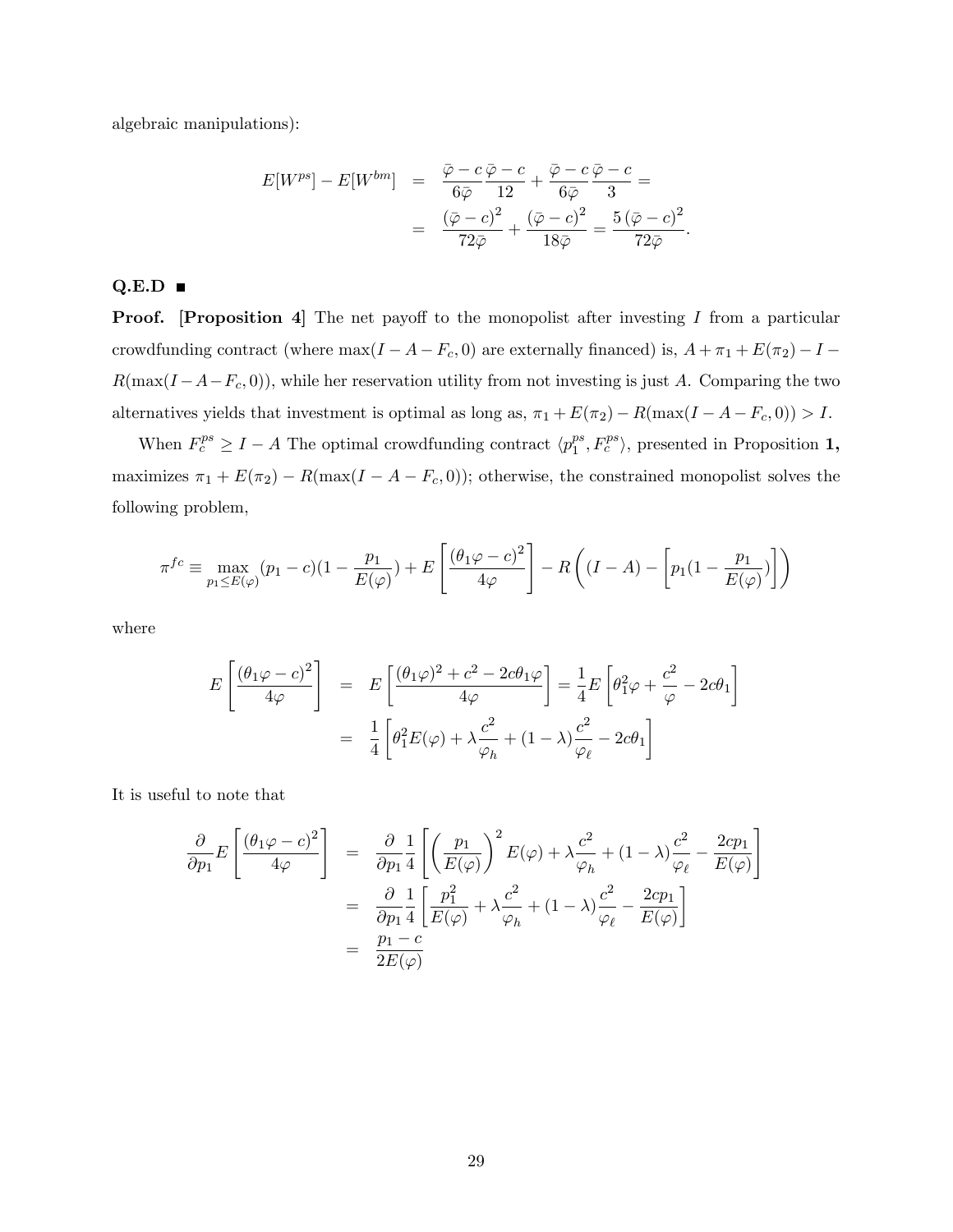Thus, the interior solution, as defined by the First-Order-Condition is given by  $\frac{\partial \pi^{fc}}{\partial p_1} = 0$  where,

$$
\frac{\partial \pi^{fc}}{\partial p_1} \equiv 1 - \frac{p_1}{E(\varphi)} - \frac{(p_1 - c)}{E(\varphi)} + \frac{p_1 - c}{2E(\varphi)} + R \left[ (1 - \frac{p_1}{E(\varphi)}) - \frac{p_1}{E(\varphi)} \right]
$$
  
= 1 +  $\frac{c}{2E(\varphi)} + R - \frac{p_1}{2E(\varphi)} (4R + 3).$ 

The unique interior solution is,

$$
p_1(R) \equiv \frac{2(1+R)E(\varphi) + c}{3+4R} \in \left[\frac{E(\varphi)}{2}, \frac{2E(\varphi) + c}{3}\right].
$$

Notice that  $p_1(0) = \frac{2E(\varphi) + c}{3}$  and  $p_1(\infty) = \frac{E(\varphi)}{2}$ . But more generally,

$$
\frac{p_1(R)}{\partial R} \propto (3 + 4R) E(\varphi) - 2(2(1 + R)E(\varphi) + c) = -E(\varphi) - 2c < 0
$$

That is, as the external cost of capital increases, the firm raises more funds in the pre-sale market by decreasing the pre-sale price. One can easily verify that, as before, the expected spot price  $E[p_2(\varphi)] = \frac{\theta_1 E \varphi + c}{2}$  is higher than the pre-sale price  $p_1$  where  $\theta_1 = \frac{p_1}{E \varphi}$ ; indeed,  $p_1 > E[p_2(\varphi)] \Leftrightarrow$  $p_1 > \frac{p_1+c}{2} \Leftrightarrow p_1 > c$  (provided from optimality of  $p_1$ ). One can also verify that the second period or spot market opens in the low state of product quality, i.e., that  $\theta_1 \varphi_l > c \Leftrightarrow \frac{p_1}{E(\varphi)} \varphi_l > c$ . Evaluating the latter condition under the lowest possible equilibrium value of  $p_1 = \frac{E(\varphi)}{2}$  $\frac{(\varphi)}{2}$  requires that  $\frac{E(\varphi)}{E(\varphi)}\varphi_l > c \Leftrightarrow c < \frac{\varphi_l}{2}$  which follows from assumption A1.

Now, moving on to the level of funds raised via pre-sale: since  $F_c = p_1 \left(1 - \frac{p_1}{E(q_1)}\right)$  $E(\varphi)$  we obtain that at the interior optimum

$$
F_c(R) = \left(\frac{2(1+R)E(\varphi) + c}{3+4R}\right) \left(1 - \frac{2(1+R)E(\varphi) + c}{(3+4R)E(\varphi)}\right)
$$
  
= 
$$
\left(\frac{2(1+R)E(\varphi) + c}{(3+4R)^2}\right) \left(\frac{E(\varphi)(1+2R) - c}{E(\varphi)}\right).
$$

Note, for  $R = 0$  we obtain the level of funds raised in the pre-sale market by an unconstrained monopolist:  $F_c^{ps} = \left(\frac{2E(\varphi) + c}{3}\right)$  $\left(\frac{\varphi\right)+c}{3}\right)\left(\frac{E(\varphi)-c}{3E(\varphi)}\right)$ . As suggested above, an increase in the cost of capital will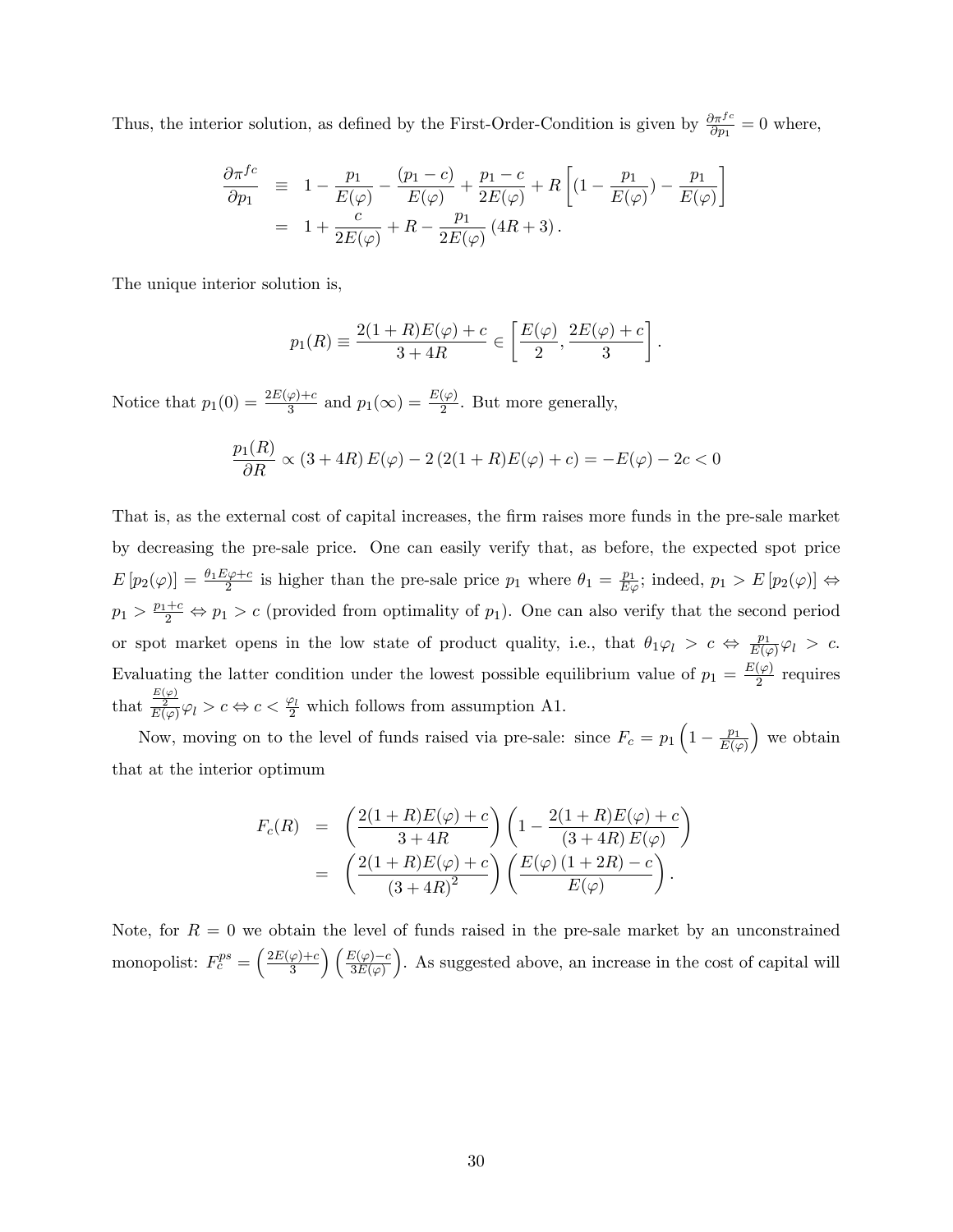increase the level of funds raised during the pre-sale market:

$$
\frac{\partial F_c(R)}{\partial R} = \frac{\partial F_c}{\partial p_1} \frac{\partial p_1(R)}{\partial R}
$$
  
=  $\left(1 - \frac{2p_1}{E(\varphi)}\right) \frac{2E(\varphi)(3+4R) - 4(2(1+R)E(\varphi) + c)}{(3+4R)^2}$   
=  $\left(1 - \frac{2p_1}{E(\varphi)}\right) \left(\frac{2E(\varphi)}{3+4R} - \frac{4p_1}{3+4R}\right) = \frac{2(E(\varphi) - 2p_1)^2}{E(\varphi)(3+4R)} > 0.$ 

This implies that the higher the cost of external Önancing, the monopolist will rely more on the pre-sale market and the level of external financing reduces. Since we have explored the interior solution, we shall verify that the amount of funds raised via the pre-sale market does not already suffice to cover the investment required. Namely,

$$
F_c(R) < (I - A) \Leftrightarrow \left(\frac{2(1+R)E(\varphi) + c}{\left(3 + 4R\right)^2}\right) \left(\frac{E(\varphi)\left(1 + 2R\right) - c}{E(\varphi)}\right) < (I - A).
$$

We now distinguish between two cases, (i)  $(I - A) > \frac{E(\varphi)}{4}$  $\frac{(\varphi)}{4}$  and (ii)  $(I - A) \in \left(F_c^{ps}, \frac{E(\varphi)}{4}\right)$ 4 . For case  $(i)$  we have shown that external financing is required for production, but for case  $(ii)$  we define the critical and unique value  $\bar{R}$  such that (notice the strictly positive value of  $\frac{\partial F_c(R)}{\partial R}$ ),

$$
F_c(\bar{R}) = (I - A). \tag{33}
$$

Still considering case (ii): for  $R \leq \overline{R}$ , we have  $F_c(R) < (I - A)$  and therefore, some external financing is optimal, i.e., the interior solution derived above holds. But, for  $R > R$ , the optimal level of funds raised via the pre-sale market is not given by  $F_c(R)$  which would have resulted it raising more funds in the pre-sale market than required, reducing profit, thus it is exactly equal to  $(I - A)$ . Accordingly, the price in the pre-sale market in this case, denoted by  $p_1^{(I-A)}$ , is given by

$$
p_1^{(I-A)} = \frac{1}{2} \left[ E(\varphi) + \sqrt{E^2(\varphi) - 4E(\varphi)(I-A)} \right] \in \left( \frac{E(\varphi)}{2}, p_1^{ps} \right).
$$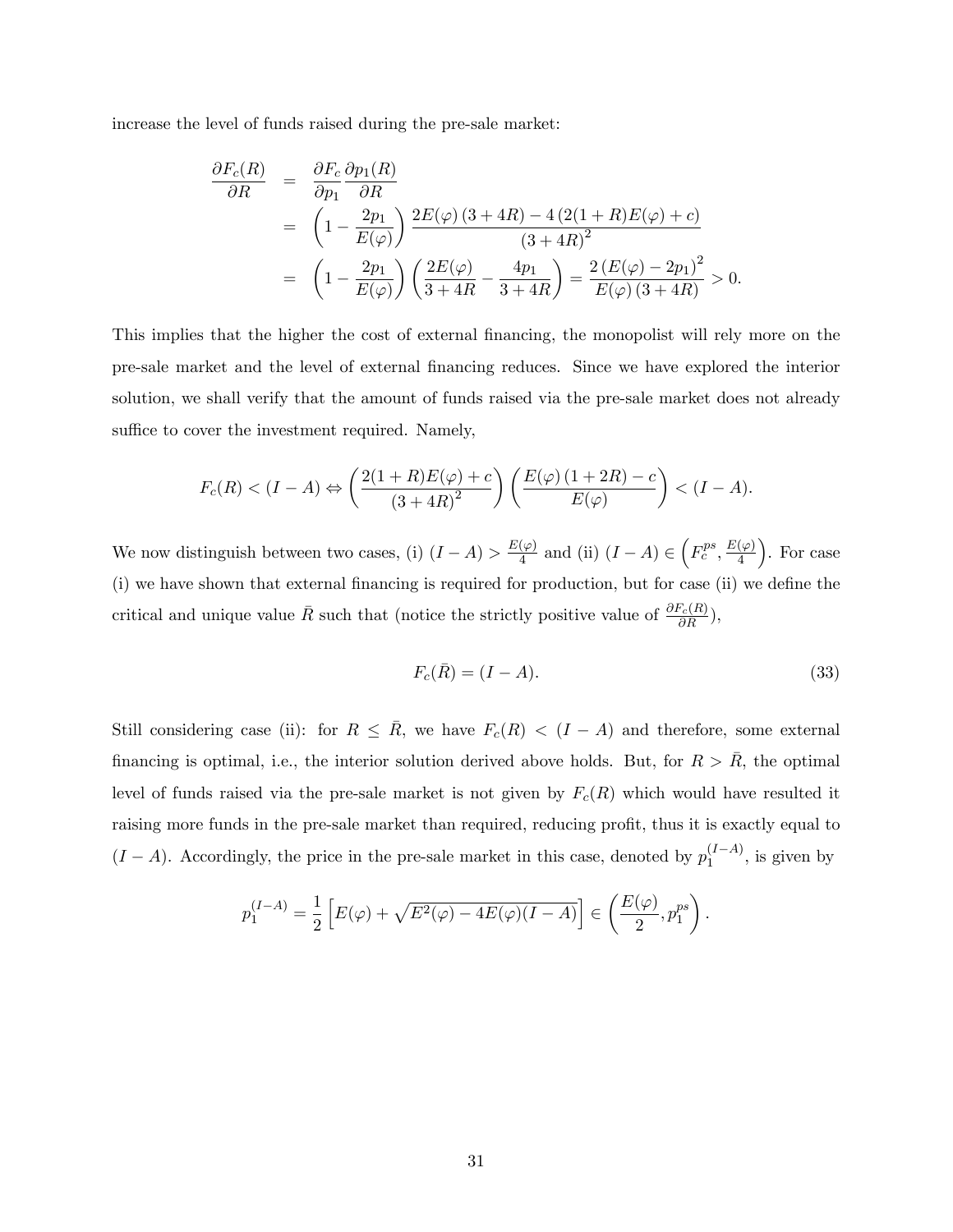We can define the optimal pre-sale price, given that the firm wishes to produce as,

$$
p_1^{fc}(R) = \begin{cases} p_1(R), & \text{if } (I - A) > E(\varphi)/4 \\ p_1^{(I - A)}, & \text{if } (I - A) \in (F_c^{ps}, E(\varphi)/4) \text{ and } R > \bar{R} \\ p_1(R), & \text{if } (I - A) \in (F_c^{ps}, E(\varphi)/4) \text{ and } R \leq \bar{R} \\ p_1^{ps}, & \text{if } (I - A) < F_c^{ps} \end{cases}
$$

#### $Q.E.D \blacksquare$

**Proof.** [Proposition 5] The expected level of production, given that the optimal crowdfunding contract is implemented by the monopolist and investment takes place, is:

$$
q_1^{fc}(R,A) = \begin{cases} \frac{(1+2R)E(\varphi)-c}{(3+4R)E(\varphi)} & \text{if } (I-A) > E(\varphi)/4\\ \frac{1}{2} - \frac{\sqrt{1-4\frac{(I-A)}{E(\varphi)}}}{2} & \text{if } (I-A) \in (F_c^{ps}, E(\varphi)/4) \text{ and } R > \bar{R} \\ \frac{(1+2R)E(\varphi)-c}{(3+4R)E(\varphi)} & \text{if } (I-A) \in (F_c^{ps}, E(\varphi)/4) \text{ and } R \leq \bar{R} \\ \frac{1}{3} - \frac{c}{3E(\varphi)} & \text{if } (I-A) < F_c^{ps} \end{cases}
$$
(34)

$$
E[q_2^{fc}(R,A)] = \begin{cases} \frac{2(1+R)E(\varphi)+c}{2(3+4R)E(\varphi)} - \frac{c}{2} \left[ \frac{\lambda}{\varphi_h} + \frac{(1-\lambda)}{\varphi_l} \right] & \text{if } (I-A) > E(\varphi)/4\\ \frac{1}{4} \left[ 1 + \sqrt{1 - 4\frac{(I-A)}{E(\varphi)}} \right] - \frac{c}{2} \left[ \frac{\lambda}{\varphi_h} + \frac{(1-\lambda)}{\varphi_l} \right] & \text{if } (I-A) \in (F_c^{ps}, E(\varphi)/4) \text{ and } R > \bar{R} \\ \frac{2(1+R)E(\varphi)+c}{2(3+4R)E(\varphi)} - \frac{c}{2} \left[ \frac{\lambda}{\varphi_h} + \frac{(1-\lambda)}{\varphi_l} \right] & \text{if } (I-A) \in (F_c^{ps}, E(\varphi)/4) \text{ and } R \le \bar{R} \\ \frac{1}{3} + \frac{c}{6E(\varphi)} - \frac{c}{2} \left[ \frac{\lambda}{\varphi_h} + \frac{(1-\lambda)}{\varphi_l} \right] & \text{if } (I-A) < F_c^{ps} \end{cases}
$$
(35)

Note that for an internal solution when  $R < \bar{R}$  and production takes place,

$$
E[q_1^{fc}(R,A) + q_2^{fc}(R,A)] = \frac{(1+2R)E(\varphi) - c}{(3+4R)E(\varphi)} + \frac{2(1+R)E(\varphi) + c}{2(3+4R)E(\varphi)} - \frac{c}{2} \left[ \frac{\lambda}{\varphi_h} + \frac{(1-\lambda)}{\varphi_l} \right]
$$
  
and 
$$
\frac{\partial E[q_1^{fc}(R,A) + q_2^{fc}(R,A)]}{\partial R} = \frac{1}{(3+4R)^2} + \frac{2c}{(3+4R)^2 E(\varphi)} > 0
$$

It follows directly from the above that expected production as implied by  $\left\langle p_1^{fc} \right\rangle$  $\left\langle \begin{array}{c} fc, F_c^{fc} \end{array} \right\rangle$  is weakly increasing in the cost of capital R.

Next, we derive the relation with respect to the level of internal funds A. It is useful to restate the optimal contracts using notation (for  $I > E\varphi/4$ ),

$$
\bar{A} = I - F_c(R) \in [I - E(\varphi)/4, I - F_c^{ps}].
$$
\n(36)

As noted before (but now in terms of A), for  $A < \overline{A}$ , we have  $F_c(R) < I - A$  and therefore, some external financing is optimal, i.e., the interior solution derived above holds. But, for the case  $A > \overline{A}$ ,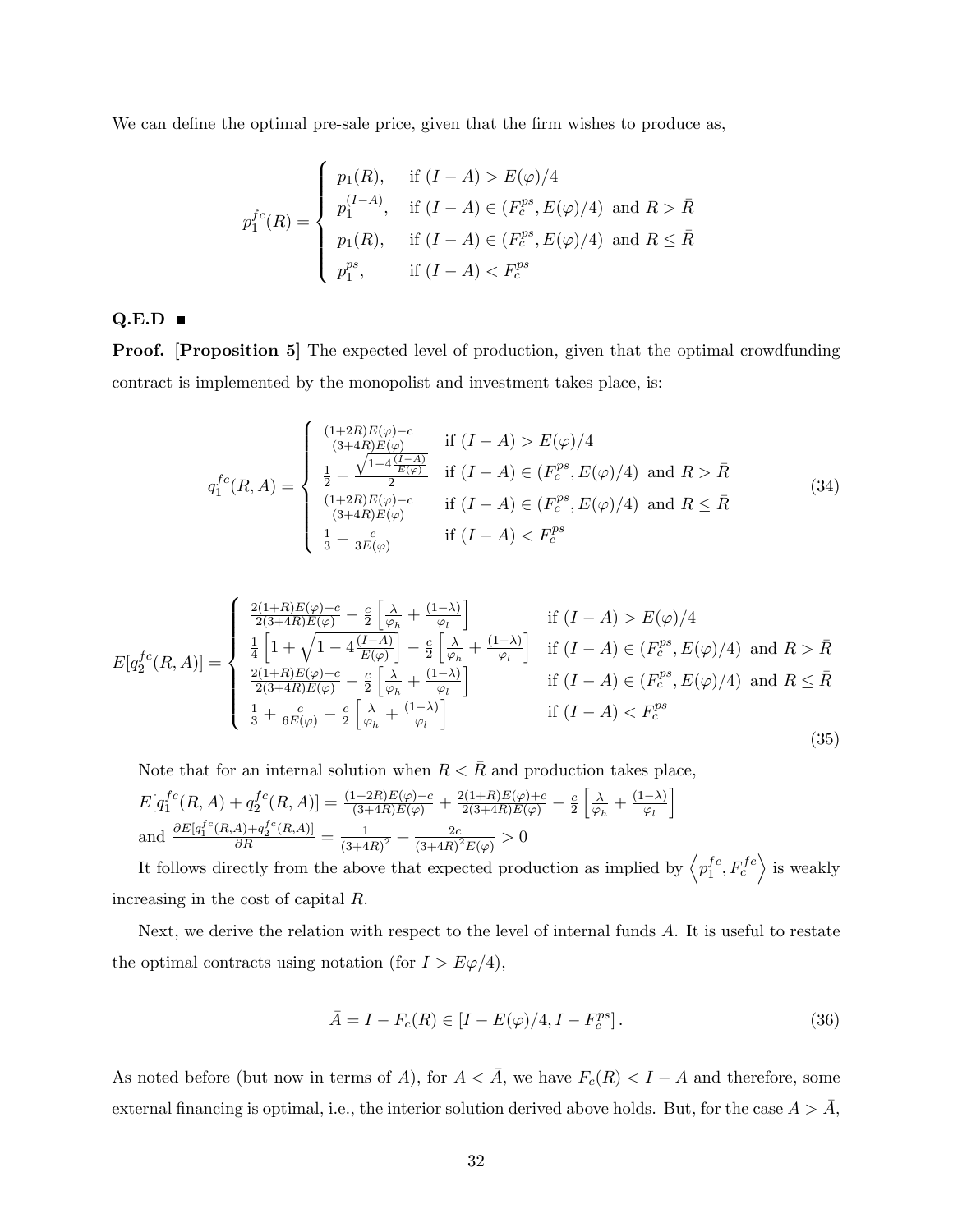we have  $F_c(R) > I - A$  and therefore, the optimal level of funds raised via the pre-sale market is not given by  $F_c(R)$  but rather by  $I - A$ . Accordingly, the price in the latter case is  $p_1^{(I-A)}$  defined above. Note that,  $p_1^{(I-A)}$  is increasing in A. To summarize, we can restate the optimal contract as follows (for  $I > E(\varphi)/4$ ),

$$
p_1^{fc} = \begin{cases} p_1(R), & \text{if } A \in [0, \bar{A}] \\ p_1^{(I-A)}, & \text{if } A \in [\bar{A}, I - F_c^{ps}] \\ p_1^{ps}, & \text{if } A \in [I - F_c^{ps}, I] \end{cases}.
$$

It follows that the optimal price is weakly increasing in the level of internal funds A. When addressing the monopolist's investment decision one must consider whether  $\pi^{fc}(I, R, A) \geq I$ . Since the expected profits of the monopolist are weakly decreasing in the cost of capital and weakly increasing in the level of internal funds (as follows from above analysis) it is possible that for sufficiently high cost of capital or sufficiently low level of internal funds the monopolist will optimally choose not to invest. But, for sufficiently profitable product market it is the case that relaxing financing constraints weakly leads to more production, while it is optimal to invest.  $Q.E.D$ **Proof.** [Corollary 2] This follows directly from Proposition (4) and the analysis in the proof of

Proposition  $(5)$ . Q.E.D

## References

- [1] Bagnoli, M., S. Salant, and J. Swierzbinski. 1989. Durable-Goods Monopoly with Discrete Demand. Journal of Political Economy, 97(6), pp. 1459-1478.
- [2] Bagnoli, M., & Lipman, B. L. 1989. Provision of public goods: Fully implementing the core through private contributions. The Review of Economic Studies, 56(4), 583-601.
- [3] Belleáamme, P., T. Lambert, and A. Schwienbacher. 2014. Crowdfunding: Tapping the right crowd. Journal of Business Venturing 29(5), pp. 585-609
- [4] Bolton, P., and D. Scharfstein, 1990. A Theory of Predation Based on Agency Problems in Financial Contracting. American Economic Review, 80, pp. 93-106.
- [5] Brander, J., and T. Lewis, 1986. Oligopoly and Financial Structure. American Economic Review, 76 (5), pp. 956-70.
- [6] Chevalier, J., 1995. Capital Structure and Product Market Competition: Empirical Evidence from Supermarket Industry. American Economic Review, 85(3), pp. 415-35.
- [7] Chevalier, J., and D. Scharfstein, 1996. Capital Market Imperfections and Countercyclical Markups: Theory and Evidence. American Economic Review, 86 (4), pp. 703-725.
- [8] Clarke, E., 1971. Multipart Pricing of Public Goods. Public Choice, 8, 19-33.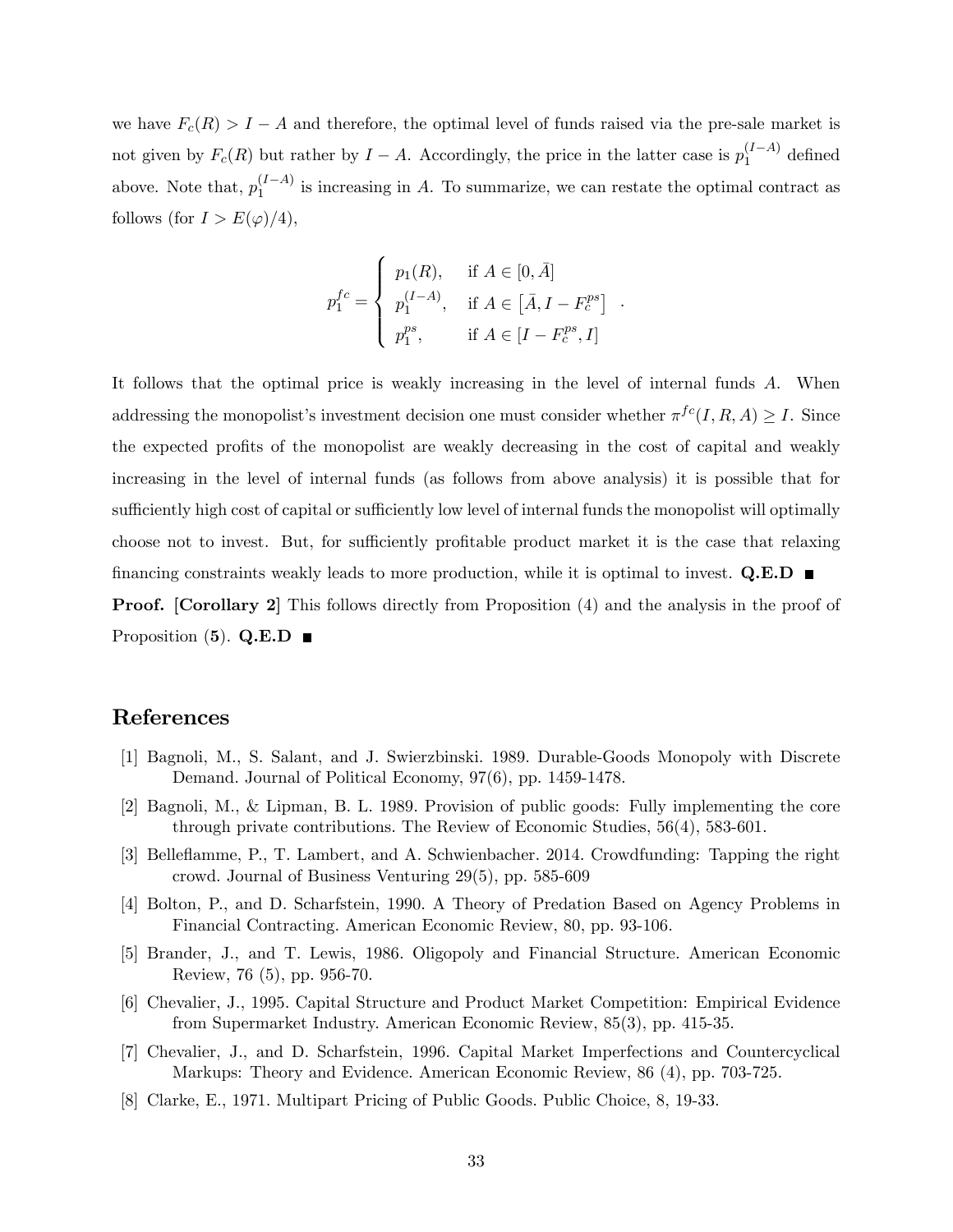- [9] Coase, R., 1972. Durability and Monopoly. Journal of Law and Economics, 15, 143-149.
- [10] Cumming, D. J. , G. Leboeuf and A. Schwienbacher, 2015. Crowdfunding Models: Keep-It-All vs. All-Or-Nothing Available at SSRN: http://ssrn.com/abstract=2447567
- [11] Demirguc-Kunt, A., L. Laeven, and R. Levine, 2004. Regulations, Market Structure, Institutions, and the Cost of Financial Intermediation. Journal of Money, Credit, and Banking, 36, pp. 593-622
- [12] Duffie, D., and R. Rahi, 1995. Financial market Innovation and Security Design: an Introduction. Journal of Economic Theory, 65, pp. 1-42.
- [13] Falkinger, J., Fehr, E., Gachter, S., & Winter-Ebmer, R. 2000. A simple mechanism for the efficient provision of public goods: Experimental evidence. American Economic Review, 247-264.
- [14] Fehr, N-H., and K-U. Kühn, 1995. Coase versus Pacman: Who Eats Whom in the Durable-Goods Monopoly? Journal of Political Economy, 103(4), pp. 785-812.
- [15] Green, J., and J-J. Laffont, 1977. Characterization of Satisfactory Mechanisms for the Revelation of Preferences for Public Goods. Econometrica, 45, 427-438.
- [16] Groves, T., 1973. Incentives in Teams. Econometrica, 41, 617-631.
- [17] Gul, F., H. Sonnenschein, R. Wilso ce-Quality Discrimination and the Coase Conjecture. Journal of Mathematical Economics, 42, pp. 896-940.
- [18] Kuppuswamy, V., and B. L. Bayus. 2014. Crowdfunding creative ideas: The dynamics of project backers in Kickstarter. UNC Kenan-Flagler Research Paper 2013-15.
- [19] Ledyard, J., 1984. The Pure theory of Large Two-Candidate Elections, Public Choice, 44, pp. 49-59.
- [20] Maksimovic, V., 1990. Product market imperfections and loan commitments, Journal of Finance, 45, pp. 1641-1653.
- [21] Mayer, C., 1988. New Issues in Corporate Finance, European Economic Review, 32, pp. 1162- 1187.
- [22] Mollick, E., 2014. The Dynamics of Crowdfunding: An Exploratory Study. Journal of Business Venturing, 29 (1), pp. 1-16.
- [23] Palfrey, T.R. and H. Rosenthal, 1983. A strategic calculus of voting. Public Choice, 41, pp. 7-53.
- [24] Petersen, M. A. and R. Rajan, 1995. The Effect of Credit Market Competition on Lending Relationships. Quarterly Journal of Economics, 110, 403- 444.
- [25] Rajan, R., 1992. Insiders and Outsiders: The Coice Between Informed and Armís Length Debt. The Journal of Finance, 47, 1367-1400.
- [26] Rondeau, D., Schulze, W. D., & Poe, G. L. 1999. Voluntary revelation of the demand for public goods using a provision point mechanism. Journal of Public Economics, 72(3), 455-470.
- [27] Sahm, M., Belleflamme, P., Lambert, T., & Schwienbacher, A. 2014. Corrigendum to "Crowdfunding: Tapping the right crowd". Journal of Business Venturing, 29(5), 610-611.
- [28] Sharpe, S. A., 1990. Asymmetric Information, Bank Lending, and Implicit Contracts: A Stylized Model of Customer Relationship. Journal of Finance, 45, 1069-1087.
- [29] Shleifer, A., and R. Vishny, 1992. Liquidation Values and Debt Capacity: A Market Equilibrium Approach. The Journal of Finance, 47(4), PP. 1343-1366.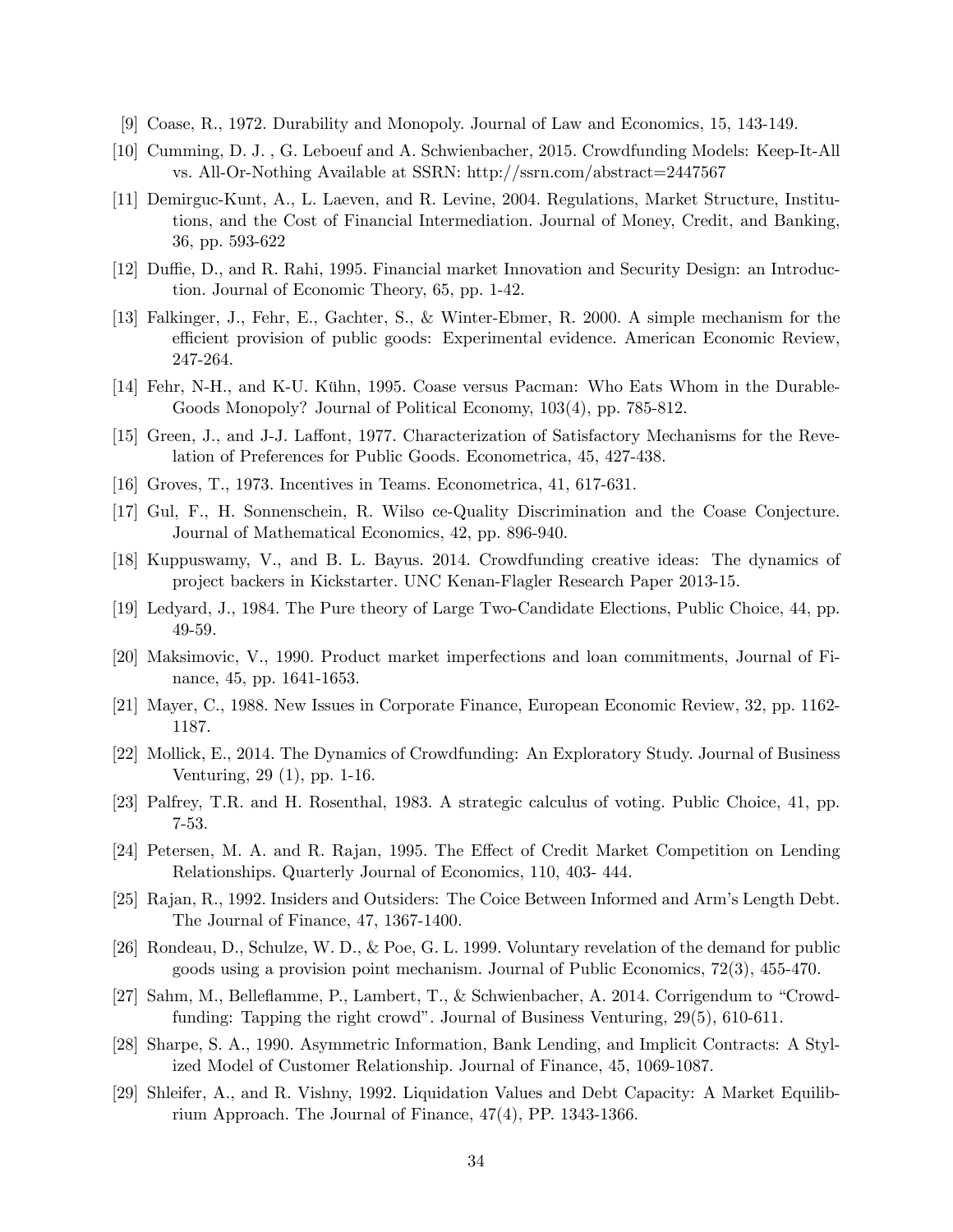- [30] Stein, J., 2003. Agency, Information and Corporate Investment. Ed. G. Constantinides, M. Harris, R. Stulz. Handbook of the Economics of Finance. Corporate Finance, Volume 1, Part 1, pp. 111-165. Elsevier.
- [31] Tufano, P., 2003. Financial innovation and first-mover advantages. Journal of Financial Economics 25, pp. 213-240.
- [32] Varian, H. 1989. "Price discrimination,î in Handbook of industrial organization, Volume 1, Schmalensee, Richard and Willig, Robert D., eds. Amsterdam; Oxford and Tokyo: North-Holland; distributed in the U.S. and Canada by Elsevier. Science, New York, pp. 597-654.
- [33] Zechner, J., 1996. Financial market-product market interactions in industry equilibrium: implications for information acquisition decisions. European Economic Review, 40, pp. 883-896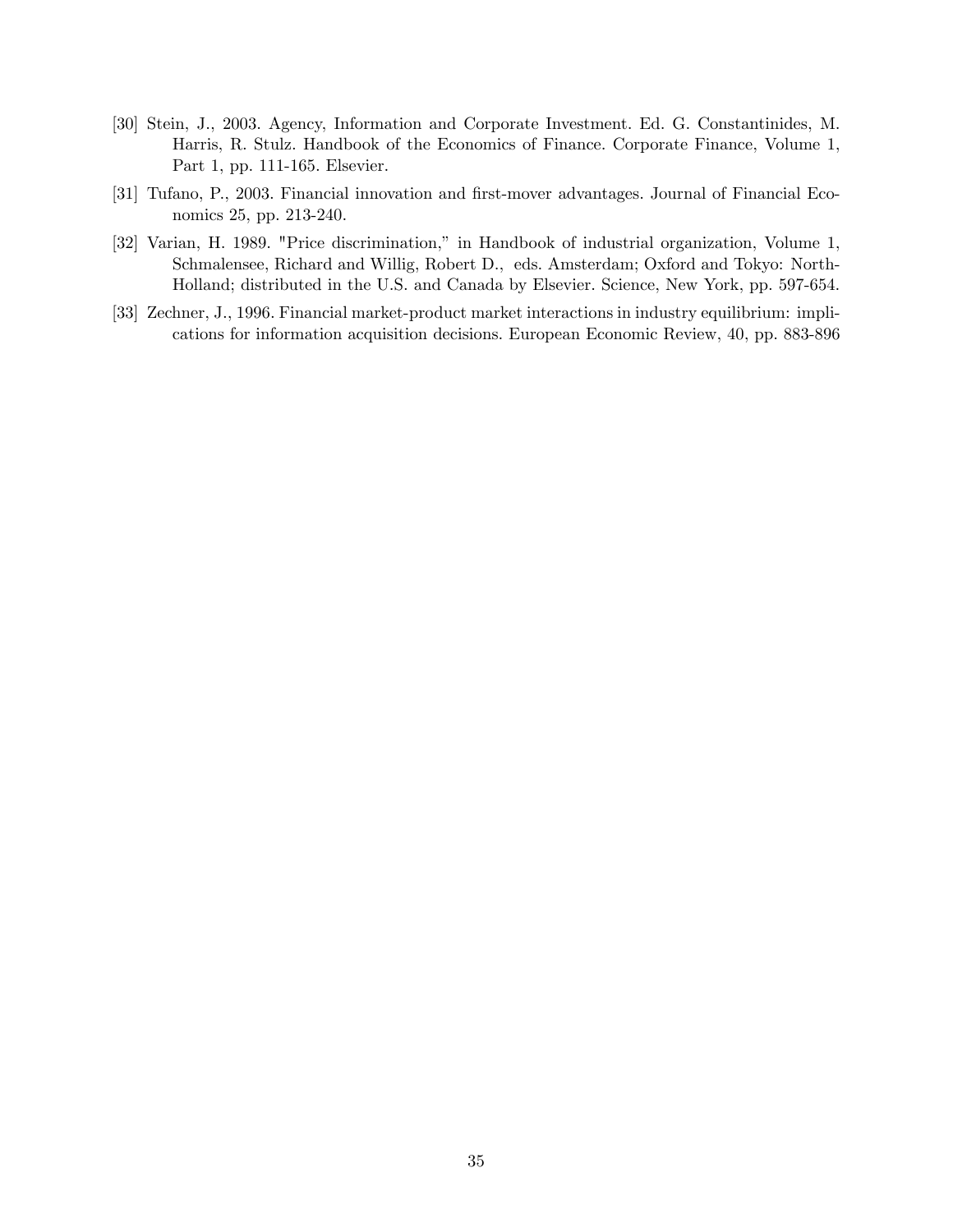

Figure 1: Pre-sale price as a function of capital required  $(I - A)$  and cost of capital  $(R)$ 



Figure 2: Total Production as a function of capital required  $(I - A)$  and cost of capital  $(R)$